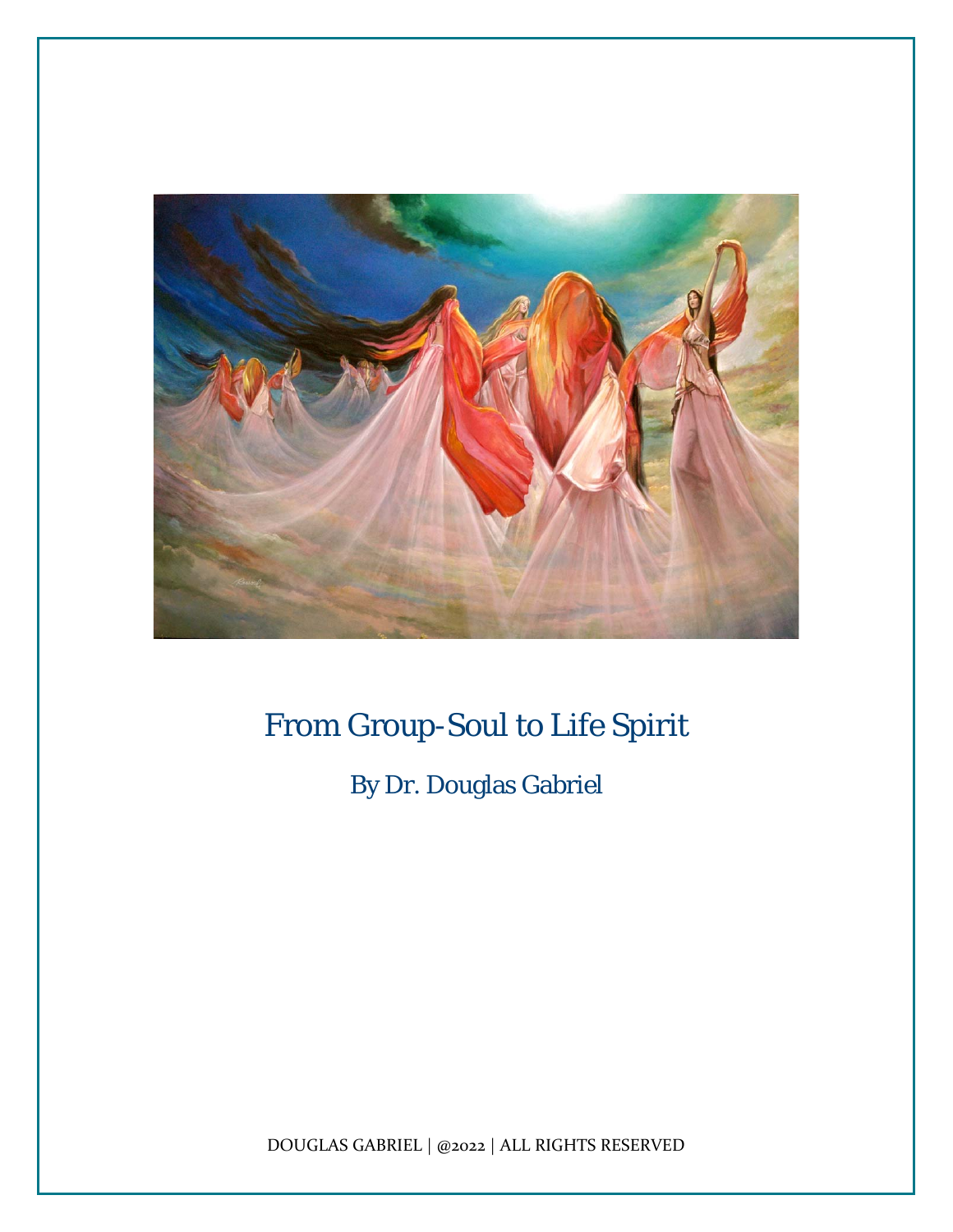# **Contents**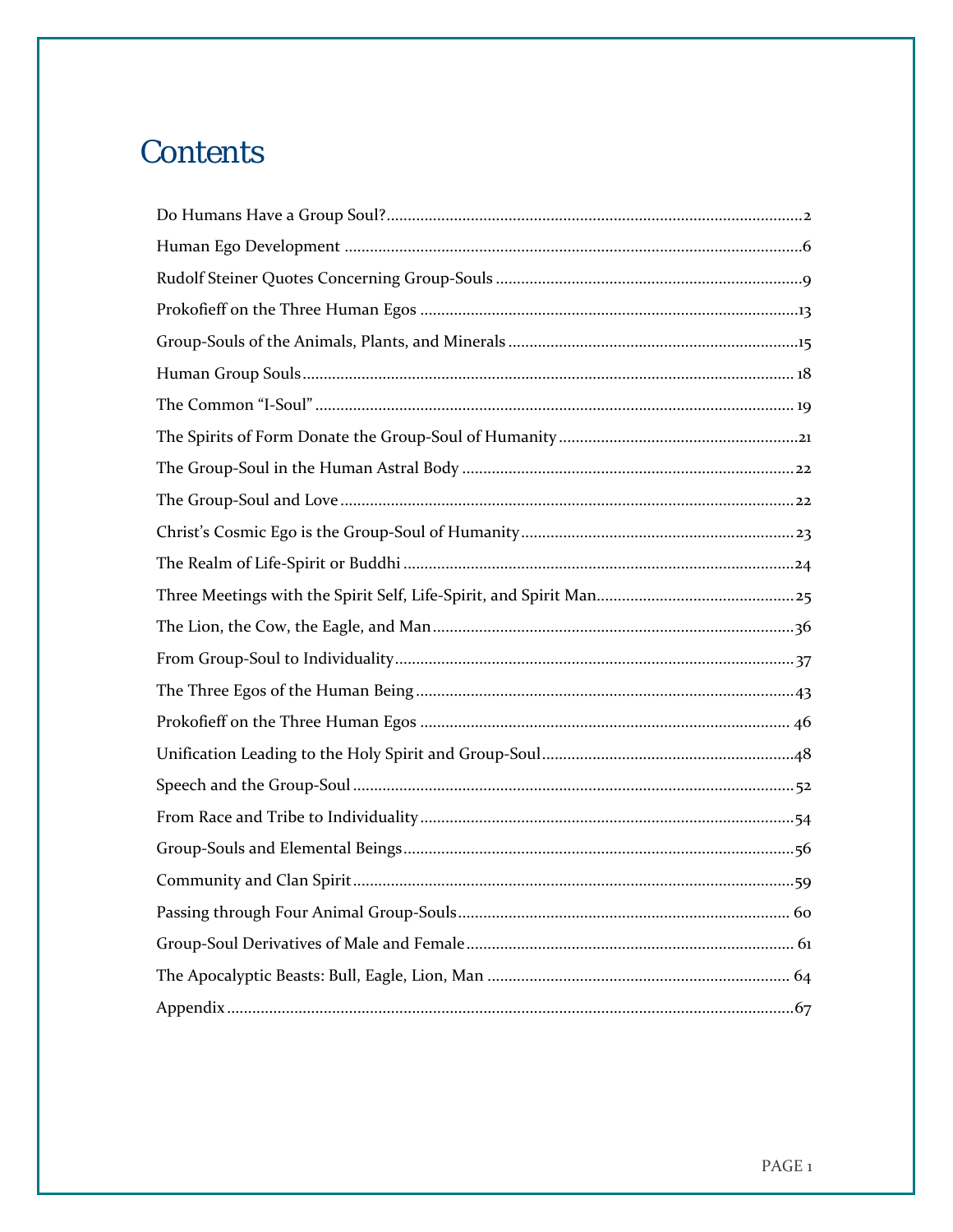*"What lives in the "I," is the same spiritual substance that weaves and lives through the world as Spirit. Thus, we gradually work our way up to understand this "I," i.e., the bearer of the human individuality, that which goes from incarnation to incarnation." -* Rudolf Steiner

### Do Humans Have a Group Soul?

To answer the question of whether humans have a group-soul requires an answer based upon a broad evolutionary perspective that would necessitate a sort of biography of the human "I Am", which derives its nature from the "I Am" of the Cosmic Being of Christ, the second person of the Holy Trinity (Solar Logos). Thus, a biography of the Cosmic Christ is also necessary to understand from whence came the human "I Am", made in the 'image of God.' As a quick overview, one could say that the human "I Am" biography might begin with Christ's creation of every human "I Am" through the combined Beings of the Spirits of Form (Seven Elohim) when the Adam Kadmon (spirit being) of each individual human "I Am" was created and held back in the astral realm of the Angels. Then, individual human souls began to descend to Earth through the four archetypal group-souls (Angel (Unfallen Man), Eagle, Lion, Bull). This vision of Ezekiel's fiery wheels of beasts is the image of the archetypal human group-soul configuration in the astral light at that time.

Then, over millennia, individuals developed their personal "I Am" (ego) to the point that they could leave behind the vestiges of race, tribe, nation, and even family to develop the personal ego in freedom. Individual humans began to have free thoughts, independent of the transcendental, divine world. Christ then incarnated on Earth in a physical body, once and only once, to bring to birth the personal ego of every free human being from that time forward. With further spiritual development of the personal ego, each liberated human ego can rise into the astral light (Spirit Self), lower devachan (Life Spirit), and higher devachan (Spirit Man) to reclaim the three higher egos that reside in the three supersensible realms where our older siblings, the Angels, Archangels, and Archai, live and help sustain the human astral, etheric, and physical bodies. Ultimately, the free human individual, acting freely out of the impulses of Christ's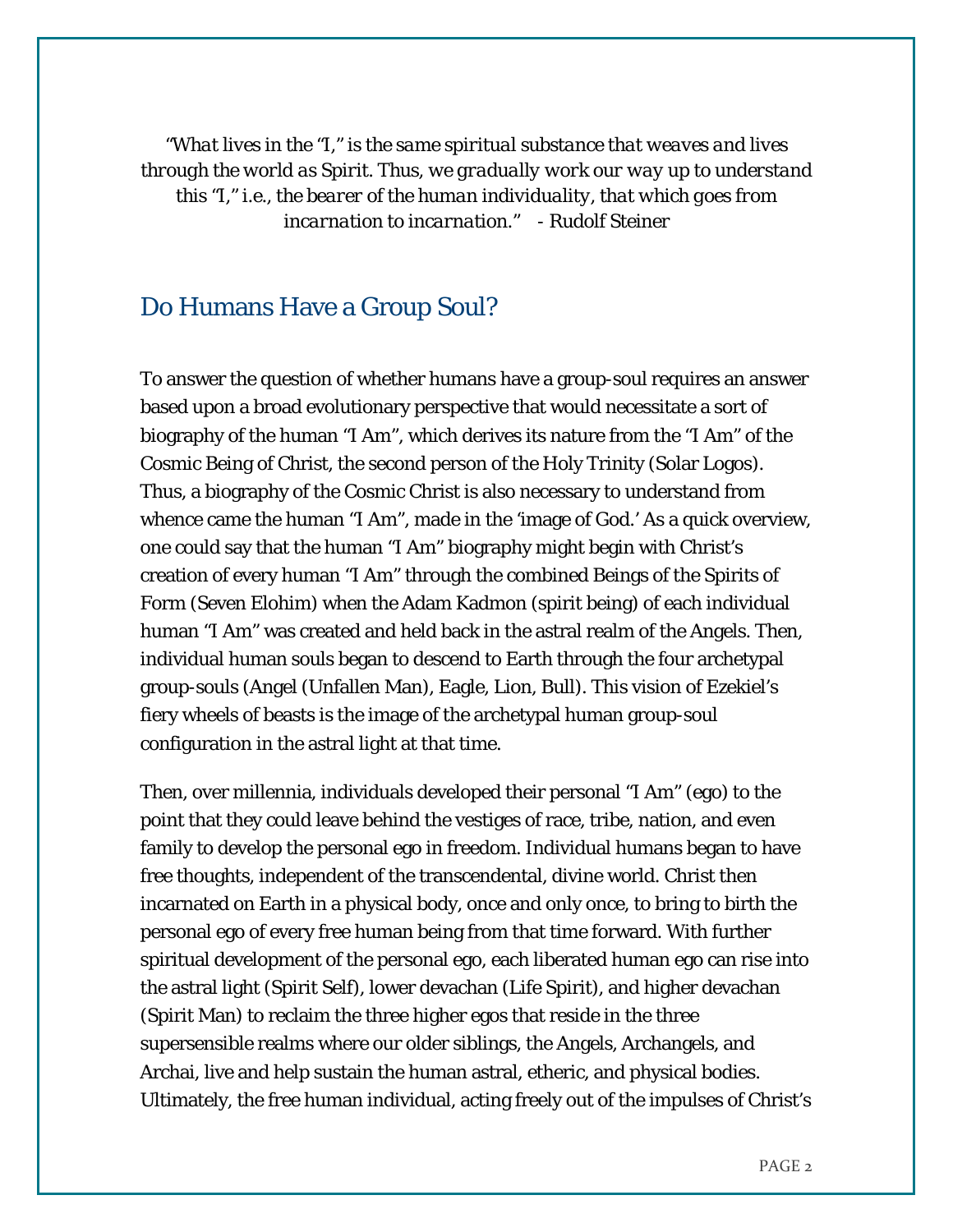love, returns to the place whence they have come, but now with the gifts of personality and individualization that make each person a unique facet of the divine.

Rudolf Steiner's spiritual science tells us that in ancient times, Old Moon, the ego of the human being was part of a group-soul configuration of ego consciousness based upon a division of the starry realms into four areas. We might see these four archetypal images, which combine to create the group-soul of man, as the four "Fixed Signs" of the Zodiac – Aquarius (Man), Scorpio (Eagle), Leo (Lion), Taurus (Bull). Steiner makes it clear that the "Man" of Ezekiel is the human "I Am" before the fall into matter (from the astral realm). This "Man" is more like an Angel-Man according to spiritual science. The Eagle of Scorpio was the initial animal associated with that sign. Thus, the "Man" represents the "I Am" of the archetypal human being and the Eagle represents "thinking in the head", while the Lion represents "feeling in the heart", and the Bull represents "willing in the metabolic/limb system." It took all four, the archetypal human and the three soul forces of thinking, feeling, and willing, to create a free and independent human being.

Thus, the biography of the human being is interwoven with the Pre-Earthly, Earthly, and Etheric deeds of Christ that have given humans the gift of standing upright, speaking, thinking, and memory. The human ego is the carefully tended seed of Christ, gardening the soul-seeds into spirit-seeds that reunite the "I Am" of the human being with the World Ego – the group-soul of humanity which is the future Life-Spirit. This Life-Spirit is also the realm of the Archangels where the etheric body of each human individual is maintained by the etheric body of Christ and the Archangels. This re-enlivened and "resurrected" etheric body is turned into the Life-Spirt (Higher Ego) of the individual which takes its life directly from Christ – the Solar Logos Who tends the etheric body of the Earth and each individual's etheric body with the loving care of a gardener. We are the offspring of Christ and someday, when we rise into the realm of the Archangels, we will become "Christened Beings" who are part of the group-soul of Christ – the World Ego.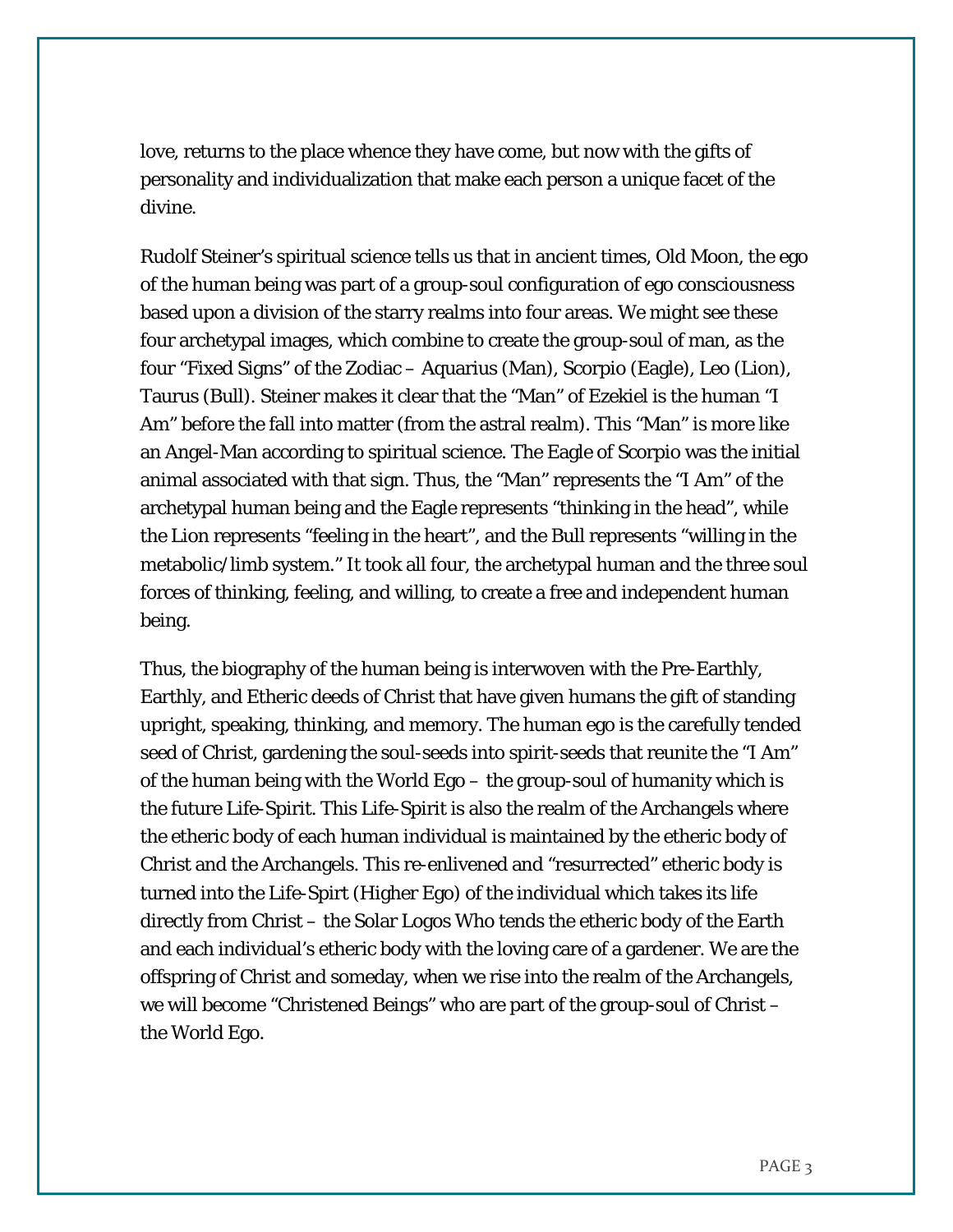| Eagle           | fire (warmth) - nerves and senses (head/spine) Old Saturn |          |
|-----------------|-----------------------------------------------------------|----------|
| Lion            | air - rhythmic system (blood/breath/breast)               | Old Sun  |
| <b>Bull/Cow</b> | water - metabolic system (digestive)                      | Old Moon |
|                 | Man/Angel earth (solid) - limbs/movement                  | Earth    |

In the selections from Rudolf Steiner below, there is a progression of this biography of the human "I Am" in full detail. Dr. Steiner tells us that to advance on the path of personal initiation the initiate must understand the full nature of the human group-soul and its evolution into a free, individualized thinker. But most Anthroposophist are confused about the nature of the three egos Steiner refers to in only a few lectures.



Sergei O. Prokofieff has written a book that highlights these indications in a most useful and illuminating fashion. Suffice it to say, the three egos are basically the human Spirit Self (reincarnating ego), Life-Spirit (higher ego - Christened groupego), and the Spirit Man (Christ ego united with the Father – Zodiacal Ego). The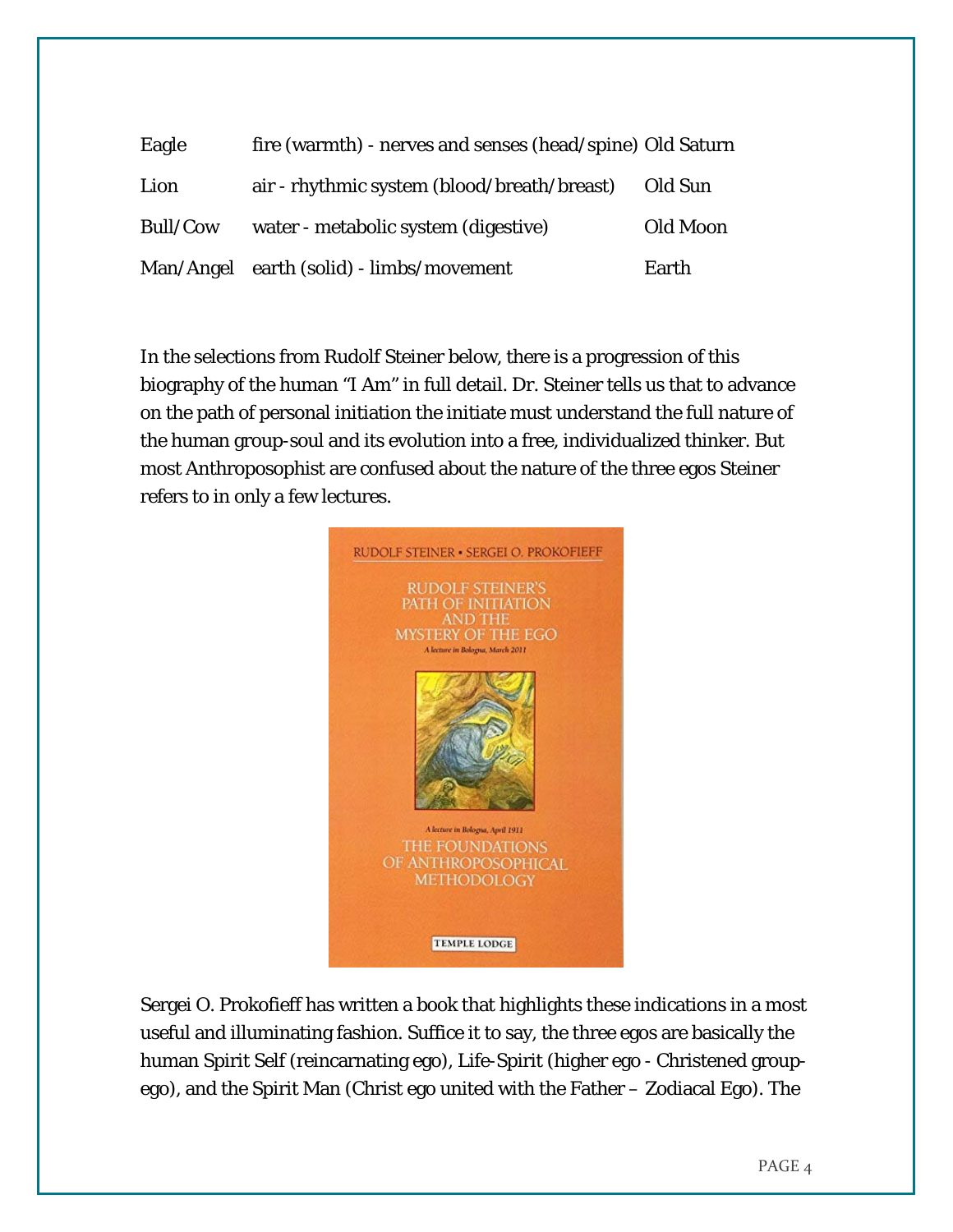Earthly ego is birthed in the Intellectual Soul and can develop into the spiritual aspects of the Consciousness Soul that are part of Universal Law and eternal wisdom. This part of the Consciousness Soul rises into what Steiner called the Spiritual Soul. The Spiritual Soul retains the spiritual elements the soul has found on Earth that can cross over the threshold between the physical and spiritual worlds – supersensible wisdom. This Spiritual Soul is the beginning of the Spiritual Self (ego) which transforms the human astral body into higher thinking called Imagination.

Thus, the Earthly ego that disenchants matter and finds spiritual content in the physical world rises up into becoming an Angel in the astral realm (astral light) of the Spirit Self. This is essentially the beginning development our immortal ego, that which goes from life to life. The second ego is found when the Spirit Self (Manas), called the Virgin Sophia by spiritual science, prepares for the wedding described in the book of *Revelation* by St. John. The purified and prepared "bride of the soul" marries the Lamb of God (hero of the Apocalypse) – Christ – who gains victory over evil and harvests the fruits of ascension. The "higher ego" sings the 'New Song' of the 'Eternal Gospel' of the Lamb of God and is wedded in New Jerusalem as a bride to the groom in a celestial marriage. This ultimate spiritual communion is similar to the return of the 'prodigal son' to the Father. It is the 'mysterious conjunction' of the soul to the spirit, spiritual alchemy.

There is a third stage of ego development that Steiner refers to as the "third current" which can see the physical and the supersensible at one time. This third current is the third stage of ego development called Spirit Man (Atman). This level of consciousness is almost indescribable and far beyond what a human mind can cognize. Steiner refers to this stage of ego development as 'becoming a Zodiac.' The True Ego, at this stage, takes responsibility for a sphere of activity called a Zodiac as the individual becomes a Christ Being working consciously with an entire Zodiac. This stage of cosmic transcendence makes the individual into a co-creator with the Father God principle. The Spirit Self (Manas), Life-Spirit (Buddhi), and Spirit Man (Atman) directly relate to the Holy Spirit (Spirit Self), Christ (Life-Spirit), and the Father God (Atman). Each individual, over multiple incarnations of the Earth entailing vast amounts of time, has the possibility of rising up through these three realms to ascend back to the throne of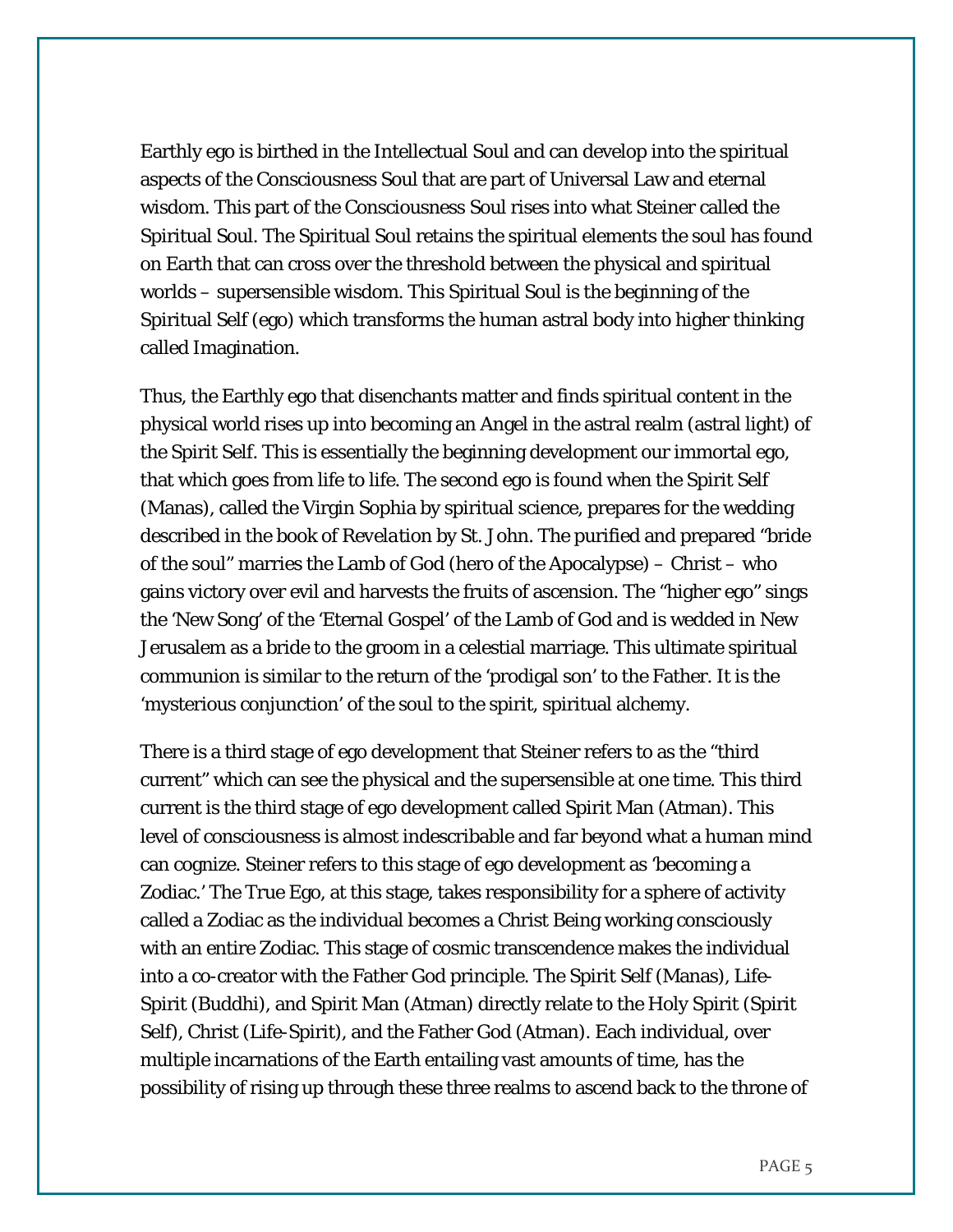the Creator (Father) to fully redeem the Fall into Matter and claim one's Christgiven gifts that accompany ascension.

The image of the twelve-fold "Zodiac", at this third and highest level of the development of the three human egos, reminds one of the four fixed astrological constellations represented in the four group-souls that humanity evolved from – Aquarius, Scorpio, Leo, and Taurus. From the initial four signs of the Zodiac in the beginning of human development, to the twelve signs found in the Zodiac stage of ego development seems to be a type of returning home. We began as gifts from the hierarchy working from the realm of the stars and, in the end, we return to our home in the stars – the whole Zodiac. This type of conscious awareness is far beyond what the human soul can strive to understand about our Earth, our planets, and our loving Sun. Christ is the "Sun" that dwells on the throne of the heart for anyone who has given their ego over to selflessness for the love of others – the Christ deed of 'loving your neighbor.'

Christ's sustaining love works partially from the realm of the Spirits of Form, the Beings who help maintain the planets in our solar system. Christ also works from the realms of the Holy Trinity and the entire second rank of the hierarchy. The kingdom of Christ's Father is 'not of this world', it is the world of the stars (Zodiac) from whence came the life of the human body that is the vessel of the human ego – the heart of love, the gift of the "I Am" of Christ made personal and individualized out of the donations of the entire cosmos.

## Human Ego Development

In pre-historic times, ancient tribes, peoples, nations, and cultures were led by spiritual leaders and priest/kings who were in direct communication with the spiritual world. Humans did not have a personal ego, per se. They followed the wise leadership of those who could directly communicate with the divine and bring down to Earth the wisdom of the gods. Steiner tells us that humanity was strongly organized into group-souls up until the time of the fourth subrace of Atlantis. Individuation of the human ego only began in the fifth subrace onward. The human physical body became a blended merger of the etheric formative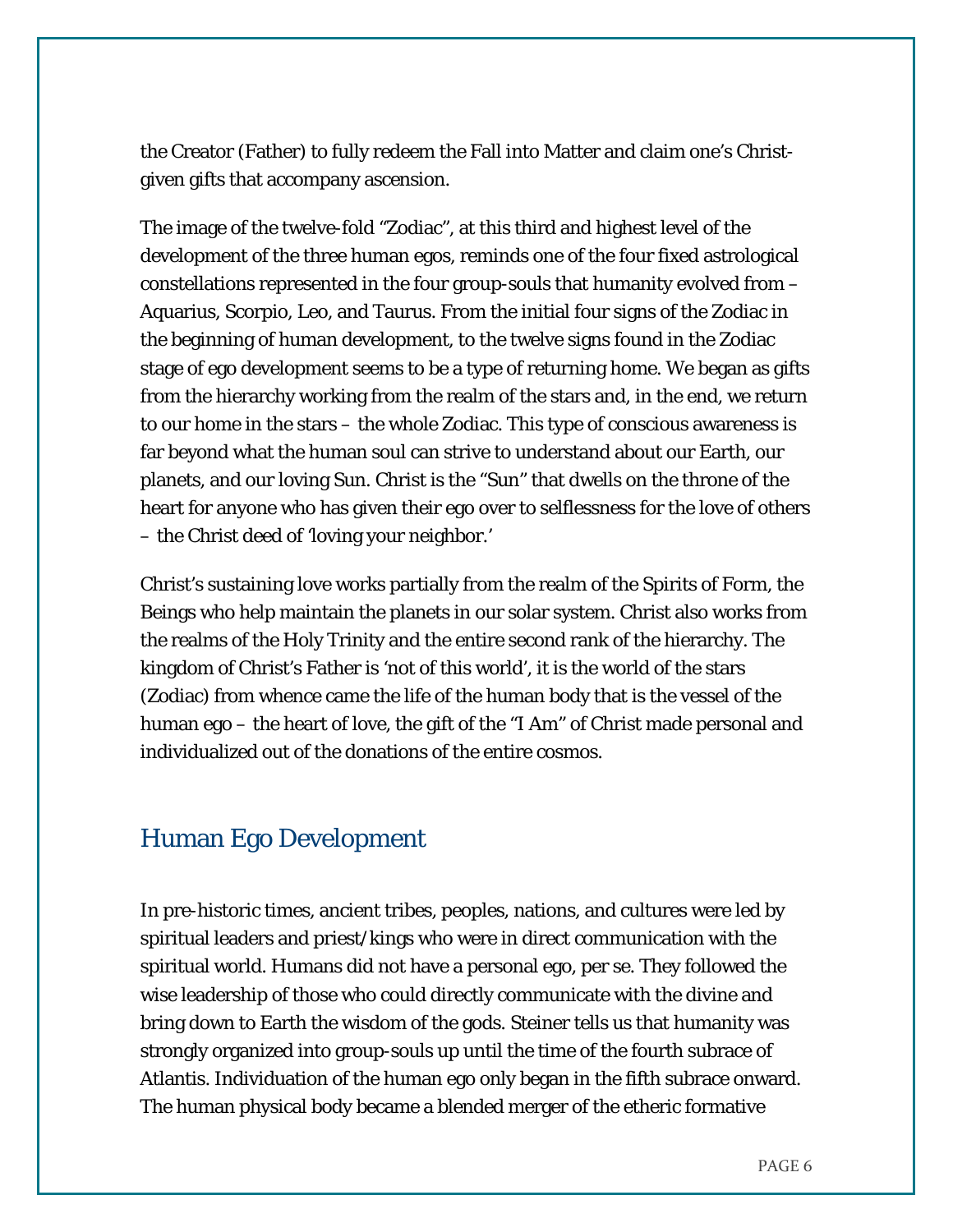forces underlying the three archetypal group-souls of Bull (during Lemurian epoch), Lion (late Lemurian and throughout Atlantean epoch), and Eagle (a third influence during Atlantean epoch). The three influences flowed together and were balanced in the fourth group soul of Man, or what Steiner calls "Man before the Fall." The Bull influence worked most strongly on the physical body of the human being, the Lion on the etheric, and the Eagle on the astral body.

In each human being a unique mixture of the four group-souls was developed. An over-emphasis of one or the other force created the different races and even the division of the sexes. This was symbolized in the Egyptian Sphinx – Woman, Lion, Eagle, Bull.

Long after Atlantis, some humans started to develop a balanced use the forces of the group-ego and become clear thinkers – abstract thinkers who could objectify the material world. Father Abraham was an example of that type of new and independent thinker. The Hebrew people, in general, identified with Abraham and the Hebrew forefathers through their blood memory and respect for the hereditary chain of the tribe. The saying was: I and Father Abraham are one. The intent of spiritual development is to let the tribes, caste system, races, and nations go to the wayside as a personal ego developed that did not need a religious leader, doctrine, or dogma to tell the individual ego what is right or wrong. Christ' gift of a budding spiritual ego would eventually become a developed ego can has the capacity to ascend.

Unification is the term Rudolf Steiner used for denoting the concept of Christ as the future group-soul of humanity helping redeem the astral, etheric, and physical body of each individual. In a way, this can be seen as the concept of the Second Adam, Christ the Redeemer, and the underlying principle of love that is born from the wisdom of Sophia, what Rudolf Steiner called "the Sophia of Christ, the Wisdom of the Cosmic Christ." The developed higher ego of the human being helps create this unification of the soul to the spirit, the Virgin Soul (Sophia or Wisdom) with the Lamb of God (Christ or Love).

These various perspectives are like different images that describe the same reality: the human phantom (the redeemed astral, etheric, and physical body) lies at the basis for the resurrection process, and since all human phantoms will link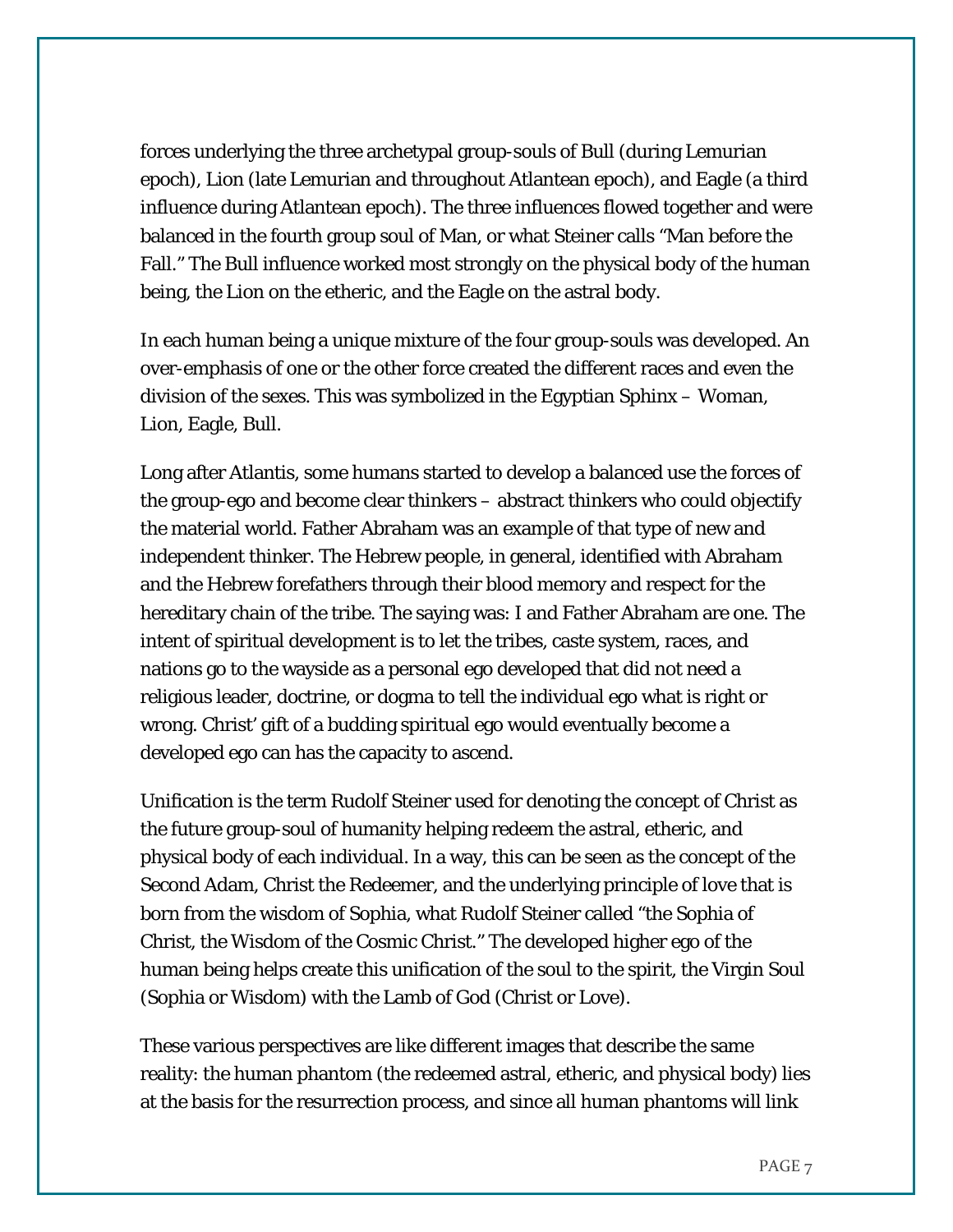into the Christ World Ego, a new kind of group-soul for humanity will establish itself that will provide the transition to the next incarnation of Earth, to Future Jupiter, and there form the basis for humanity's living environment of love.

In the *Bible* we have a picture of the human being's biography in a nutshell. *Corinthians* 15:45 – "And so it is written, the first man Adam was made a living soul; the last Adam was made a life-giving spirit." This first Adam (Adam Kadmon) is the label used for the spiritual seed of humanity, in which the ego, consisting of higher soul and spirit, could incarnate and go through the "Fall" or Luciferic infection/temptation. The Second Adam is Christ's resurrection body as the Life-Spirit in which future spiritualized humanity will integrate – the Christ World Ego, the Christ Group-Soul.

The Biblical concept of the Second (or last) Adam describes the group-soul evolution effect of the souls who, during the Earth development stage, have ennobled and redeemed their lower bodies. When man uses his "I Am" to consciously work the improvement and spiritualization of his lower bodies, this affects his higher components in the Spirit World. As each individual is purifying this second man in their soul, this Second Adam, they are building the future Jupiter incarnation of the Earth wherein they will incarnate as Angels. This Second Adam could be seen as a after the resurrection, following the Mystery of Golgotha, the resurrected pure ether body of Christ and the individual human being forms the basis for what will attract like a magnet and create this unification. Ultimately, all future human beings who will freely join their purified ether bodies with other Christened souls in the realm of Life Spirit will become part of the Christ Group-Soul, the World Ego.

The mysteries of the human group soul are profound and far-reaching and must be contemplated thoroughly to begin to understand their importance. The ramifications of the effects of either "Falling" again into group-soul consciousness or evolving into Christ-consciousness are critical for human spiritual development. It is a key factor of initiation to join with the higher forces of consciousness emanating from the Christened Group-Soul (our Life Spirit) and transform the lower bodies into the vehicles of the higher three egos.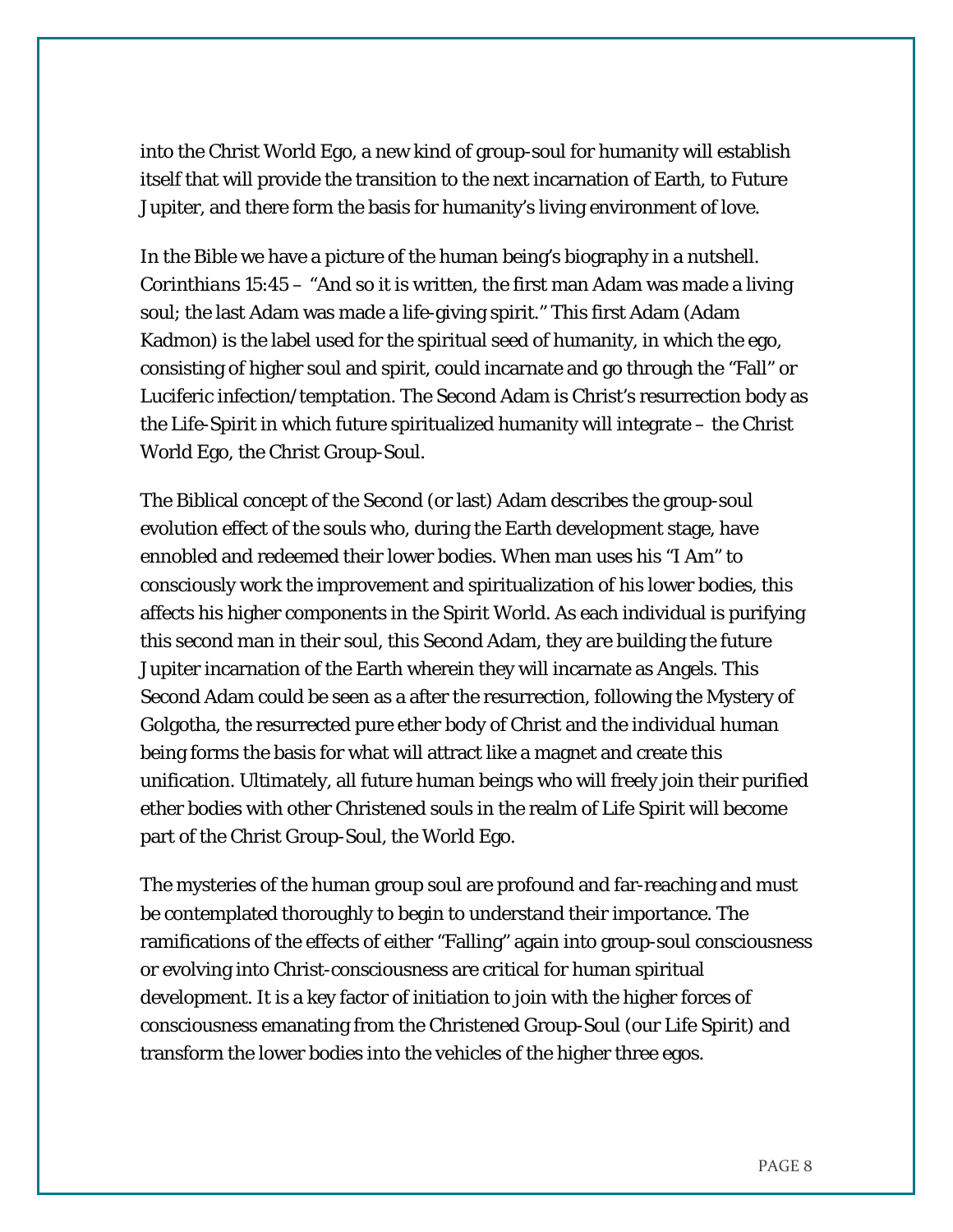This development provides the necessary language of the spirit needed to communicate in these higher spiritual realms. Once we have learned to enter these realms and communicate with these Beings, we will find that the groupegos of the kingdoms of nature also are directed by hierarchy above the Spirits of Form. These higher egos of the animals, plants, and minerals are parts of our own higher nature that are tended with love by the higher hierarchies. Over time, we find that we are egos within egos within egos of higher beings who simultaneously maintain our astral, etheric, and physical bodies. Knowing these higher egos and the true nature of the evolution of the human group-soul (groupego) can open direct communication with higher beings.

| Kingdom        | <b>Hierarchical Rank where Group-Soul Resides</b>           |
|----------------|-------------------------------------------------------------|
| Human          | Elohim-Spirits of Form (Christ works through this<br>realm) |
| Animal         | <b>Dynamis-Spirits of Motion</b>                            |
| Plant          | <b>Kyriotetes-Spirits of Wisdom</b>                         |
| <b>Mineral</b> | <b>Thrones-Spirits of Willpower</b>                         |

# Rudolf Steiner Quotes Concerning Group-Souls

The quotes below can be found in their complete form in the individual selections from Rudolf Steiner's lectures and books found throughout this article.

- All animals of the same formation share a group-soul, a group-ego
- The single plant is just one among the whole number of beings constituting a group-ego
- All minerals have their group-egos in the higher worlds, on the higher devachanic plane
- All-embracing group-souls were the basis of the human races on the Old Moon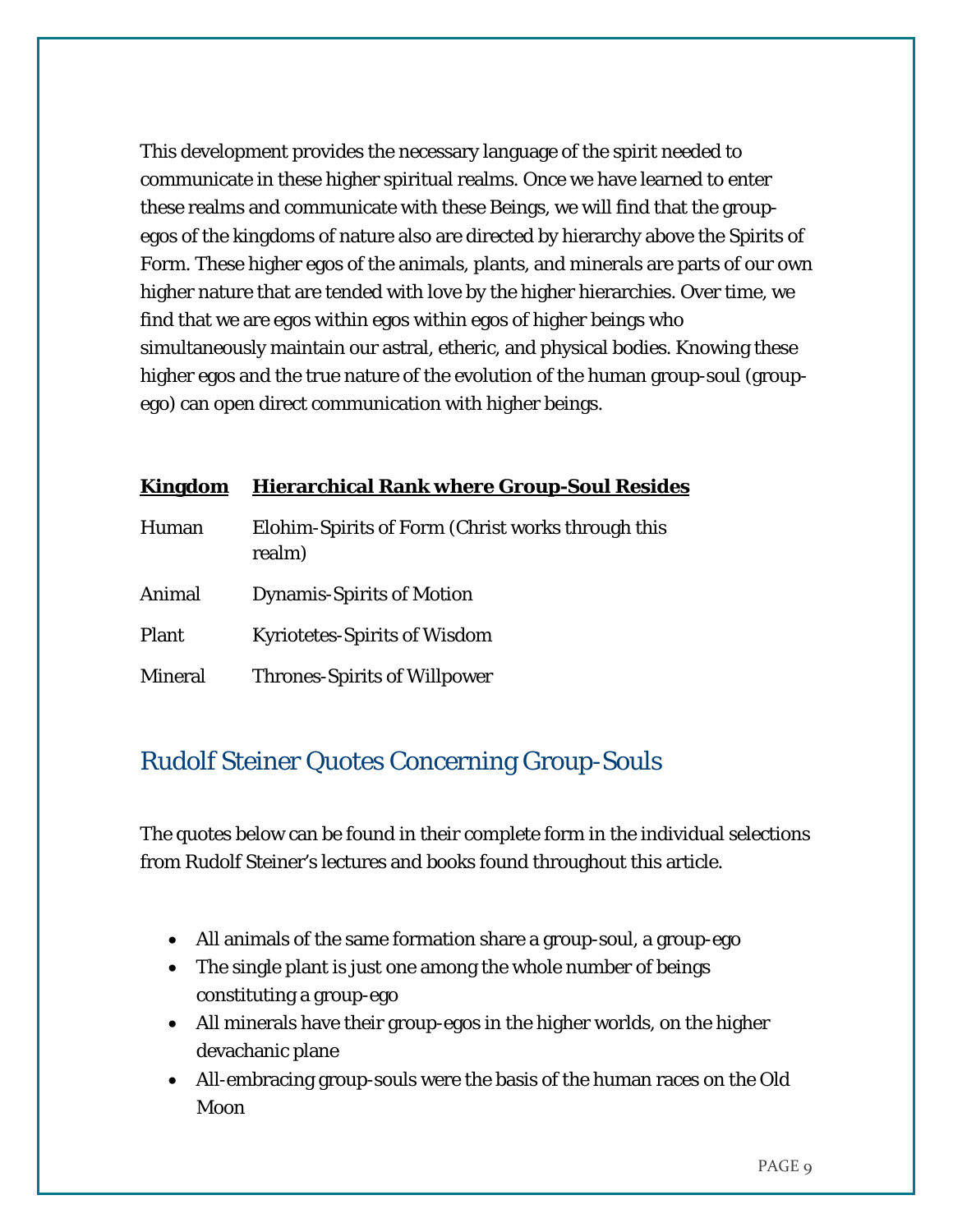- The individual human being is, in himself, a whole animal species
- The human ego is really a group-ego which has descended from the astral plane to the physical plane, and thus becomes an individual ego
- There were present on the Old Moon all-embracing group-souls filled with wisdom
- The tribe represented a single organism and a group of men who were related by blood had one "I-Soul" in common
- The present "I" has developed from such a group-consciousness, a groupego
- These [human] group souls were originally in the astral world and then descended to live in the physical body
- There are four chief types of [human] group-souls, four prototypes
- On one side something like the image of a Lion, on the other the likeness of a Bull, up above something like an Eagle and below something similar to Man
- These four group-souls have developed out of the common Divine-Human which descends
- The group-souls of the minerals are to be found in the sphere of the Thrones, those of the plants in the sphere of the Spirits of Wisdom, and the animals in the sphere of the Spirits of Motion
- Man has so received his group-soul that with the inflowing of his ego, a group-soul was originally given him, as an emanation from the Spirits of Form
- The group-soul of man was originally allotted by the Spirits of Form to be a unitary soul for the whole of humanity
- Man was created to be one all the world over; in this unity the primeval ego of man was to assert itself as a group-soul dwelling in all men, a groupsoul which had descended to the physical plane
- The four Apocalyptic animals are the four classes of the group-souls which live in the astral world by the side of the human being with his individual soul
- A whole species of animals is a being on the astral plane, a being with whom conversations can be held as with an individual here on earth
- Men being torn away from group-soul qualities; through one man drawing close to another; only thus can true love develop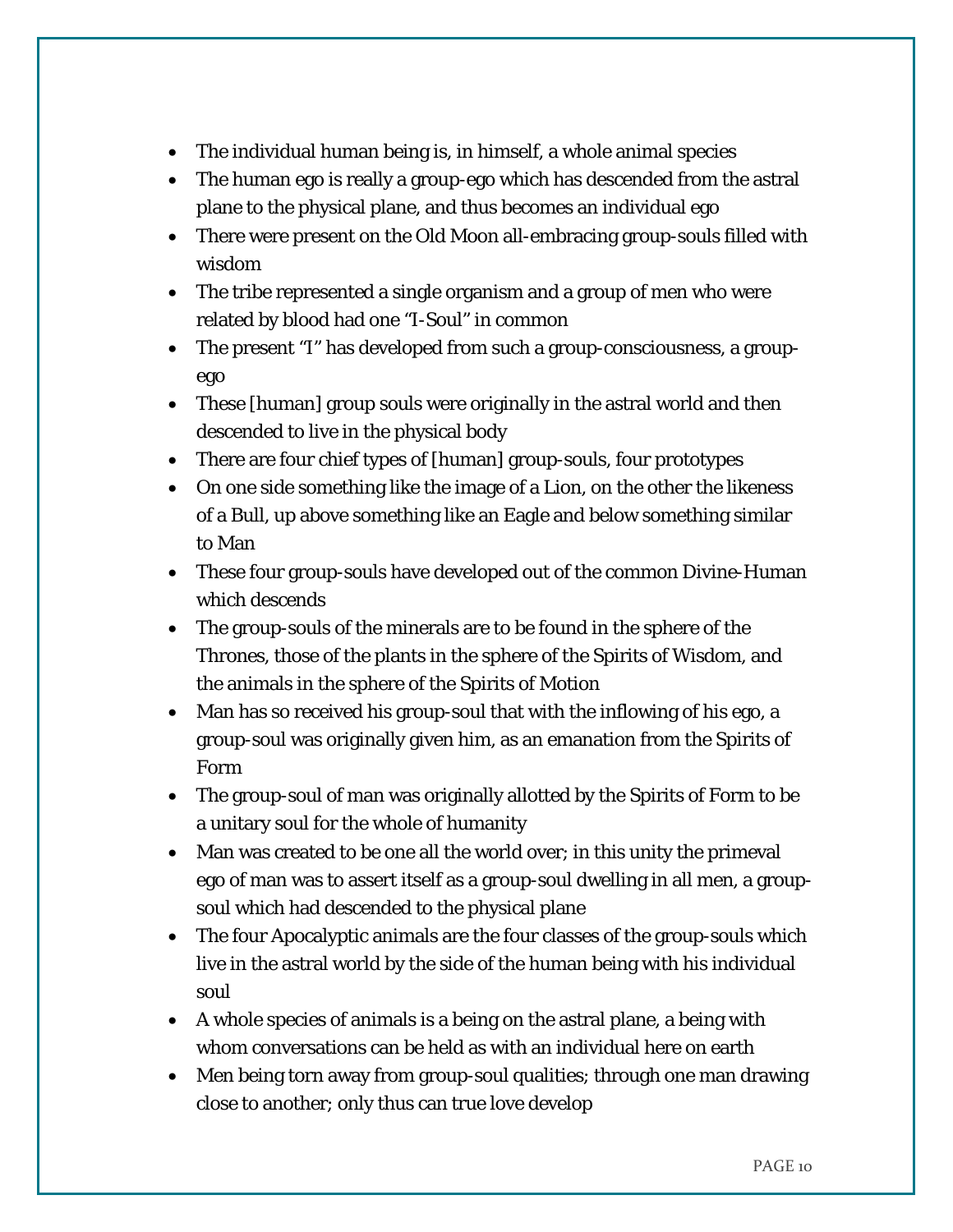- Where egos are united within the group-soul there is no true love beings must be separated from each other so that love may be offered as a free gift
- In the fifth post-Atlantean epoch Christ comes in an etheric body, in the sixth epoch in an astral body, and in the seventh in a mighty Cosmic Ego that is like a great Group-Soul of humanity
- Starting from a physical man on Earth, the Christ gradually evolves as Etheric Christ, as Astral Christ, as Ego-Christ, in order, as Ego-Christ, to be the Spirit of the Earth who then rises to even higher stages together with all mankind
- Two origins of man were formed for the Ego to develop: a lower man, consisting of physical body, ether body, and astral body, and a higher man, consisting of Spirit Man (Atman), Life-Spirit (Buddhi), and Spirit Self (Manas)
- The Life-Spirit (Buddhi) was formed with the assistance of the Cherubim on the Old Sun
- The "higher man" (Spirit Man, Life-Spirit, Spirit Self) also exists in the consciousness of the Spirits of Form
- When man has evolved the Spiritual Soul, the upper triad, Spirit Self, Life-Spirit, and Spirit Man come to meet him, so that the opening flower of his being can receive into it this upper triad from above
- The gift from above that is indicative of the nature of humanity in the far future is He who lives, the Life-Spirit, the Son of the Living God
- The Son of Man evolves upwards from below while the Son of the living God, comes down to meet him from above
- In the ancient Mysteries there were three stages of initiation into the macrocosm – Spirit Self, Life-Spirit and Spirit Man
- We are in connection with that which is to come to us in the future our Spirit Self – the hierarchy of the Angels
- We are in connection with what is to come to us in the future as our Life-Spirit, the hierarchy of the Archangels
- Man can experience in the middle of a long sleep, what may be called an inner union with the Spirit Self - he can have a meeting with his genius in the form of an Angel
- This second meeting with the Life-Spirit depends on the nearness of Christ Jesus who reveals Himself through the Life-Spirit through an Archangel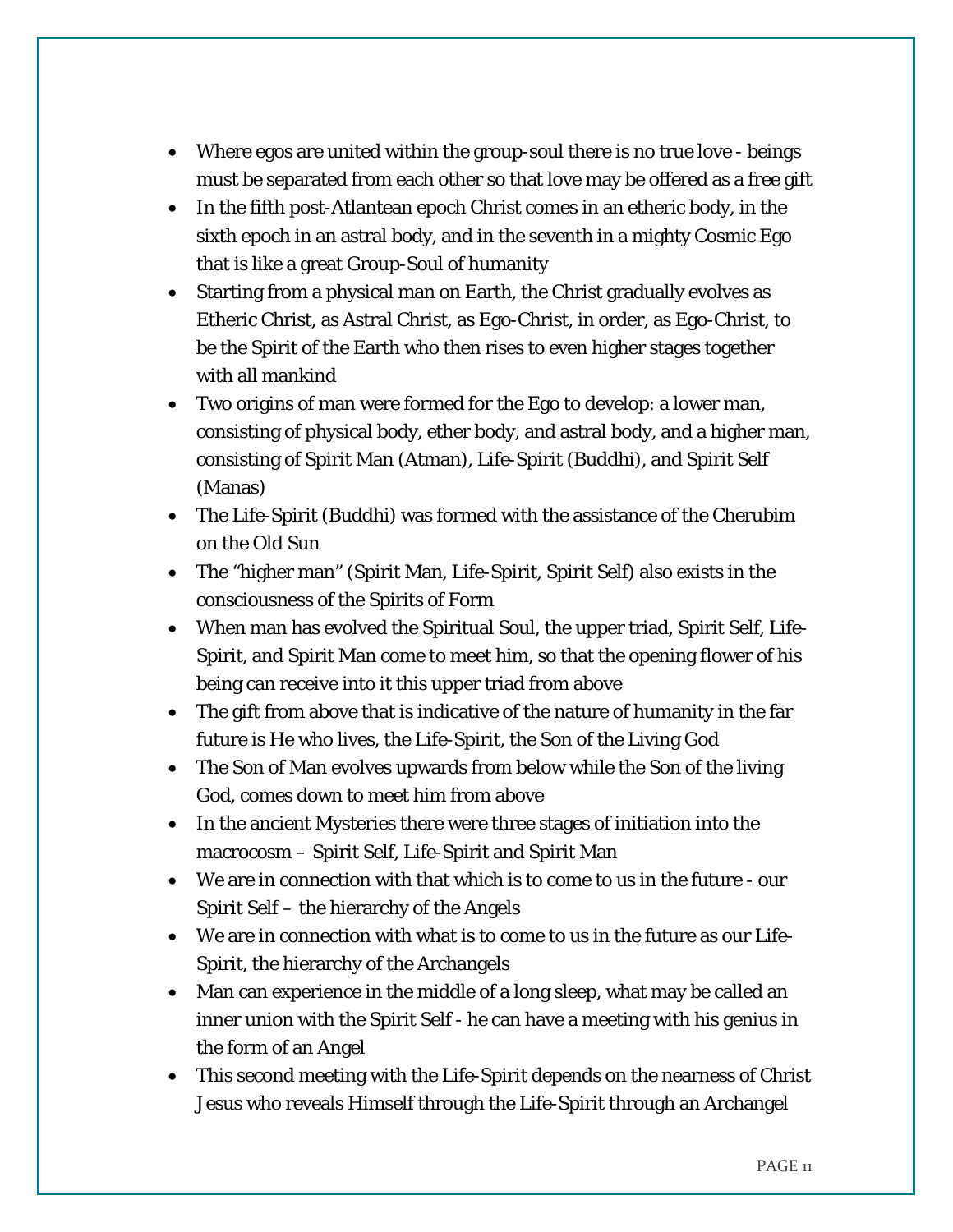- A third meeting with the Spirit Man is brought near to him by a being belonging to the hierarchy of the Archai
- The daily course of universal world processes includes our meeting with our genius: the yearly course includes our meeting with Christ Jesus: and the course of a whole human life, includes the meeting with the Father-Principle
- Out of the purified astral body there arises the Spirit Self (Manas) etherbody births Buddhi (Life-Spirit) – physical-body births Atman (Spirit Man)
- At a higher level, the ego will refashion and transmute the etheric or lifebody into Life-Spirit or Buddhi
- The Intellectual or Mind-Soul is a feeble foreshadowing of what the Life-Spirit or Buddhi will be
- There is a group soul for the higher manifestation of men, which is represented by the lamb in the center of the seal, the mystical lamb, the sign of the Redeemer
- These people will then experience that as their Fall, as a new Fall of mankind, as a falling back into conscious connection with the group-soul
- Those who do not develop their individual "I," will be obliged to join on to a certain group from which they will be directed as to how they should think, feel, will, and act
- The group-ego of the animal travels in a continual circular movement around the earth at all heights and in all directions
- These group-egos [of animals] are wise, but one thing they have not yet got: they have no knowledge of love
- In the physical world below the animal has love; above, on the astral plane, it has wisdom
- All that connects men, through folk, race and family, will be ever more completely severed; everything in man tends more and more to result in individual manhood
- When men unite together in a higher wisdom, then out of higher worlds there descends a group-soul once more
- In that together we turn our hearts towards a higher wisdom, we give a dwelling-place to the [Christ] group-soul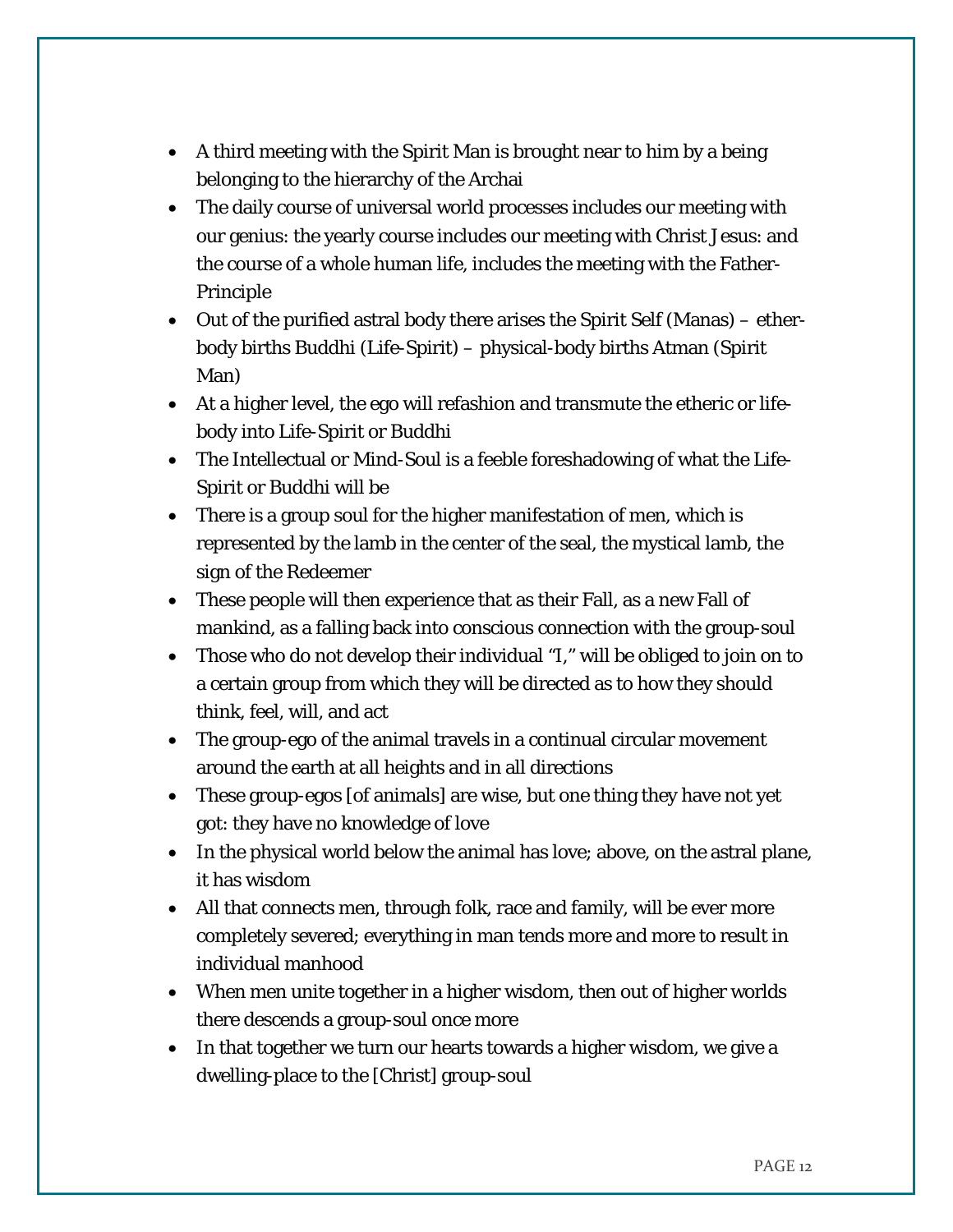- That is expressed when it is said that the Holy Spirit, the group-soul, sank down as it were into incarnation to become the dwelling-place for the Being who descends out of higher worlds
- If his individual soul keeps itself aloof too long on the earth it could come about that it lets the chance of union go by -- it would then itself become a sort of elemental being and the elemental beings originating from man would be of quite an evil nature
- There is actually active in the human being an ancient feminine principle as group-soul and a new masculine principle as individualizing element
- What lives in the "I," is the same spiritual substance that weaves and lives through the world as Spirit

# Prokofieff on the Three Human Egos

### *Rudolf Steiner's Path of Initiation and the Mystery of the Ego***, by Sergei O. Prokofieff, A lecture in Bologna, March 2011, Temple Lodge Press**

The real being of man lives outside of the body. **Ego consciousness otherwise experienced as the everyday ego is only a mirror image of the higher ego in the body. We must seek the path to the transcendental human ego by dropping the prior developed symbolic pictures and voluntarily extinguish them and concentrate on the pure power within us that creates the pictures within us.** We must direct our attention to the inner activity itself and not the pictures. This is how we create a free space inside our soul into which the spirit world can flow. One can then perceive one's essential nature and find one's own consciousness outside of the body. This is designated as the "higher human ego."

Beyond the **everyday ego** and the **higher human ego** there is **another ego that can only be found by eliminating from his consciousness all the inner experiences of his own self that he has achieved with so much effort. This third ego leads to intuition. This ego is called the "World Ego" or the third or true ego.** In accordance with the concept of three egos,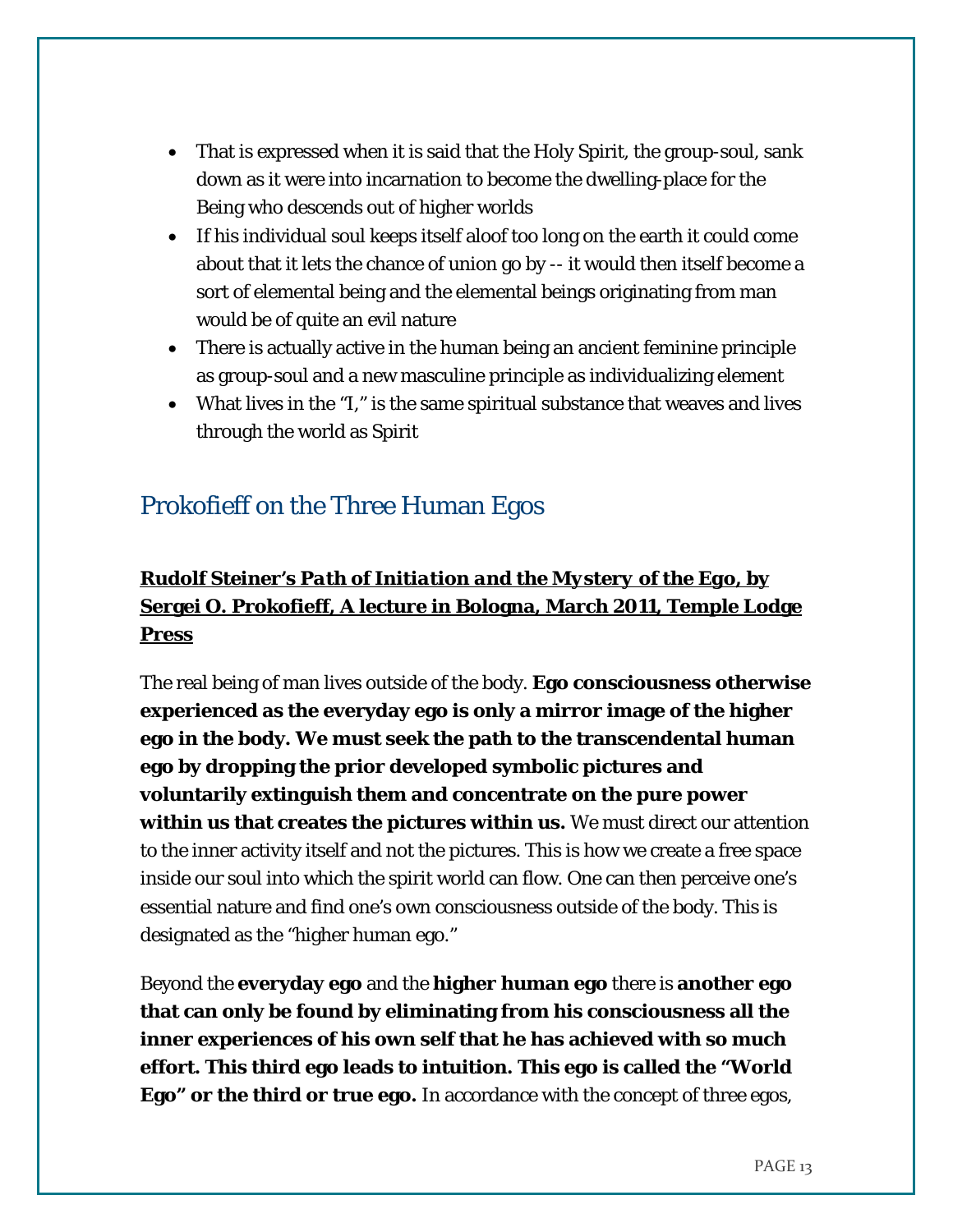this means that a person must initially come to a conscious connection with the second, higher ego. It is the intermediate station on the path leading from the earthly ego via the higher ego to the true ego. **The third ego embodies the mystery of the human ego in connection with the whole world, with the cosmos.**

**The path leads from earthly ego to the higher ego and then to the true ego as the road to supersensible knowledge** – imagination (angelic realm), inspiration, (archangelic realm), and intuition (archai realm). The more the soul develops supersensible cognitive powers, the nearer it comes to the Christ Being. **The Christ being is related to the human ego; for in the spiritual world, Christ represents the principle of the ego as its highest example and also its eternal archetype.** Here they converge: **the human soul developing upward from below and Christ, who mercifully inclines towards it from the heights.** With man, we are only concerned with the microcosmic human ego. **With Christ we have to do with the World Ego, the comprehensive divine ego.** 

**The true ego is inseparably connected with the Christ Being, the understanding of it leads at the same time to the new Christ Consciousness within man.** Christ is the only one in the spiritual world who possesses the consciousness that pervades everything in heaven and on Earth. A complete *union with Christ* is only possible at the level of intuition (Spirit Man) but begins with the level of inspiration (Life-Spirit). **This happens with the help of the physical body, which in this process assumes the role of a mirror in which the reflection of the ego appears, thus enabling a person to become conscious.** *The true (higher) ego however remains in the spiritual world and can only be found there.*

**The earthly ego examines the physical world of the senses while the higher ego examines the supersensible world. These two currents must be supplemented by a "third" current coming to meet them which is capable of beholding the synthesis of the sensible and the supersensible.** The confluence of the two currents may be conceived as given through a possible further development of the life of the mind up to intuitive cognition. **Only within this third current is that polarity superseded.** *It*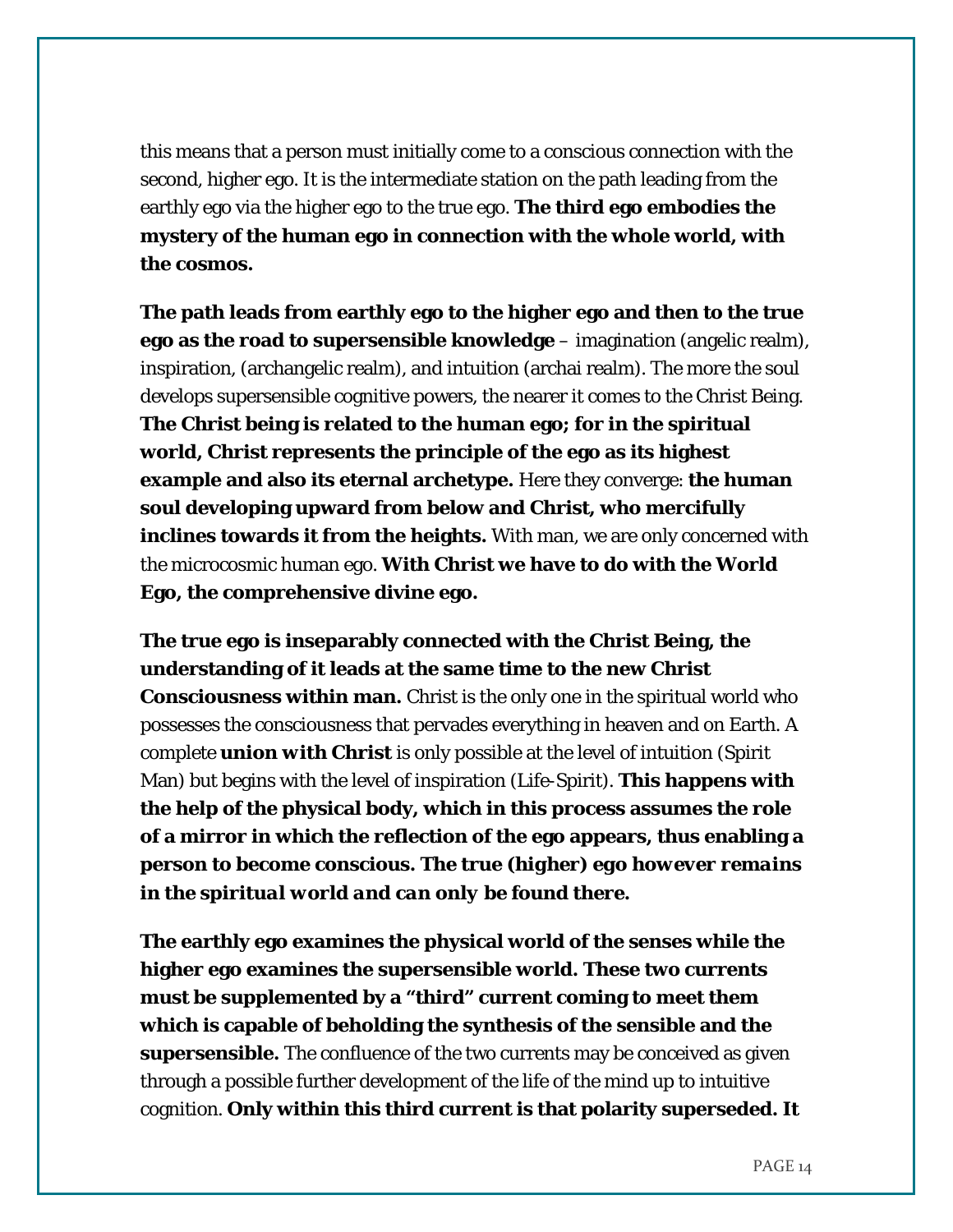*is at the stage of intuition where the true human ego, which is so deeply connected with the Christ Being, can be grasped.* **There it is possible to unite both polarities in a synthesis, which at the same time is that of heaven and Earth and also represents the conscious path leading from Earth to heaven and back again.** 

### Group-Souls of the Animals, Plants, and Minerals

#### *The Group-Souls of Animals, Plants, and Minerals***, by Rudolf Steiner, Frankfurt-on-Main, February 2, 1908, GA 98**

"Looking at the other beings it might at first be thought that those of the animal kingdom had no soul such as man possesses. It is true that the human ego, the human soul, is different from that of the animal. The human soul lives on the physical plane. When we study the animal as such, each single animal has a physical body, an etheric body, and an astral body. Besides these members, each man when awake has an ego within him. **The animal does not have its ego on the physical plane; for that, indeed, we must look deeper, into the so-called astral world. As here on the physical plane the population consists of human beings, we find the astral plane to be populated by the egos of the animals.** And just as down here a man meets other men, the seer on the astral plane meets the egos of the animals - as separate personalities. **All animals of the same formation share a group-soul, a group-ego. Here on the physical plane, we see the animals moving around, and each has a physical body, an etheric body, and an astral body. What physically we see, lions for example, are the outwardly projected organs of the lion ego living in the astral world. The lion ego, the group-ego of all physical lions, is just as much a separate entity as is the human being when on earth. Each group of animals has an ego on the astral plane; on that plane is found the lion ego, the tiger ego, the ego of the vultures, and so on.** The single animals here on the physical plane are like the fingers thrust through a screen. When we watch the single animals many of them appear extraordinarily clever, but they are directed from the astral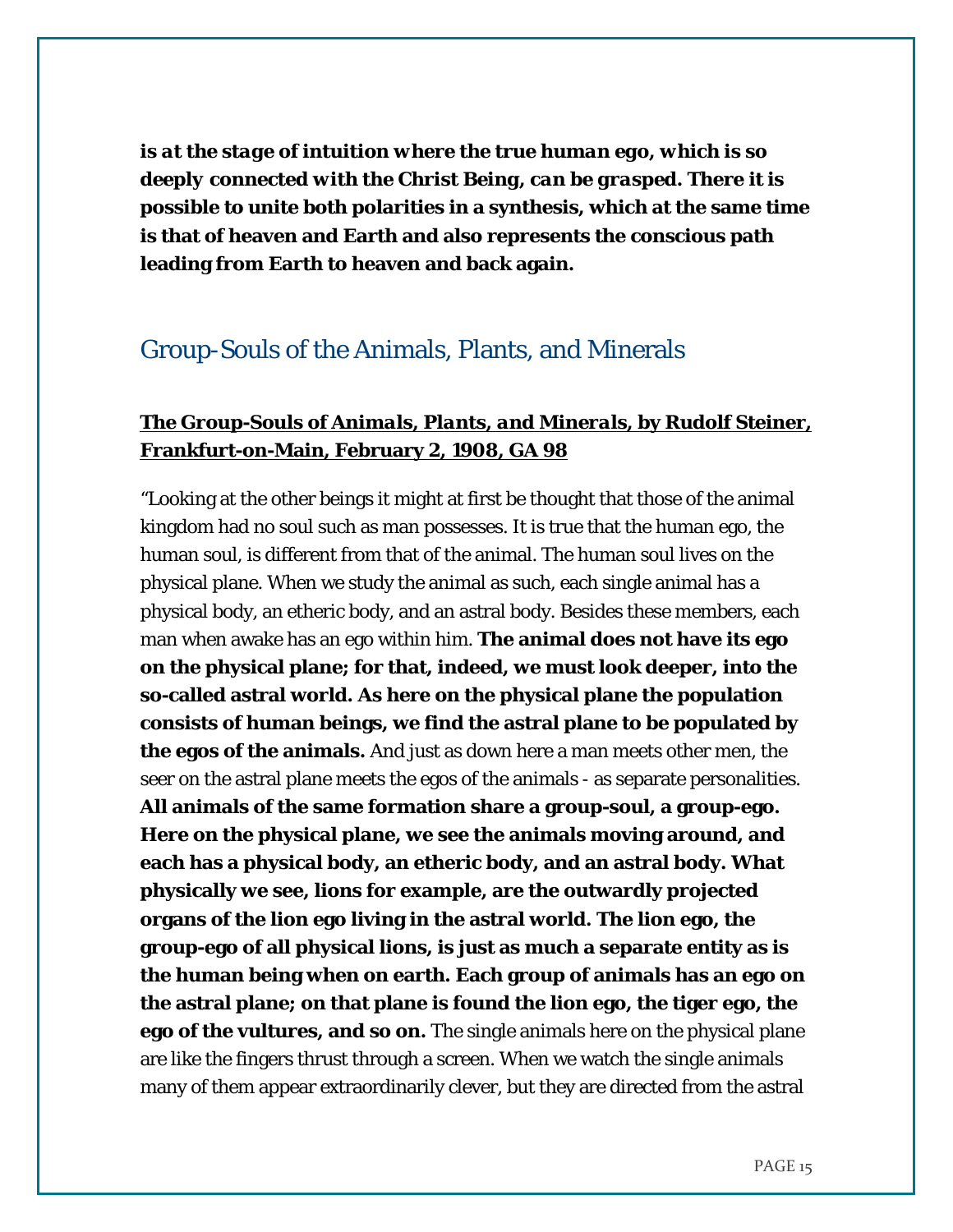plane where the animal group egos are to be found. **The astral plane is populated by beings who are far cleverer than man; these animal egos are very wise beings.** Look at the birds in flight, how they sweep over the different regions, and how well-ordered they are; how in autumn they go off, in their flocks, to some warmer climate, coming back again with the Spring. When we see the wisdom in this ordering, it prompts us to ask: Who is thus in command behind the screen? The answer is the group-egos. **We are walking about all the time through beings we do not see, through the animal egos invisible to our physical eyes.** 

Just as this describes what we begin to feel with regard to these unsuspected beings, so it is where the souls of the plants are concerned. **The plant egos dwell in a higher world than the animal egos. The separate group egos of the plants live on what we call the Devachanic Plane. We can even state the place where they actually are - in the very center of the earth, whereas the animal group souls circle round the earth like trade winds. All these plant egos at the center point of the earth are mutually interpenetrating beings, for in the spiritual world a law of penetrability prevails, and all beings pass through one another.** We see the animal group souls moving over the earth like trade winds, and how in their wisdom they carry out what appears to be done by the animals. **Studying the plant, we see that its head - the root - is directed towards the center of the earth where its group-ego is to be found. The Earth itself is the outward expression of soul and spirit beings. From the spiritual point of view the plants seem like the nails of our fingers. The plants belong to the earth, and when we look at them singly, we do not see a complete entity, for the single plant is just one among the whole number of beings constituting a group-ego.** In this way we can enter into what the plants themselves feel. The part of the plant that springs up out of the earth, what from within the earth strives up to the surface, is of a different nature from what is growing under the earth. There is a difference between the cutting off of blossoms, stalk, leaves, and the tearing up of a root. The former gives the plant soul a feeling of well-being, of pleasure. But when the roots of the plants are pulled up, then that is painful for the plant souls. Even stone is without life only on the physical plane. **All minerals have their group-egos in the higher**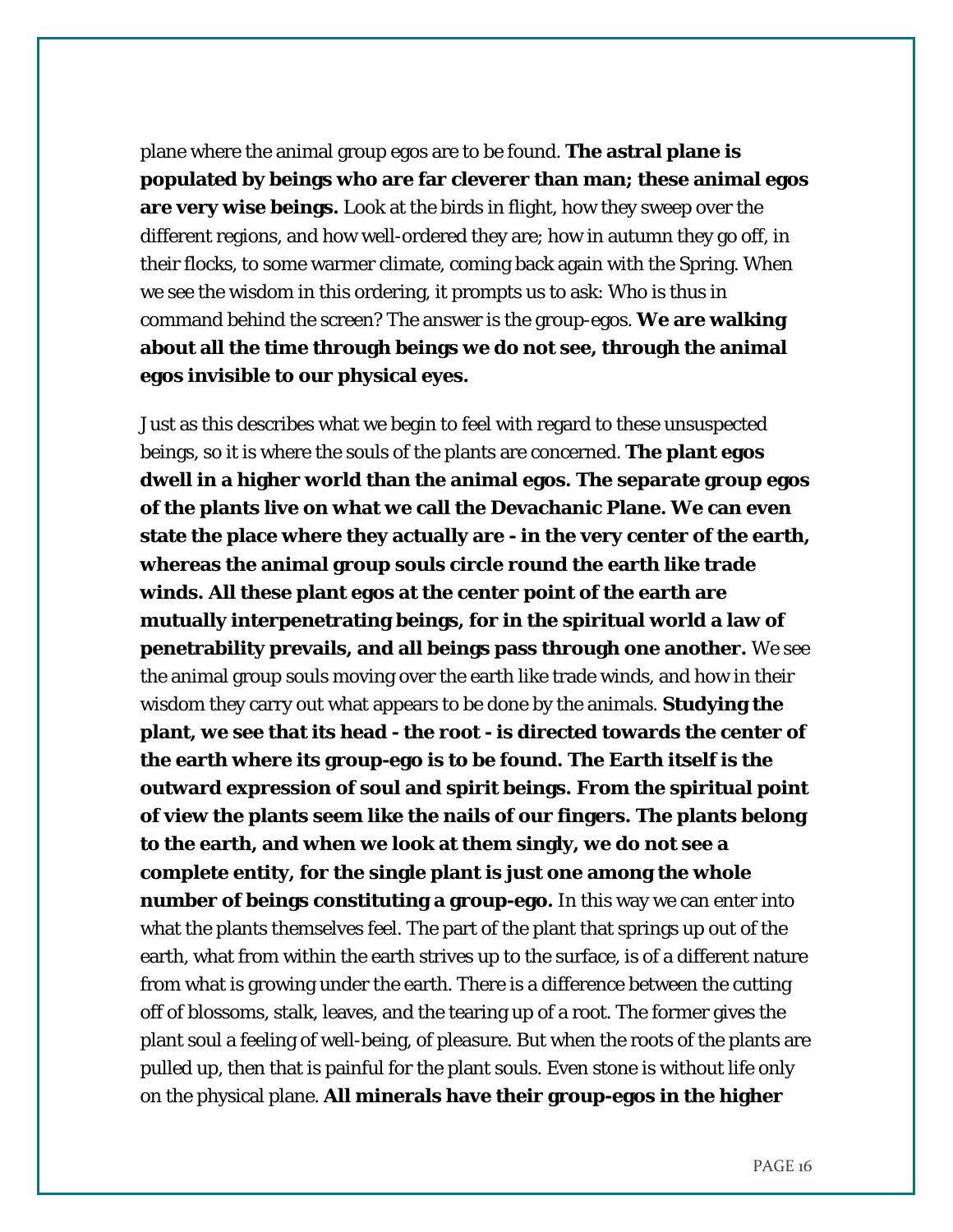**worlds, on the higher Devachanic Plane**, and these, too, feel pain and pleasure.

#### *The Influence of Spiritual Beings Upon Man***, by Rudolf Steiner, Lecture I, Berlin, January 6, 1908, GA 102**

"You will have gathered from the lectures given here recently that when we ascend with clairvoyance into the higher worlds we there meet with beings who, it is true, do not belong to our physical world, but who are in themselves so independent that we can describe them as 'persons' for those worlds, just as we call men here on the physical plane 'persons.' **You have seen that groups of animals of the same species together belong to a group-soul or groupego and that on the astral plane we come upon the lion-soul, the tigersoul, and so on, as independent personalities whom we can meet there as we meet the human being on the physical plane**. **In the same way we find in still higher regions, on the Devachanic Plane, the egos of quite large plant groups, and in the highest parts of Devachan we find the egos of the minerals, personalities as distinct as men are here on the physical plane.** We saw in this way that in these higher worlds we meet with certain beings who, so to speak, extend part of their organism, their separate members, down into the physical plane. If a man were to extend his fingers through openings in a curtain or partition, we should only see the ten fingers, the man himself would be behind the partition. So, it is with the group-egos of the animals. **Here with the physical eye, we see what is extended down below as members by higher beings of the astral world, and the actual ego is behind the partition, behind that wall which separates the physical world from the astral world. And in a corresponding way this holds good for the other group-egos, the group-egos of the plant or the mineral world.** When we raise ourselves from the physical world into higher worlds we meet not only these beings who have been described as extending their members down below here, but we meet a whole number of other beings who may equally well be considered personalities for those worlds, but whose physical members are not so directly visible and evident as those of the group egos of animals, plants, and minerals."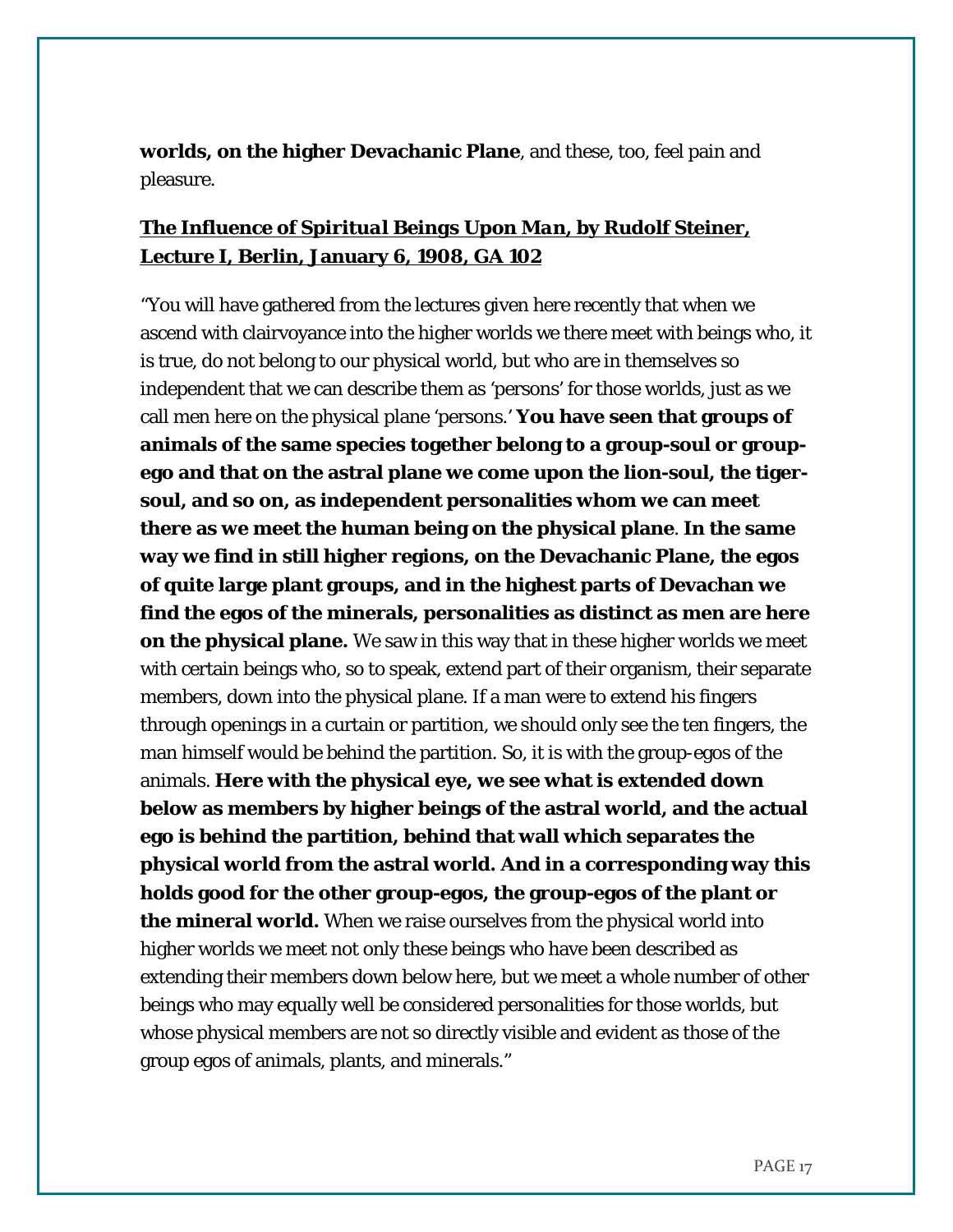### Human Group Souls

 *"As for the likeness of their faces, they four had the face of a man, and the face of a lion, on the right side: and they four had the face of an ox on the left side; they four also had the face of an eagle." - Ezekiel 1:10* 

#### *The Influence of Spiritual Beings Upon Man***, by Rudolf Steiner, Lecture VI, Berlin, March 24, 1908, GA 102**

"On our Earth therefore, man had a kind of group-consciousness connected with his group-soul. **If we were to go back to the Old Moon where the human being had not a restricted ego of this sort embedded in the groupconsciousness, but where he had no ego at all, where he still consisted of physical body, etheric body, astral body, we should find that this Old Moon-consciousness was not a smaller one but embraced immensely great groups - that in fact all-embracing group-souls were the basis of the human race on the Old Moon.** These group-souls who, so to speak, set individual Old Moon-men on to the Old Moon merely as their limbs, were wise souls. We have, as you know, also described the animal group-souls on the Earth and have also found wisdom as their out-standing characteristic.

**These Moon group-souls have implanted in our planet's previous embodiment the wisdom which we know today and which we so much wonder at and admire.** And when today we are amazed how every bone, how heart and brain, how every plant leaf, is permeated and imbued with wisdom, then we know that the wisdom of the group-souls trickled down from the atmosphere of the Old Moon - as clouds today let the rain trickle down - and membered itself into all the beings. These received it as a propensity and brought it out again when they appeared on the Earth after the Pralaya. Thus, there were present on the Old Moon all-embracing group-souls filled with wisdom."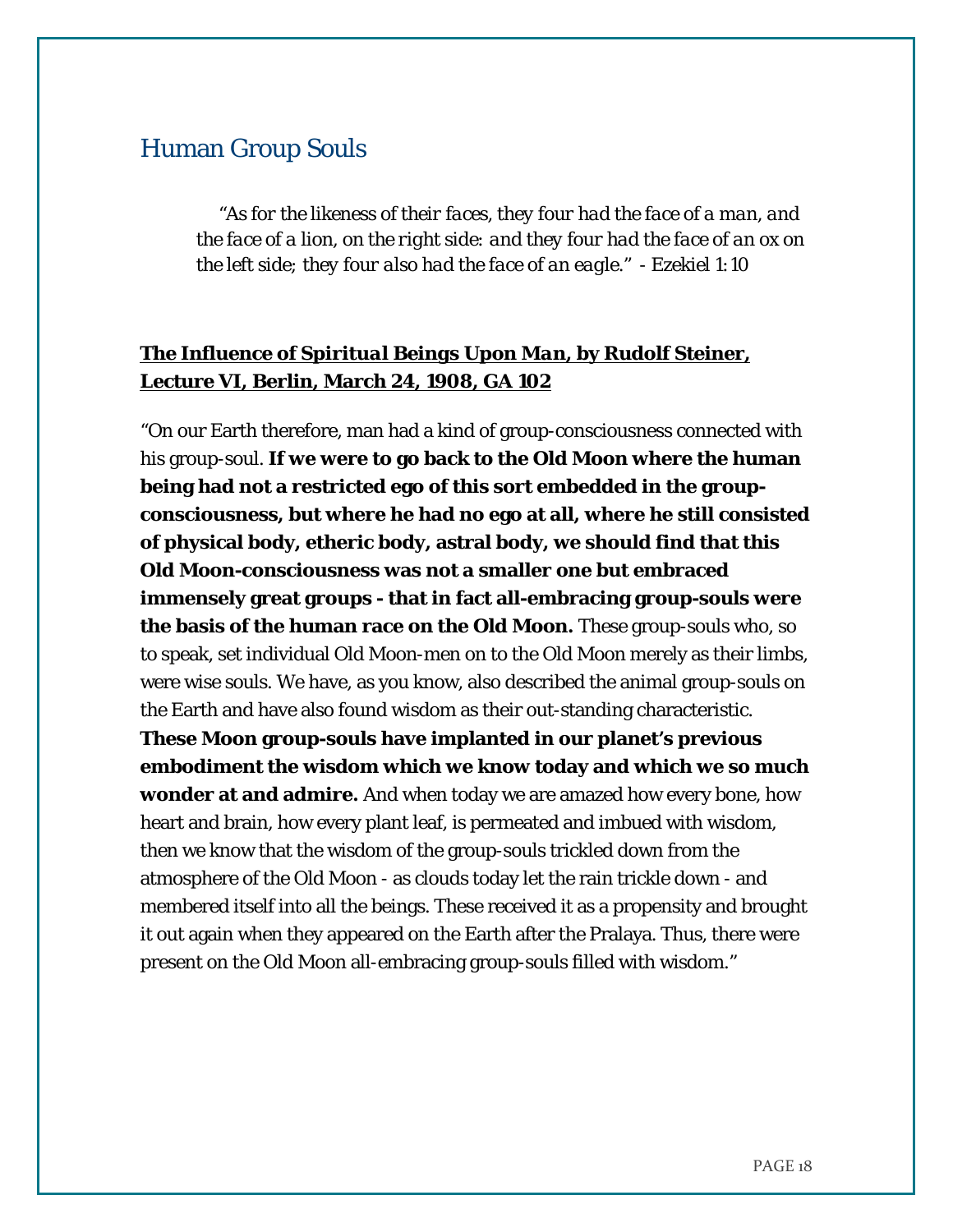### The Common "I-Soul"

#### *The Apocalypse of St. John***, by Rudolf Steiner, Lecture II, Nuremberg, June19, 1908, GA 104**

"**The tribe represented a single organism and a group of men who were related by blood had one "I-soul" in common.** In those days you yourselves were members of a great community, just as to-day your two arms belong to your "I." This may be clearly seen in the case of the people dealt with in the *Old Testament*. Each single member felt himself to be a member of the race. The individual did not speak of himself in the highest sense when he uttered the ordinary "I," but he felt something deeper when he said, "I and the Father Abraham are one." For he felt a certain "I-consciousness" which descended from Abraham through all the generations to each member of the race. **That which was related by blood was included in one "I." It was like a common "group-soul-I" which included the whole race** and those that understood the matter said: That which really forms our inmost immortal being dwells not in the separate members but in the entire race. All of the several members belong to this common "I." Hence one who understood the matter knew that when he died, he united himself with an invisible being which reached back to Father Abraham. The individual really felt that he returned into Abraham's bosom. **He felt that his immortal part found refuge, as it were, in the group-soul of the race. This group-soul of the entire race could not descend to the physical plane. The people themselves saw only the separate human forms, but these were to them not the reality, for this was in the spiritual world. They dimly felt that that which flowed through the blood was the Divine. And because they had to see God in Jehovah, they called this Divinity "Jahve" or also his Countenance, "Michael." They considered Jahve as the spiritual group-soul of the people.** 

The individual human being on the physical plane could not see these spiritual beings. The initiate, on the other hand, who experienced the great moment when the astral body was imprinted in the etheric body, was able to see first of all the most important group-souls. **When we look back into ancient periods of humanity, we everywhere find that the present "I" has developed**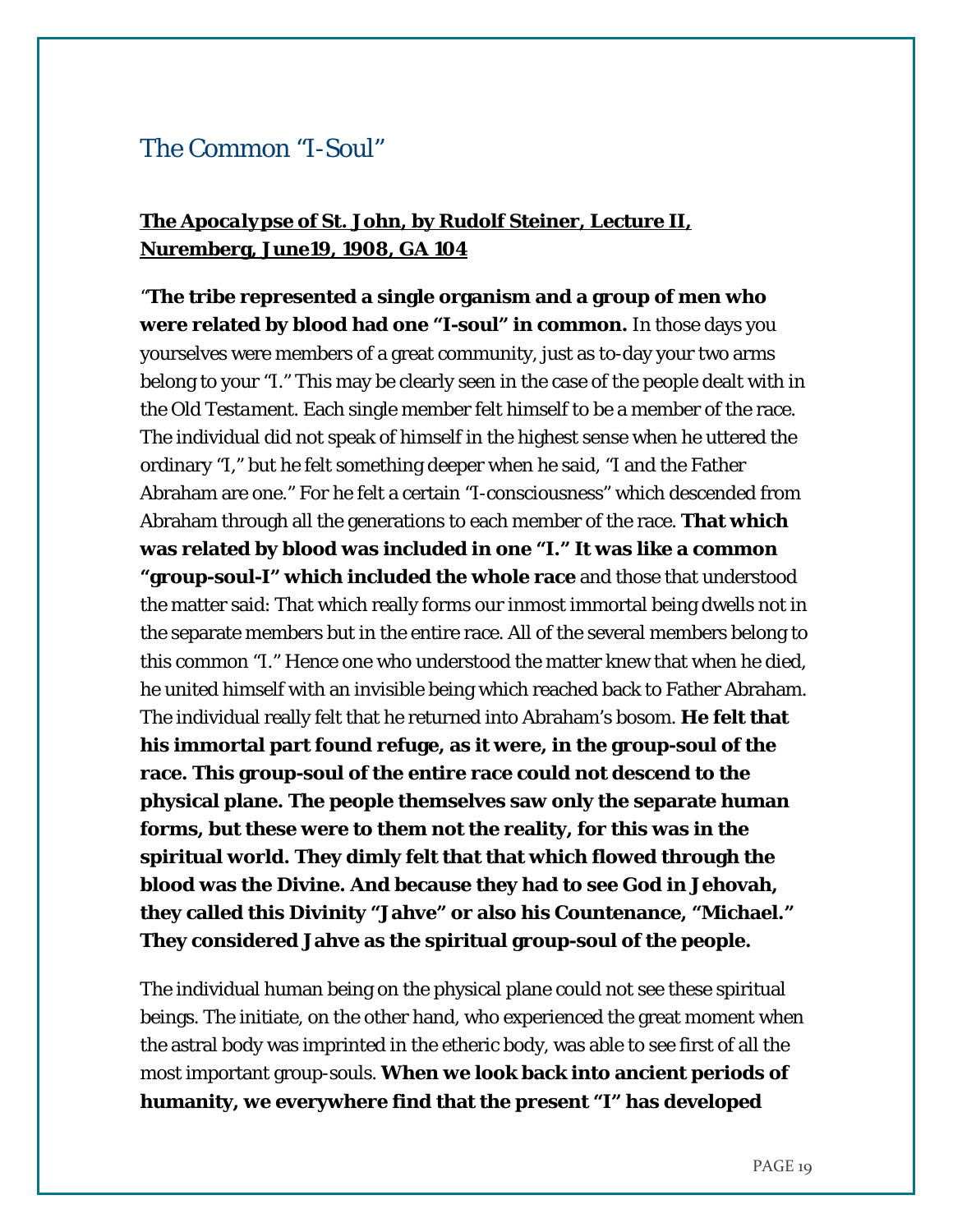**from such a group-consciousness, a group-ego**; so that when the seer looks back he finds that the individual human beings flow together more and more into the group-souls. Now there are four chief **types of [human] groupsouls, four prototypes**. If we observe all the various group-souls of the different souls, we notice a certain similarity but there are also differences. If we classify them there are four groups, four types. **The spiritual observer sees them clearly when he looks back to the time when man was not yet in the flesh, when he had not descended to the earth.** We must now consider more exactly the moment when from the spiritual regions man descended into flesh. This can only be represented in great symbols.

There was a time when our earth was composed of very much softer material than it is now, when rock and stone were not so solid, when the forms of the plants were quite different, when the whole was as if embedded like a primeval ocean in water-caves, when air and water were not separated, when all the beings now dwelling on the earth, the animals and plants, were developed in water. **When the minerals began to assume their present form, man emerged from invisibility.** The neophyte saw it in this way: **Surrounded by a kind of shell, man descended from the regions which are now the regions of air.** He was not yet as physically condensed when the animals already existed in the flesh. **He was a delicate airy being even in the Lemurian epoch and he so developed that the spiritual picture presents the four groupsouls: On one side something like the image of a Lion, on the other the likeness of a Bull, up above something like an Eagle and below something similar to Man.** Such is the spiritual picture. **Thus, man moves forth from the darkness of the spirit-land. And the force which formed him appears as a kind of rainbow. The more physical powers surround the entire structure of this human being like a rainbow** (*Revelation* 4). We have to describe this development of man in various realms and in various ways. The above description represents the way it appears to the investigator when he looks back and sees how **these four group-souls have developed out of the common Divine-human which descends.**

**There you see these four group-souls emerging from an indefinite background, the rainbow surrounding it and the number twelve. Now**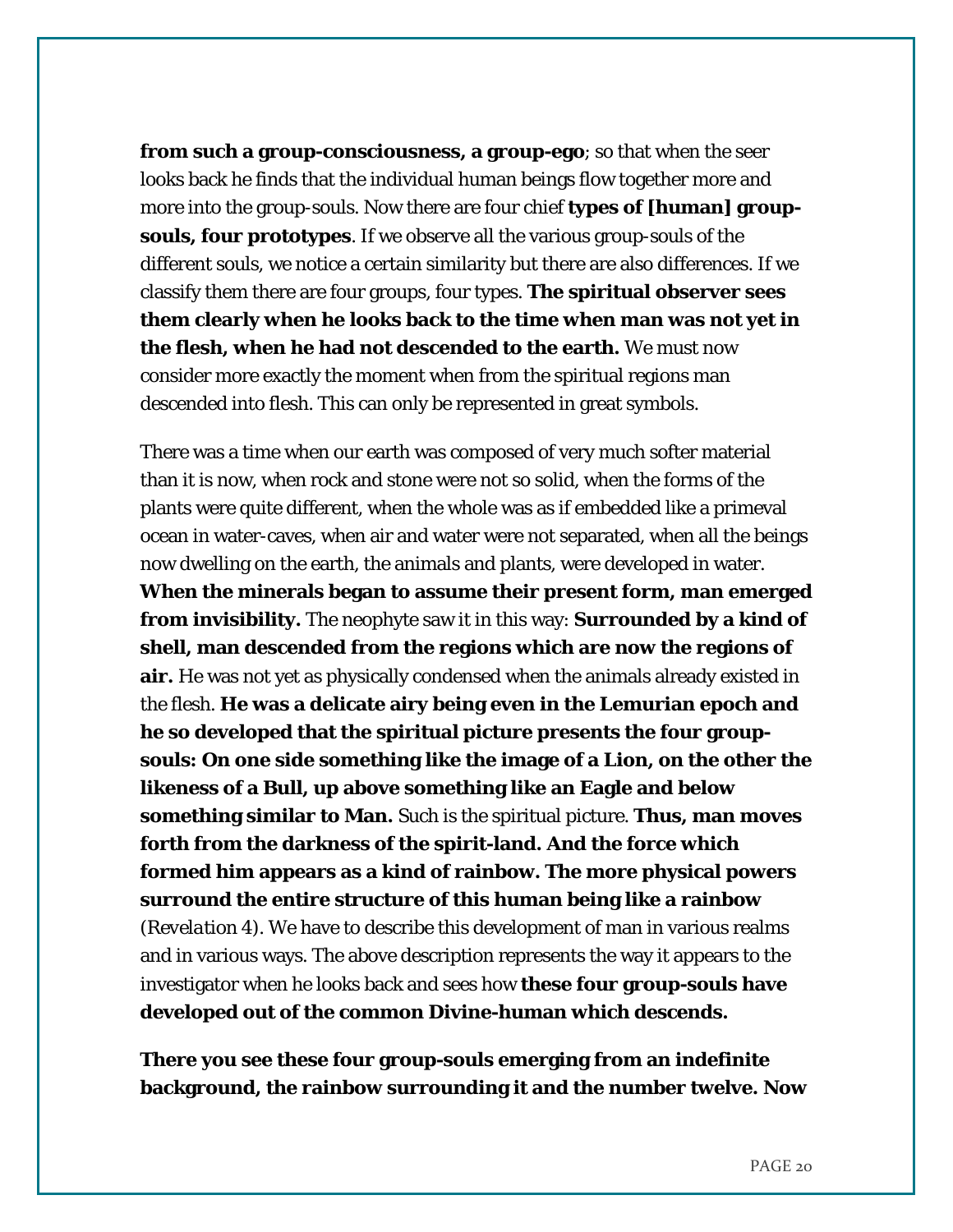**we must understand what this number twelve signifies.** When that which has just been described is seen coming forth, there is a clairvoyant feeling that it is surrounded by something of an entirely different nature from that which emerges from the indeterminate spiritual. In ancient times that by which it is surrounded was symbolized by the Zodiac, by the twelve signs of the Zodiac. The moment of entering into spiritual vision is connected with many other experiences. The first thing perceived by one whose etheric body goes forth is that it seems to him as if he grew larger and larger and extended himself over what he then perceives. The moment comes when the initiate says**: "I do not merely see these four forms, but I am within them, I have expanded my being over them." He identifies himself with them. He perceives that which is symbolized by the constellations, by the number twelve**."

### The Spirits of Form Donate the Group-Soul of Humanity

#### *Spiritual Beings in the Heavenly Bodies and in the Kingdoms of Nature***, by Rudolf Steiner, Lecture X, Helsinki, April 14, 1912, GA 136**

"We have seen that in man everything is compressed into the physical plane which as it were, for the mineral, is distributed over the world. We have found group-souls for the minerals, plants, and animals. **Is there also a sort of group-soul for the human being? Oh, yes, there is. The group-souls of the minerals are to be found in the sphere of the Thrones, those of the plants in the sphere of the Spirits of Wisdom, and the animals in the sphere of the Spirits of Motion; but man has so received his groupsoul that with the inflowing of his ego, a group-soul was originally given him, as an emanation from the Spirits of Form. This group-soul of man was originally allotted by the Spirits of Form to be a unitary soul for the whole of humanity.** What differentiated this group-soul into such variety that differences of race, differences of tribe arose? This was brought about through the action of other spirits. **Man was created to be one all the world over; in this unity the primeval ego of man was to assert itself as a group-soul dwelling in all men, a group-soul which had**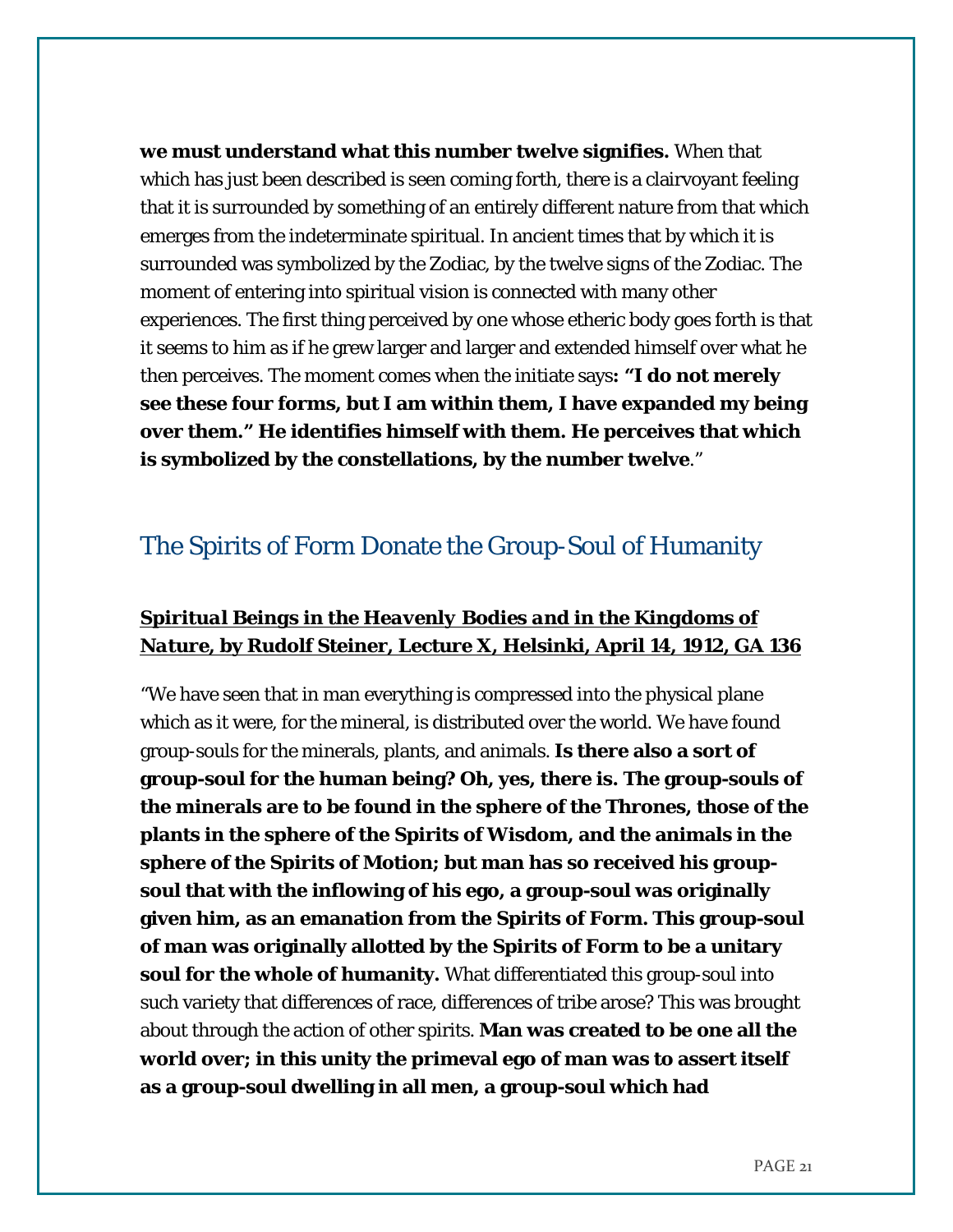**descended to the physical plane.** Just as the external form only of the minerals can be brought into being by the Spirits of Form, so by these same Spirits of Form was the group-ego created for humanity, which was then differentiated by the activity of other beings of the various hierarchies."

# The Group-Soul in the Human Astral Body

### *Theosophy of the Rosicrucian,* **by Rudolf Steiner, Lecture II,** *The Ninefold Constitution of Man***, May 25, 1907, Munich, GA 99**

"Just as the human being has an individual ego, so **in every astral body there lives something of a group-ego; this animal-ego lives in the human astral body and the human being does not become independent of this animal-ego until he develops astral sight and becomes a companion of astral beings, when the group-souls of the animals confront him on the astral plane as individual animals confront him here.** In the astral world there are beings who can only come down in fragments, as it were, to the physical plane as so-and-so many animals. When the life of these animals comes to an end, they unite in the astral world with the rest of this astral being. **A whole species of animals is a being on the astral plane, a being with whom conversations can be held as with an individual here on earth.** Although there is not exact similarity, the group-souls are not incorrectly characterized in the second seal of the Apocalypse where they are divided into four classes: Lion, Eagle, Bull, Man (i.e., man who has not yet descended to the physical plane). **These four Apocalyptic animals are the four classes of the group-souls which live in the astral world by the side of the human being with his individual soul.**"

The Group-Soul and Love

### *Universe, Earth and Man***, by Rudolf Steiner, Lecture VIII,** *The Earth's Mission***, August 12, 1908, Stuttgart, GA 105**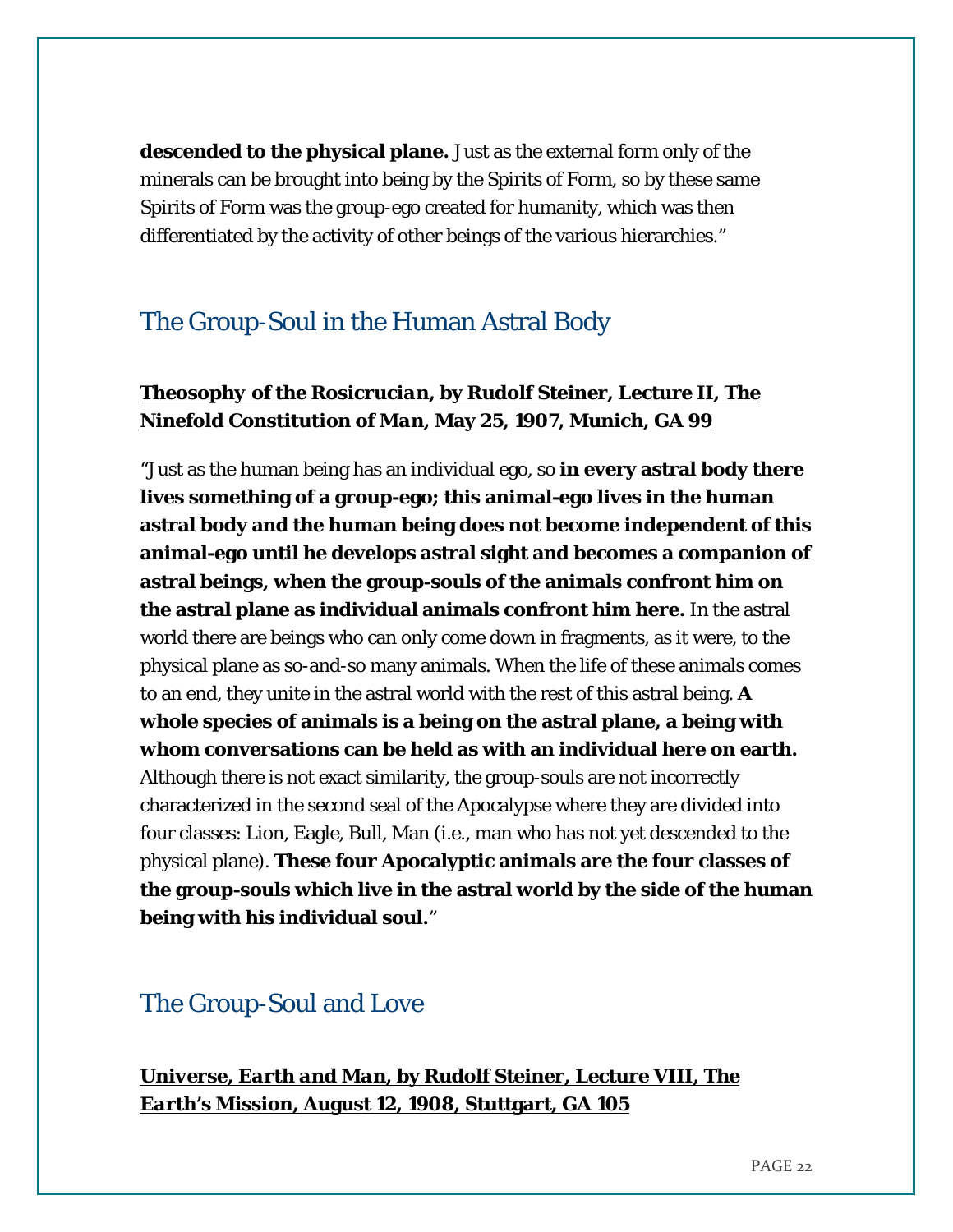"This love which is to develop on Earth can only develop through earthly egos being related one to another in the way described**. Development in this direction can only take place through men being torn away from group-soul qualities; through one man drawing close to another; only thus can true love develop. Where egos are united within the groupsoul there is no true love. Beings must be separated from each other so that love may be offered as a free gift.** Only by such a separation as has come about in the human kingdom, where ego meets ego as independent individual, has love as a free gift become possible. **This is why an increasing individualism and a uniting of separate individuals had to come about on earth.** 

Think of the various beings that are united within a group-soul; the group-soul directs them as to how they shall act. Can it be said that the heart loves the stomach? No, the heart is united to the stomach by the being within who holds them together. **In the same way the several animals in a group are united one with the other within the group-soul nature, and what they have to do is regulated by the wise group-soul. Only when the groupnature is overcome, and individual confronts individual ego, can the sympathy of love be offered as a free gift from one being to another.** 

Man could only be prepared for this mission gradually, and we see how he passes through a kind of preparatory school for love before he is fully individualized. **We see how, before he possessed a complete ego of his own, he was gathered into groups that were related by blood by guiding beings, and the members of these groups loved each other because of the blood tie.** This was a great time of preparation for humanity."

### Christ's Cosmic Ego is the Group-Soul of Humanity

*Buddha and Christ: The Sphere of the Bodhisattvas***, by Rudolf Steiner, Milan, September 21, 1911, GA 130**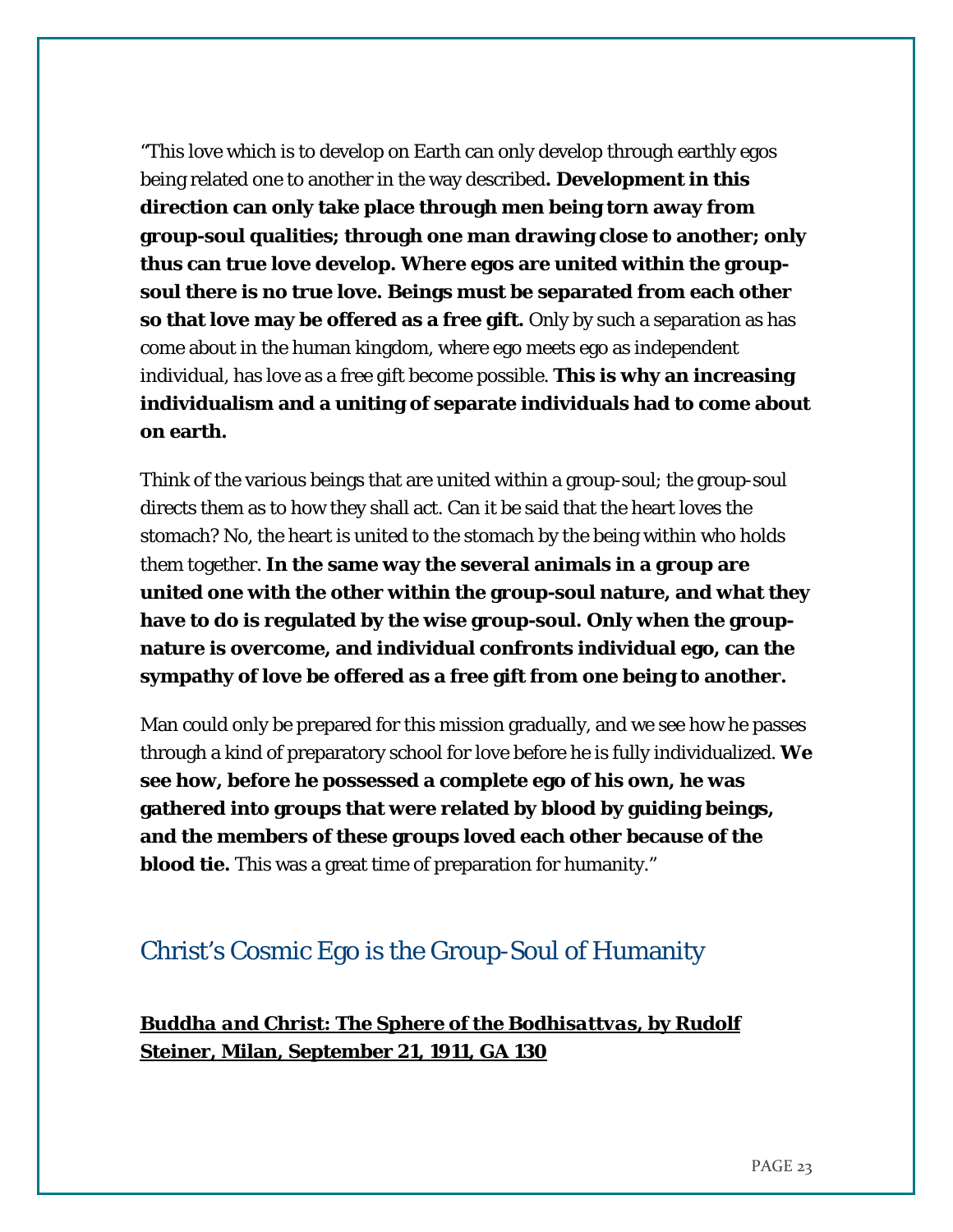"The Bodhisattva who incarnated in Jeshu ben Pandira and in other personalities too, returns again and again, until in about three thousand years from now, he will attain Buddhahood and as Maitreya Buddha live through his final incarnation. **The Christ-Individuality was on the Earth in the body of Jesus of Nazareth for three years only and does not come again in a physical body; in the fifth post-Atlantean epoch He comes in an etheric body, in the sixth epoch in an astral body, and in the seventh in a mighty Cosmic Ego that is like a great Group-Soul of humanity.** 

When a human being dies, his physical, etheric, and astral bodies fall away from him and his ego passes over to the next incarnation. It is exactly the same with the planet Earth. What is physical in our Earth falls away at the end of the Earthperiod and human souls in their totality pass over into the Jupiter condition, the next planetary embodiment of the Earth. **And just as in the case of an individual human being the ego is the center of his further evolution, so for the whole of future humanity the Christ-Ego in the astral and etheric bodies of men goes on to ensoul the Jupiter-existence. We therefore see how starting from a physical man - on Earth the Christ gradually evolves as Etheric Christ, as Astral Christ, as Ego-Christ, in order, as Ego-Christ, to be the Spirit of the Earth who then rises to even higher stages together with all mankind.** 

### The Realm of Life-Spirit or Buddhi

#### *Comic Memory,* **by Rudolf Steiner, xvii***, The Life of Earth,* **GA 11**

"At the same time, something else was taking place during the three great cycles on Saturn, Sun, and Moon. During the last Saturn cycle the Spirit Man (Atman) was formed with the help of the Spirits of Will (Thrones). During the penultimate Sun cycle, **the Life-Spirit (Buddhi) was joined to it with the assistance of the Cherubim**. During the third from the last Moon cycle, the Spirit-Self (Manas) united with the two others through the help of the Seraphim. Thus, actually **two origins of man were formed** during these three great cycles: **a lower man, consisting of physical body, ether body, and astral body,**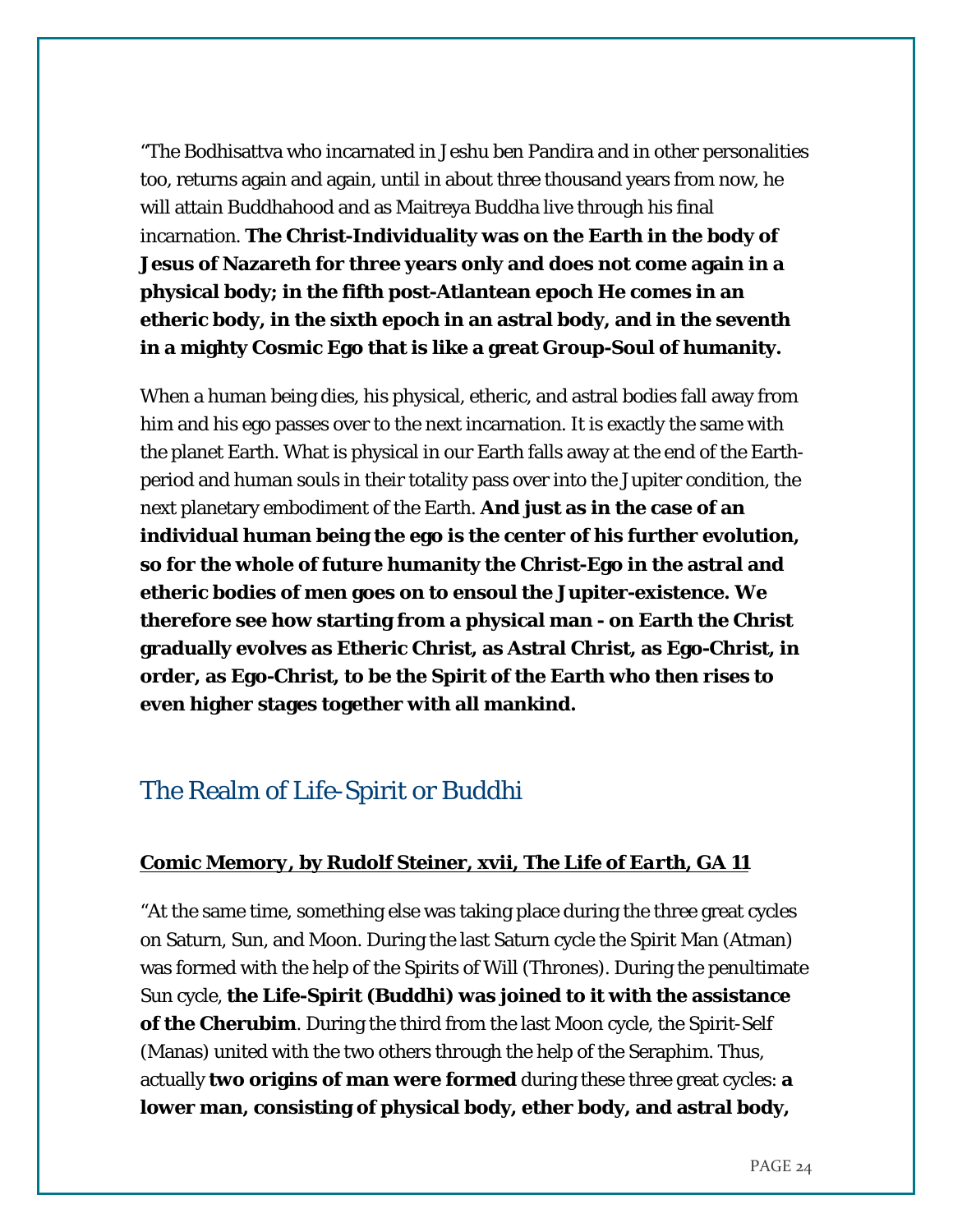**and a higher man, consisting of Spirit Man (Atman), Life-Spirit (Buddhi), and Spirit self (Manas). The lower and the higher nature of man followed separate paths at first. The earth development serves to bring the two separate origins of man together.** 

It is the same powerful entity which formed the Spirit Man (Atman) with the help of the Thrones on Saturn, **the Life-Spirit (Buddhi) with the assistance of the Cherubim on the Sun**, and the Spirit Self (Manas) together with the Seraphim on the Moon.

But now this changes. Thrones, Cherubim, and Seraphim ascend to higher spheres, and the higher man now receives the assistance of the **Spirits of Wisdom, of Motion, and of Form. These are now united with Spirit Self, Life-Spirit, and Spirit Man** (with Manas-Buddhi-Atman). **The "higher man" (Spirit Man, Life-Spirit, Spirit-Self) also exists in the consciousness of the Spirits of Form.** 

### Three Meetings with the Spirit Self, Life-Spirit, and Spirit Man

### *The Gospel of Matthew***, by Rudolf Steiner, Lecture XI, September 11, 1910, Bern, GA 123**

"Following on this age [fifth] will come the sixth post-Atlantean age, which is to witness the impressing of the forces of the Spirit Self on human nature; **and the seventh age will see that of Life-Spirit.** Beyond this our vision reaches out to a far distant future, in which the Spirit Man or Atman will be impressed on normal humanity.

In the course of his development man evolves the Spiritual Soul [higher aspect of the Consciousness Soul] so that in it the Spirit Self may appear**. When he has evolved the Spiritual Soul, the upper triad, Spirit Self, Life-Spirit, and Spirit Man come to meet him, so that the opening flower of his being can receive into it this upper triad from above.**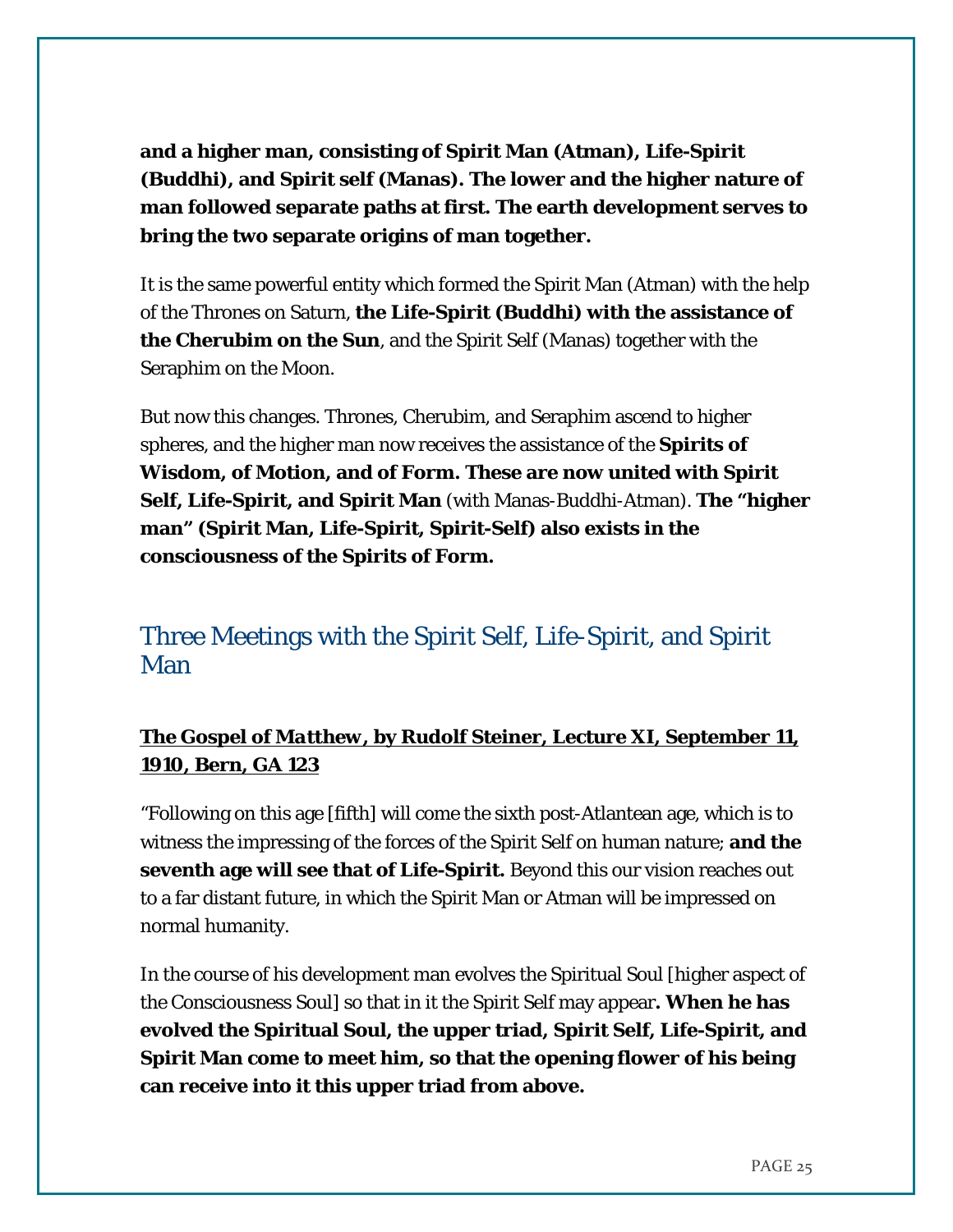**When a man has made himself receptive by developing his Spiritual Soul, the higher triad, Spirit Self (Manas), Life-Spirit (Buddhi), and Spirit Man (Atman), draw near; this may be likened to a spiritual fructification coming towards him from on high. While with the other principles of his being he grows upwards from below, unfolding the blossom of the 'Son of Man,' there must come to meet him from on high, so that he may gain his "ego-consciousness", that which brings with it Spirit Self, Life-Spirit, and Spirit Man.** 

Who is the representative of the gift which comes down to man from above and is indicative of the nature of humanity in the far future? **It is the Son of God, he who lives, the life-spirit, the Son of the Living God!** 

So, in the scene to which we have just referred Christ Jesus asked the question, 'What is to come to men through My impulse?' The answer is, '**The life-giving Spirit-Principle from on high**!'

**So, we have to distinguish the Son of Man who evolves upwards from below, and the Son of God, the Son of the living God, Who comes down to meet him from above.** 

**In the ancient Mysteries, and to a certain extent in the new, there were three stages of initiation into the macrocosm. The first stage brought knowledge of all that could be perceived through the Spirit Self. The initiate was then not only a man in the new sense, but he had attained to what, in the language of the hierarchies, is called "Angel-Nature" - the nature of the hierarchy next above man.** Thus in the Persian Mysteries a man who had advanced to this stage at which he had expanded to the Macrocosm, when the Spirit Self was active in him was called either a Persian (since he was no longer an isolated being but belonged to the Angel of the Persian nation) or he was simply **called an Angel**, one whose nature was divine. **The second stage is that in which the Life-Spirit had awaked in like manner; at this stage a man was called a 'Sun-hero' in the old Persian Mysteries, for he had then advanced to the point where he could draw into himself the spiritual forces of the Sun, when these forces had approached the Earth. Such a man might also be**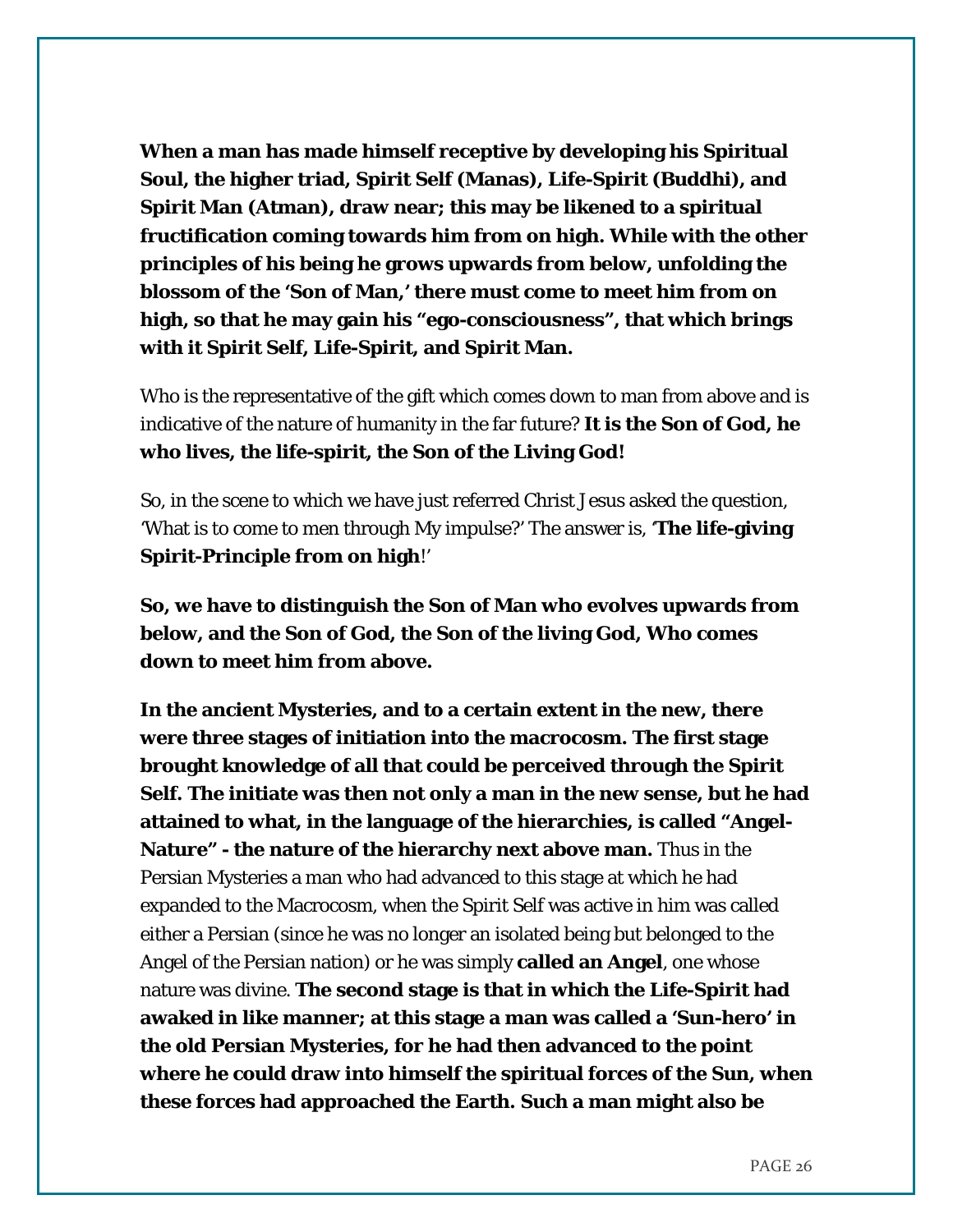**called 'Son of the Father.'** And he who had won to the heights of the third stage, the stage of Atman (Spirit Man), was called in the ancient Mysteries **'the Father**.' These were the three stages of initiation - **'Angel,' 'Son or Sun-Hero,' and 'Father.'**

Only the highest initiates can judge when initiation is about to awaken in man. Hence Christ said: **'Initiation will come when you have travelled further along the way on which I have led you; you will then ascend to the Kingdom of Heaven; but the hour of your arrival is known neither to the Angels (those initiated with the Spirit Self, nor to the Son (those initiated with Life-Spirit), but only to the highest initiates, those initiated with the Father.'** Here once more the language of the *Gospel of Matthew* conforms absolutely with the tradition of the Mysteries. And we shall see as the Gospel continues how **all that Christ tells His disciples concerning the Kingdom of Heaven is merely a prediction of what they are to experience in initiation.** 

The three meetings of the human soul with the Being of the Universe informs us that each of the two beings I have referred to bears within him that I might call two sub-beings. **The more external man the physical and etheric body, the more inner man the ego and astral body.** Now we know moreover that man is to undergo further development. The earth as such will someday come to an end. It will then evolve further, through a Jupiter, Venus, and a Vulcan planetary evolution. **Man during this time will rise stage by stage; to his ego-will, as we know, be added a higher being - the Spirit-Self which will manifest within him. This will reach full manifestation during the Jupiter evolution**, which will follow that of our Earth. **The Life-Spirit will attain full manifestation in man during the Venus period, and the actual Spirit Man during the Vulcan period.** When, therefore, we look forward to the great cosmic future of man, to these three stages of evolution, we look forward to the Spirit Self, Life-Spirit, and Spirit Man. **But these three which in a sense await us in our future evolution are even now in a certain respect related to us, although they are as yet not in the least developed; for they are still enclosed in the bosom of the divine Spiritual Beings whom we have learned to know as the Higher**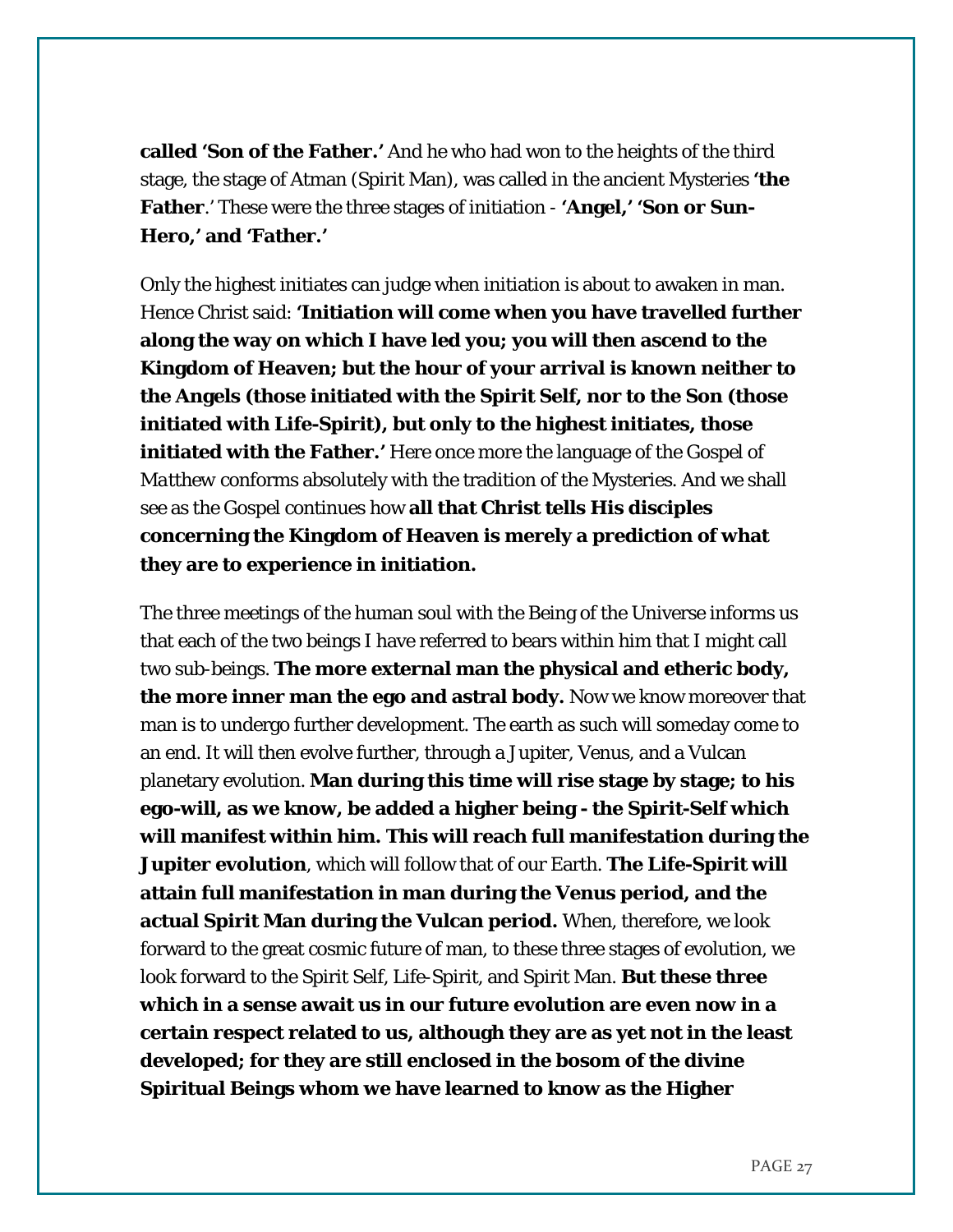**Hierarchies. They will come forth to us from out the Higher Hierarchies; and we today are already in a continuing relationship with these Higher Hierarchies, who will endow us with the Spirit Self, Life-Spirit, and Spirit Man.** So that today, instead of using the more complicated expression and saying: 'We are in connection with the Hierarchy of the **Angeloi**'; we can simply say: **'We are in connection with that which is to come to us in the future - our Spirit-Self.'** And instead of saying that we are in connection with the **Archangels**, we can say**: 'We are in connection with what is to come to us in the future, as our Life-Spirit,'** and so on.

Indeed, we human beings are already in a certain respect more than merely fourprincipled beings consisting of physical body, etheric body, astral body, and ego. **We already bear the germ of the Spirit Self within us, as well as that of the Life-Spirit and Spirit Man**; they will evolve out of us in the future, though at present we only have them in germ within us. This is no mere abstract saying, it has quite a concrete significance, **for we have meetings, real meetings with these higher principles of our being.** These meetings take place in the following way. We as human beings would, as time went on, feel ourselves increasingly estranged from everything Spiritual - a state of things very difficult to endure - did we not from time to time encounter our Spirit Self. **Our ego must meet that Higher Self - the Spirit-Self - which we have yet to develop, and which in a Spiritual respect is of like nature to the Hierarchy of Angels.** So therefore we may say in simple language, and speaking in the Christian sense: **we must from time to time meet with a being of the Hierarchy of the Angels, a being closely related to ourselves; and when it comes to us, it brings about in us a spiritual change, which will enable us some day to take in a Spirit Self. We must also meet with a being of the hierarchy of the Archangels, for this being then so affects us that something is prepared which will someday lead to our developing the Life-Spirit.** 

Whether in the Christian sense we place this being in the hierarchy of **Angels, or whether we refer to it in the older sense understood by the ancients when they spoke of their genius as the guiding genius of man,** makes no difference. We know that we are living at a time when but few people - though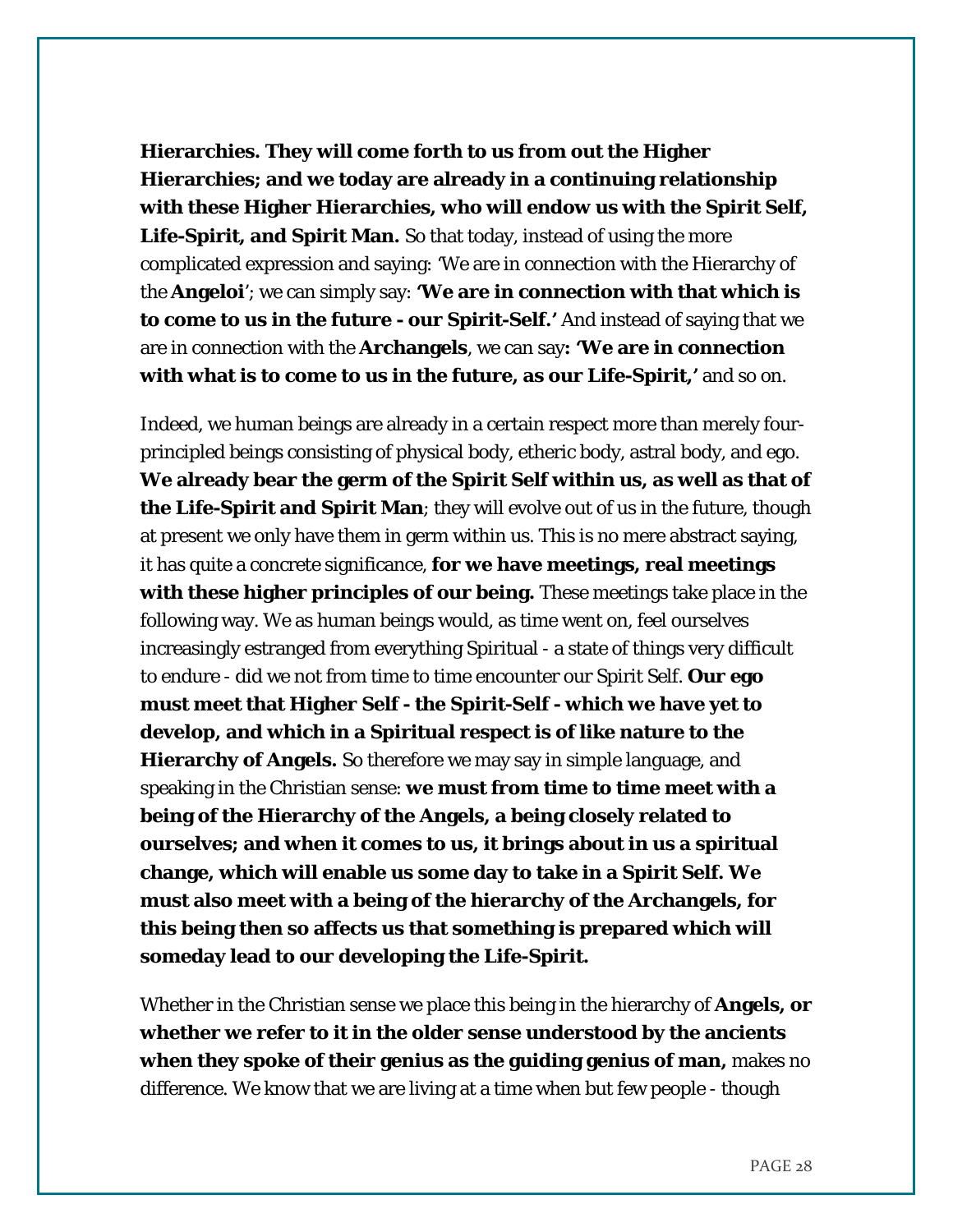this will soon alter - few can gaze into the spiritual world and perceive the things and the beings therein. The time has now gone by when the beings and even the various processes of evolution in the spiritual world could be perceived in a much wider and more comprehensive sense; for at the time when one spoke of the genius of a man, there was a direct, concrete perception of that being.

**This genius is none other than the Spirit Self in process of evolution, though borne by a being belonging to the hierarchy of Angels.** It is of great importance that one should enter somewhat deeply into these things; for when this genius becomes perceptible it has its own special conditions. This subject can be considered from another very different point of view, but we will now consider it from the following one.

**Man must necessarily from time to time enter into inner communion with his Spirit Self, with the Spirit Self which is visible in the astral aura in rudimentary form as I have described; but it still has to be developed; it will be rayed down, as it were, from above, and stream in from the future.** Man must from time to time be brought into touch with his Spirit Self.

None the less **he too can experience in the middle of a long sleep, what may be called an inner union with the Spirit Self - that is, with the Spiritual qualities from which the Spirit-Self will be extracted; he can have a meeting with his genius. Thus, this meeting with one's genius takes place every night, that is, during every period of sleep** - though this must not be taken too literally. This meeting is important for man. **For all the feelings that gladden the soul with respect to its connection with the spiritual world proceed from this meeting with one's genius during sleep. The feeling, which we may have in our waking state, of our connection with the Spiritual world, is an after-effect of this meeting with our genius. That is the first meeting with the higher world**.

The second meeting of which we now have to speak is higher. From the indications already given it may be gathered that **the first meeting with the genius is in connection with the course of the day**. If we had not, through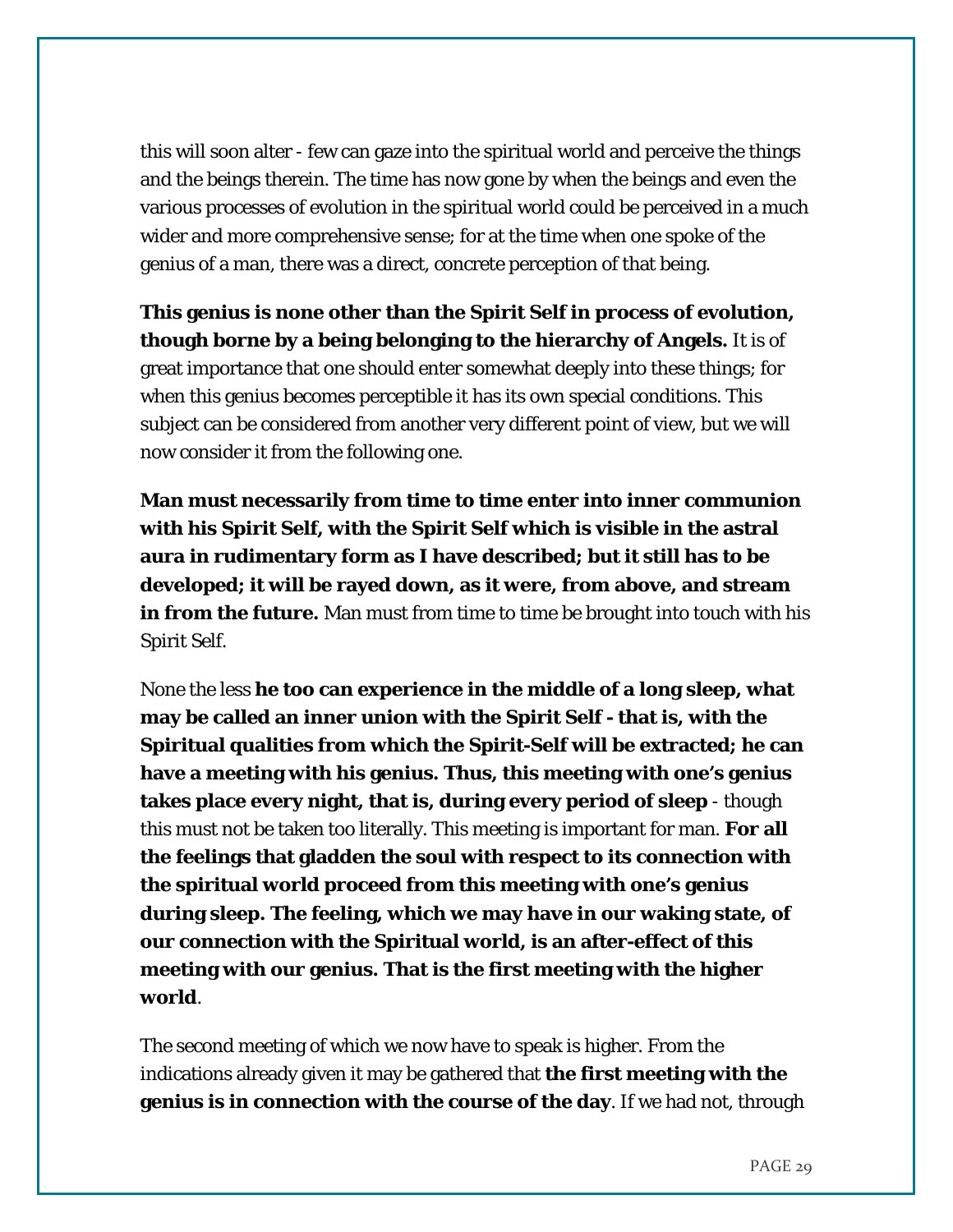modern civilization, become free to adjust our lives according to our own convenience, this meeting would take place at the hour of midnight. A man would meet his genius every night at midnight. But on account of man's exercise of free will the time of this meeting has become movable; the hour when the ego meets the genius is now not fixed. The second meeting is however not so movable; for that which is more connected with the astral body and etheric body is not so apt to get out of its place in the cosmic order. That which is connected with the ego and the physical body is very greatly displaced in present-day man. **The second meeting is already more in connection with the great macro-cosmic order. Even as the first meeting is connected with the course of the day, the second meeting is connected with the course of the year.** The life of man in its entirety does not run its course quite evenly through the year. When the sun develops its greatest heat, man is much more dependent upon his own physical life and the physical life around him than in the winter when, in a sense, he has to struggle with the external phenomena of the elements, and is more thrown back on himself; but then his spiritual nature is more freed, and he is more in connection with the spiritual world - both his own and that of the Earth - with the whole spiritual environment.

The peculiar sentiment we connect with the mystery of Christmas and with its festival is by no means arbitrary but hangs together with the fixing of the festival of Christmas. At that time in winter, which is appointed for the festival, man, as does indeed the whole earth, gives himself up to the spirit. He then passes, as it were, through a realm in which the spirit is near him. **The consequence is that at about Christmastime and on to our present New Year, man goes through a meeting of his astral body with the Life-Spirit, in the same way as he goes through the first meeting, that of his ego with the Spirit-Self. Upon this meeting with the Life-Spirit depends on the nearness of Christ Jesus. For Christ Jesus reveals Himself through the Life-Spirit. He reveals Himself through a being of the Realm of the Archangels. He is, of course, an immeasurably higher Being than they, but that is not the point with which we are concerned at the moment**; what we have to consider is that He reveals Himself through a Being of the order of the Archangeloi. Thus, through this meeting we draw especially near to Christ Jesus at the present stage of development - which has existed since the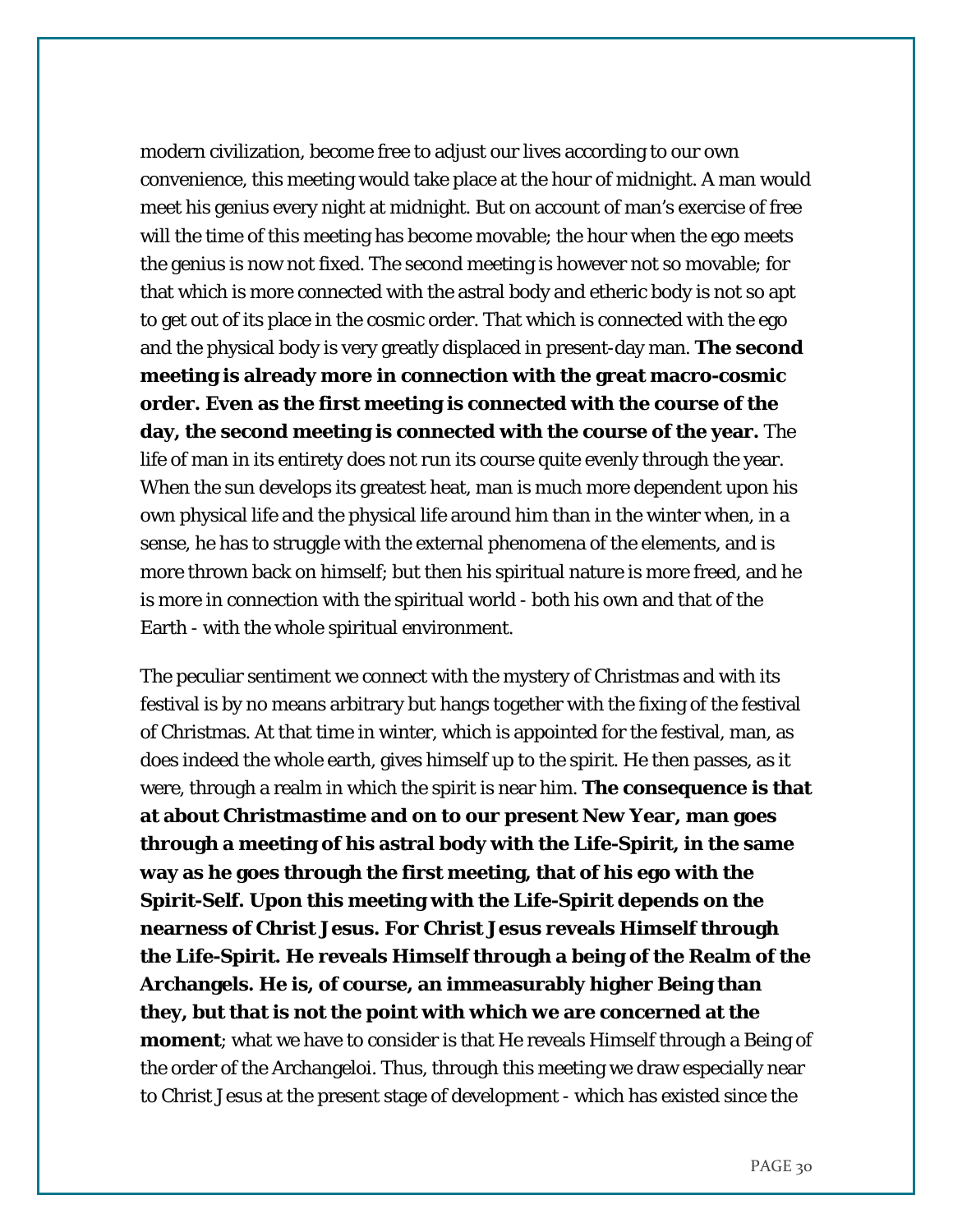Mystery of Golgotha - and in a certain respect **we may call the meeting with the Life-Spirit: the meeting with Christ Jesus in the very depths of our soul.** Now when a man either through developing spiritual consciousness in the domain of religious meditation or exercises, or, to supplement these, has accepted the concepts and ideas of Spiritual Science, when he has thus deepened and spiritualized his life of impression and feeling, then, just as he can experience in his waking life the after-effects of the meeting with his Spirit Self, so he will also experience the after-effects of **the meeting with the Life-Spirit, or Christ**. **It is actually a fact, my dear friends, that in the time following immediately on Christmas and up to Easter the conditions are particularly favorable for bringing to a man's consciousness this meeting with Christ Jesus. Indeed, roughly speaking, in a sense He disappears into us and permeates us, so that He can remain with us during the season that follows the Mystery of Golgotha** - the season of summer - during which, in the ancient Mysteries, men tried to unite themselves to John in a way not possible after the Mystery of Golgotha.

**A third meeting is that in which a man approaches the Spirit-Man, which will only be developed in the far future, and which is brought near to him by a being belonging to the hierarchy of the Archai.** We may say that the ancients were sensitive to this, as are even the people of the present day, although the latter, in speaking of such things, no longer have a consciousness of the deeper truth of the subject. **The ancients felt this meeting as a meeting with that which permeates the world, and which we can now hardly distinguish in ourselves or in the world, but in which we merge in the world as in a unity.** Just as we can speak of the second as a meeting with Christ Jesus, **so can we speak of the third as a meeting with the Father-Principle, with the Father, with that which lies at the foundation of the world, and which we experience when we have the right feeling for what the various religions mean by the 'Father.' This meeting is of such a nature that it reveals our intimate connection with the Macrocosm, with the Divine Spiritual Universe.**

The daily course of universal processes, of world processes, includes our meeting with our genius: the yearly course includes our meeting with Christ Jesus: **and**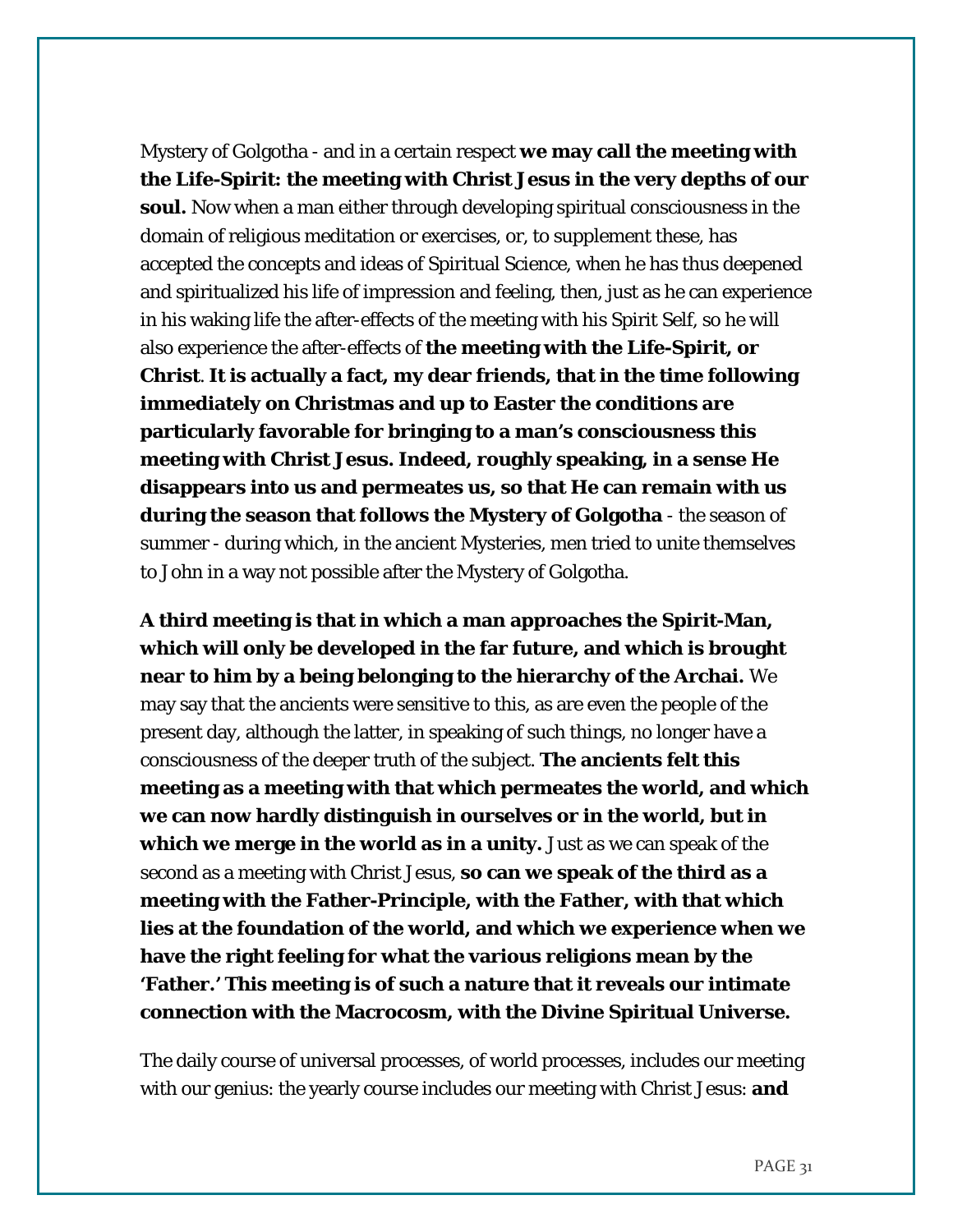**the course of a whole human life, of this human life of ours, my dear friends - which can normally be described as the patriarchal life of seventy years - includes the meeting with the Father-Principle.** The after-effects of this may extend into later life, if we develop sufficiently fine perceptions to note that which thus comes into our life from within ourselves, as the after-effects of our meeting with the Father-Principle.

#### *The Gospel of St. John***, by Rudolf Steiner, Lecture III, Basle, November 18, 1907, GA 100**

| <b>Saturn</b>     | Sun                 | <b>Moon</b>         | <b>Earth</b>       |
|-------------------|---------------------|---------------------|--------------------|
| <b>Spirit Man</b> | <b>Spirit Man</b>   | <b>Spirit Man</b>   | <b>Spirit Man</b>  |
|                   | Life Spirit         | Life Spirit         | Life Spirit        |
|                   |                     | <b>Spirit Self</b>  | <b>Spirit Self</b> |
|                   |                     |                     | Ego $(T)$          |
|                   |                     | <b>Astral body</b>  | <b>Astral body</b> |
|                   | <b>Etheric body</b> | <b>Etheric body</b> | Etheric body       |
| Physical body     | Physical body       | Physical body       | Physical body      |

### *The European Mysteries and their Initiates***, by Rudolf Steiner, Berlin, May 6, 1909, Ga 57**

"The Mysteries which were illuminated by the Christ Impulse have one quite definite feature in common whereby they are raised to a higher level than that of the more ancient Mysteries. Initiation always means that a man attains to a higher kind of sight and that his soul undergoes a higher development. Before he sets out on this path, three faculties live within his soul: thinking, feeling, and willing. He has these three soul-powers within him. In ordinary life in the modern world, these three soul-powers are intimately bound together**. The Ego**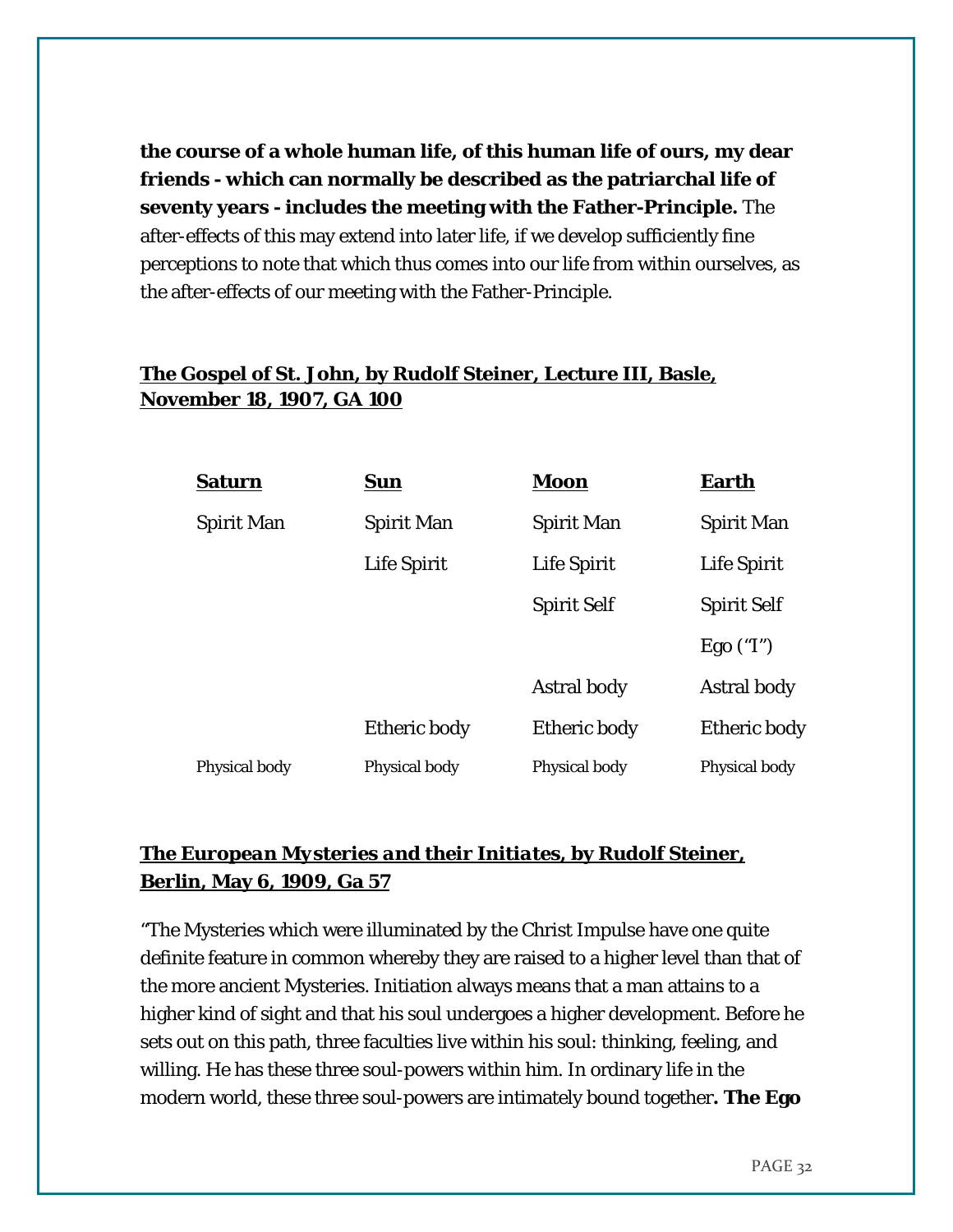**of man is interwoven with thinking feeling and willing because before he attains initiation he has not worked with the powers of the ego at the development of his higher members. The first step is to purify the feelings, impulses, and instincts in the astral body. Out of the purified astral body there rises the "Spirit Self" or "Manas."** Then man begins to permeate every thought with a definite element of feeling so that each thought may be said to have something 'cold' or 'warm' about it. He is transforming his "ether-body" or "life-body." **Out of the transformed ether-body (it is a transformation of feeling), arises "Buddhi" or "Life-Spirit." And finally, he transforms his willing and therewith the physical body itself, into "Atman" or "Spirit Man." Thus, by transforming his thinking, feeling, and willing man changes his astral body into Spirit Self or Manas, his ether-body into Life-Spirit or Buddhi and finally his physical body into Spirit Man or Atman.** This transformation is the result of the initiate's systematic work upon his soul, whereby he rises to the spiritual worlds."

### *The Mission of the Individual Folk Souls***, by Rudolf Steiner, Lecture I,** *Angels, Folk Spirits, Time Spirits: their Part in the Evolution of Mankind***, Oslo, June 7, 1910, GA 121**

"The ego will transmute the astral body into Manas or Spirit Self, so that it becomes something different from what it is today. **In the same way, at a higher level, the ego will refashion and transmute the etheric or lifebody into Life Spirit or Buddhi.** Finally, the highest achievement of man that we can envisage at present is the spiritualization of the physical body, the most intractable member of his being. When our present physical body, the densest and most material member, is transmitted into Atman or Spirit Man it will be the highest member of man's being. Thus, we are familiar with three members of the human organism which were developed in past epochs, the organism in which we are at present incarnated and three others which the ego will fashion into something new in the future.

Between the initial development of the higher members in the past and their further development in the future there lies an intermediate stage. We know that we must think of the ego itself as inwardly organized. The ego works upon a kind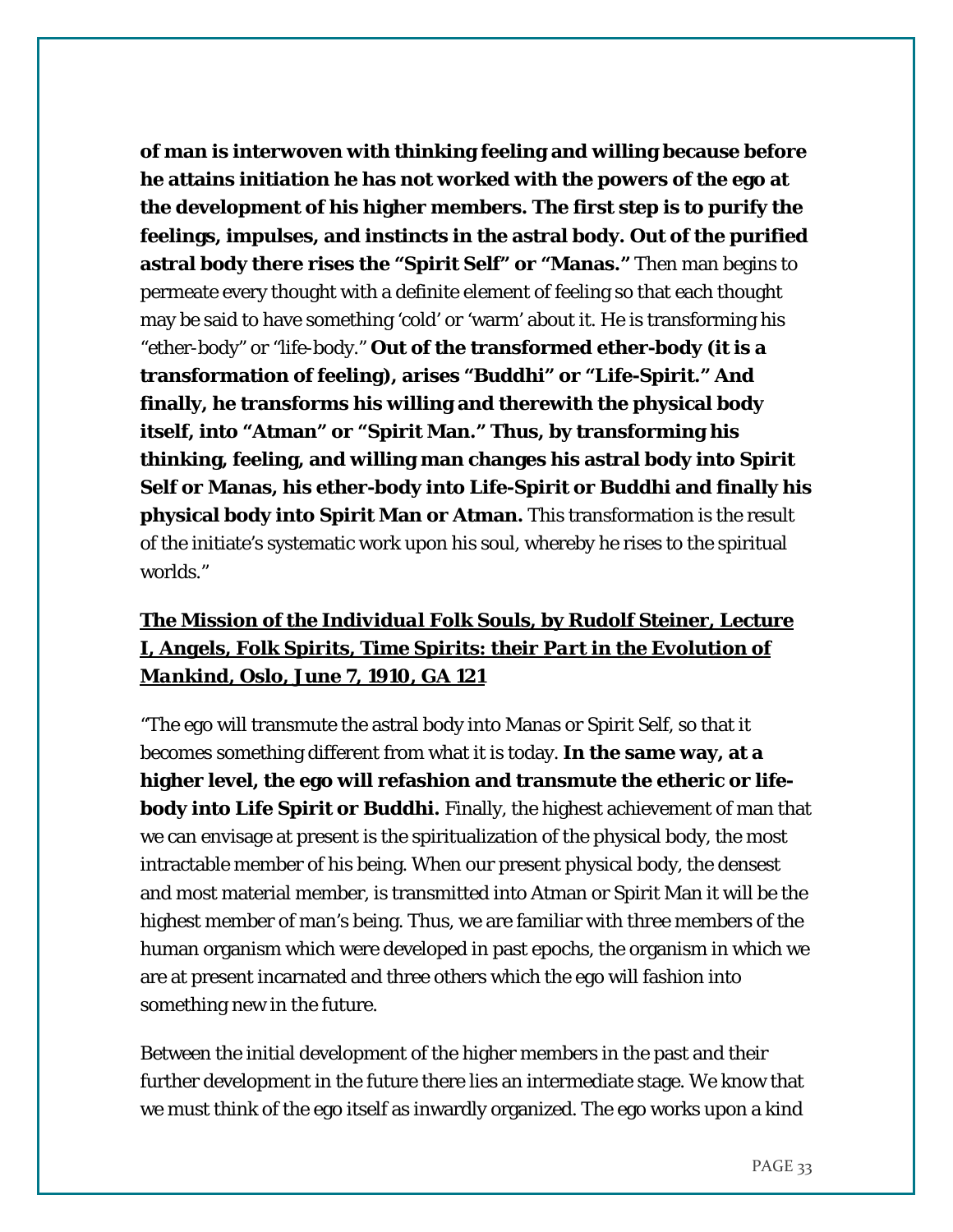of intermediate being. Therefore, between the astral body which man has inherited from the past and the Spirit Self or Manas which he will fashion out of the astral body in the distant future, there are the three preparatory members; the Sentient Soul, the lowest member in which the ego has already worked, the Intellectual or Mind Soul and the Spiritual or Consciousness Soul. **But very little of Spirit Self or Manas that we are in the process of developing is present in man today, at most only the first indications.** On the other hand, man has laid the foundations of this future development by having learnt to control his three lower members to some extent. He learned to control the astral body by permeating it with his ego and forming the Sentient Soul within it. **Just as the Sentient Soul stands in a certain relationship to the sentient body, so does the Intellectual Soul or Mind-Soul to the etheric body, so that the Intellectual or Mind Soul is a feeble foreshadowing of what the Life Spirit or Buddhi will be - a feeble foreshadowing, it is true, but none the less a foreshadowing.** And in the Spiritual Soul (or Consciousness Soul) the 'I' has worked down into the physical body to a certain extent. Therefore, the Spiritual Soul is a feeble foreshadowing of what will one day be Spirit Man or Atman.

Since we know that we continue our evolution into the future and that we further develop our present astral body, etheric or life-body, and our physical body, the question arises: is it not equally natural that the Beings who have already experienced the human stage have now reached the stage when they are transmuting their astral body into Spirit Self or Manas? **Just as during the next incarnation of the Earth, the Jupiter stage, we shall complete the transmutation of our astral body into Spirit Self or Manas, so the Angeloi who underwent the human stage on Old Moon have completed the transmutation of their astral bodies into Spirit Self or Manas, or will do so during our Earth evolution, a stage that we shall first have to undergo in the next incarnation of the Earth.** If we look still further back to the Beings who underwent the human stage on Old Sun, we realize that they already experienced on Old Moon the stage we shall have to experience for the first time in the next incarnation of the Earth. **They are performing the work which will be the prerogative of man when, in his ego, he transmutes his etheric or life-body into Life Spirit or**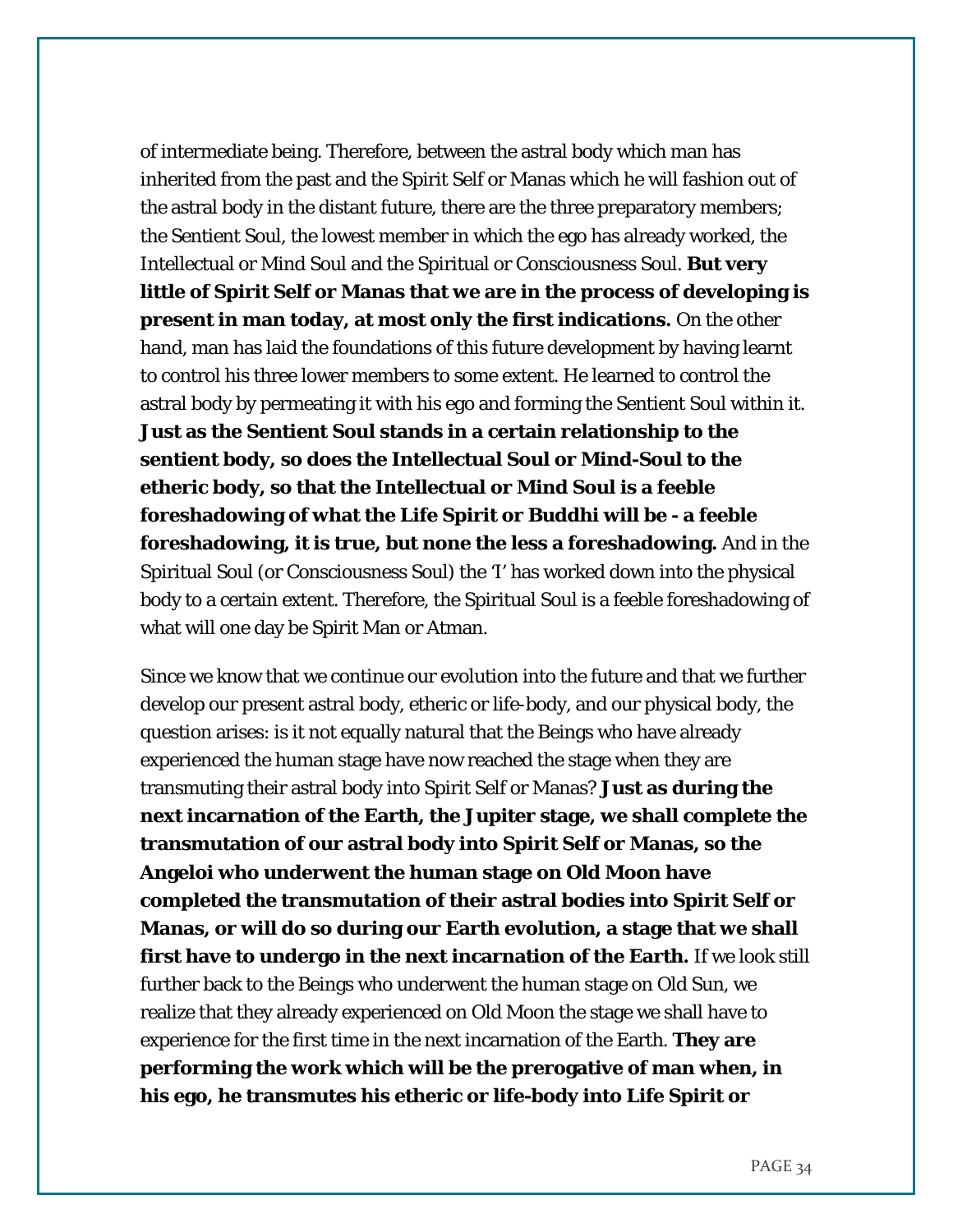**Buddhi. These Archangels, therefore, are Beings who are two stages beyond man; they have reached the stage that will one day be ours when from within our ego, we shall transform the life-body into Life Spirit or Buddhi.** When we contemplate these Beings, we recognize them as Beings who are two stages beyond ourselves, who foreshadow what we ourselves will experience in the future; they are Beings who are now working upon their etheric or life-body and are transmuting it into Life Spirit or Buddhi. In the same way we are aware of yet higher Beings, the Spirits of Personality (Archai). They are at a still higher stage than the Archangels, a stage which man will reach in a still more distant future when he will be able to transmute his physical body into Atman or Spirit Man.

**Just as the group-soul directs the regular migrations of birds, so will man, after he has developed Spirit Self or Manas, command his physical and etheric bodies; he will control and direct them. He will do this in a still higher sense from without when he has so far perfected himself that he is still in the process of transmuting his etheric or life-body.** The Beings who can already do this today are the Archangels or Archangeloi. They are Beings who can already do what man will be able to do some day, Beings who are able to compass what is called 'directing the physical and etheric bodies from without', but who are able at the same time to work upon their own etheric body.

**Try to form an idea of Beings living and working as it were with their ego in the spiritual atmosphere of our Earth, whose ego has already transformed the astral body and who with their fully developed Spirit Self or Manas continue to work on our Earth and into human beings, transforming our etheric or life body; Beings who are themselves at the stage of transmuting their etheric or life-body into Buddhi or Life Spirit. If you imagine such Beings who are at the Archangel stage among the spiritual Hierarchies, you will then have an idea of what are called the "Folk Spirits", the directing Folk Spirits of the Earth.** The Folk Spirits belong to the rank of the Archangels or Archangeloi. We shall see how they, for their part, direct their own etheric or life-body, and how they thereby work down into mankind and thus draw mankind into the sphere of their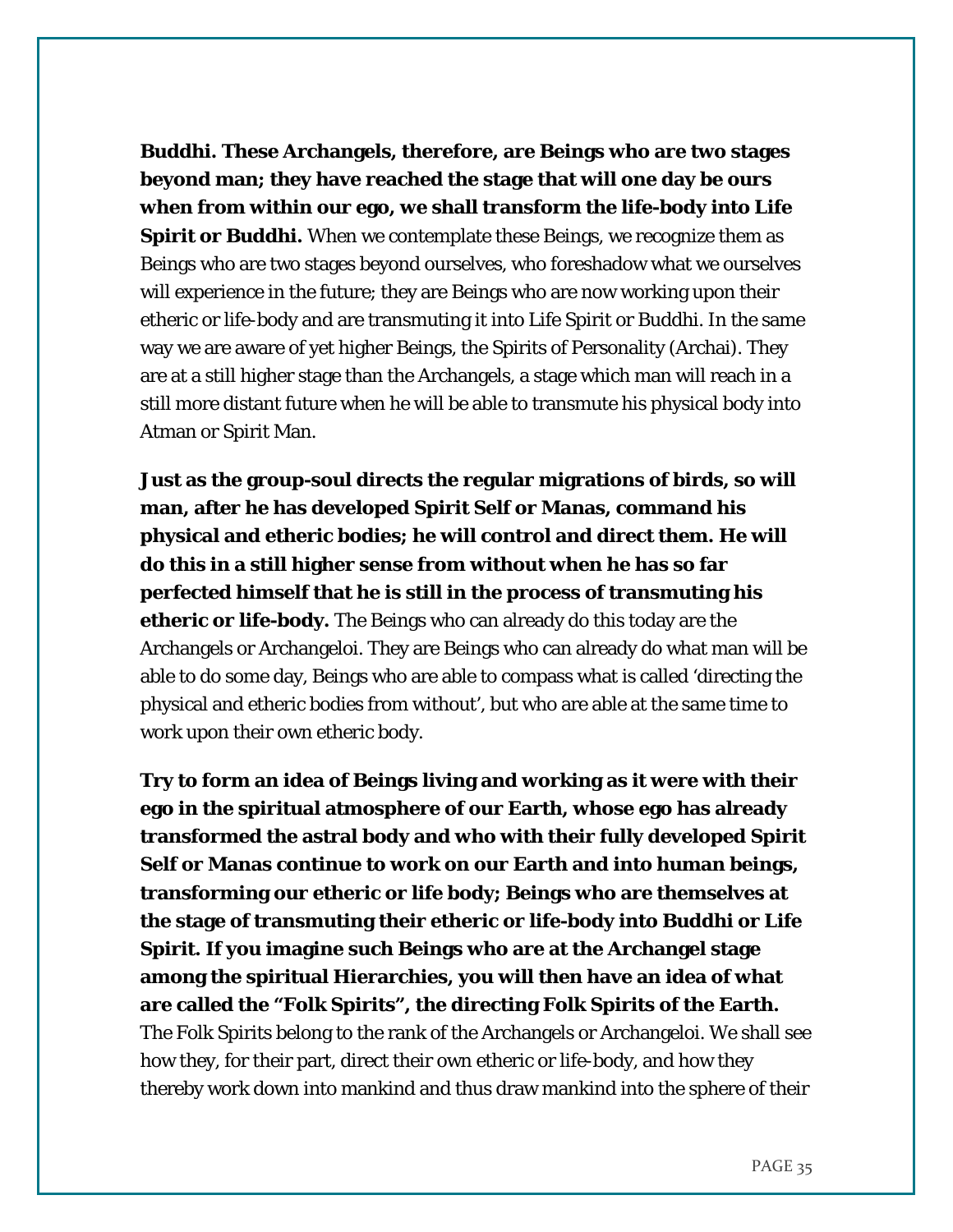own activity. If we survey the various peoples on Earth and select out individual examples, then we see in the life and activity of these peoples, in the characteristic attributes peculiar to these peoples, a reflection of what we regard as the mission of the Folk Spirits.

#### *An Esoteric Cosmology***, by Rudolf Steiner, Lecture XI,** *The Devachanic World - Heaven***, Paris, 1906, GA 94**

"It is quite different in the case of an **initiated disciple**. **He develops his etheric body in earthly existence in such a way that it is conserved and is fit to pass into Devachan after death. Here on Earth, he is able to awaken, within his etheric forces, a 'Life-Spirit' which constitutes one of the imperishable principles of his being.** The Sanskrit term for the etheric body which has developed into Life-Spirit is Buddhi. **When this principle of Life Spirit has developed in the disciple, it is no longer necessary for him entirely to re-mold his etheric body between two incarnations. His period of Devachanic existence is then much shorter and for this reason the same character, temperament and outstanding traits are carried forward from one incarnation to another.** When the master in occultism has reached the point of conscious control not only of his etheric but of his physical body, another, higher spiritual principle comes into being – Spirit Man (in Sanskrit, Atman). At this stage the Initiate preserves the characteristics of his physical body every time he incarnates on Earth. With unbroken consciousness, he passes from earthly to heavenly life, from one incarnation to another. Here we have the origin of the legend referring to initiates who lived for a thousand or two thousand years. For them there is neither Kamaloca or Devachan but unbroken consciousness through deaths and births."

### The Lion, the Cow, the Eagle, and Man

*Occult Signs and Symbols***, by Rudolf Steiner, Lecture IV,** *Man, the Most Significant Symbol***, Stuttgart, September 16, 1907, GA 101**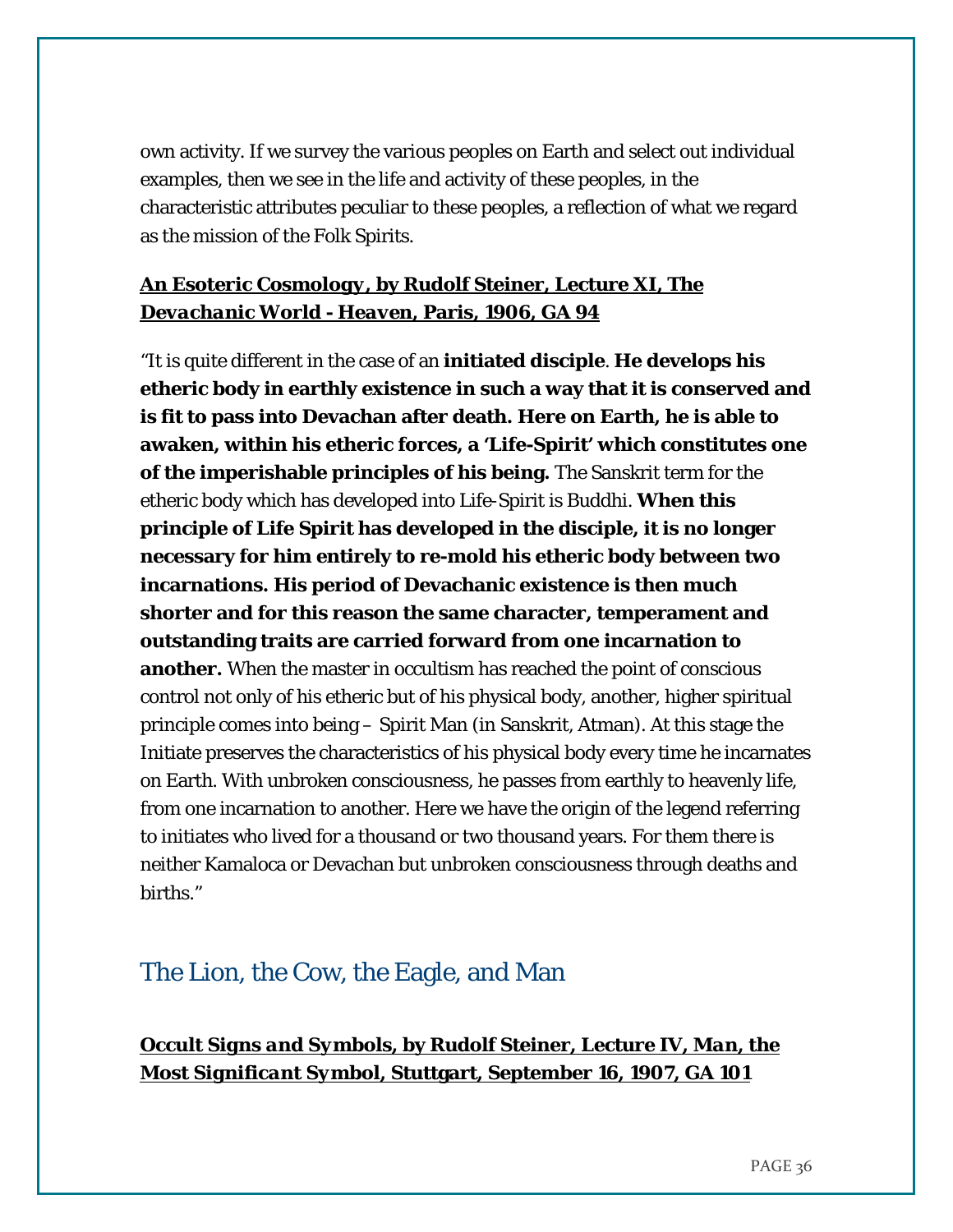"When you compare a man of today with the animals, the difference between them forces one to say that the man, as an individual, has within him what cannot be found in the single animal. **The man has an individual soul, the animal a group soul. The individual human being is, in himself, a whole animal species.** All lions together, for example, have only one soul. **Such group-egos are like human egos except that they have not descended into the physical world but are to be found only in the astral world**. Here on earth, one sees physical men, each of whom bears his ego. In the astral world one finds beings like one's self, but in astral sheaths rather than physical. One can speak with them as to one's peers. These are the animal group souls.

**In earlier times, men also had group souls. Only gradually have they developed themselves to their present independence. These group souls were originally in the astral world and then descended to live in the physical body.** When one investigates the original human group souls in the astral world, one finds **four species from which humans have sprung**. Were one to compare these four kinds of beings with the group souls that belong to the present-day animal species, one would find that **one of the four is comparable to the lion, another to the eagle, a third to the cow, and a fourth to the man of ancient times before his ego had descended**. Thus, in the second picture, in the apocalyptic animals, lion, eagle, cow and man, we are shown an evolutionary stage of mankind. **There is, and always will be as long as the earth shall exist, a group soul for the higher manifestation of men, which is represented by the lamb in the center of the seal, the mystical lamb, the sign of the Redeemer.** This grouping of the five group souls, the four of man around the great group soul, which still belongs to all men in common, is represented by the second seal [*Book of Revelation*].

### From Group-Soul to Individuality

*The Ego***, by Rudolf Steiner, Lecture I, Munich, December 4, 1909, (also:** *The Universal Human, Individuality and the Group Soul***) GA 117**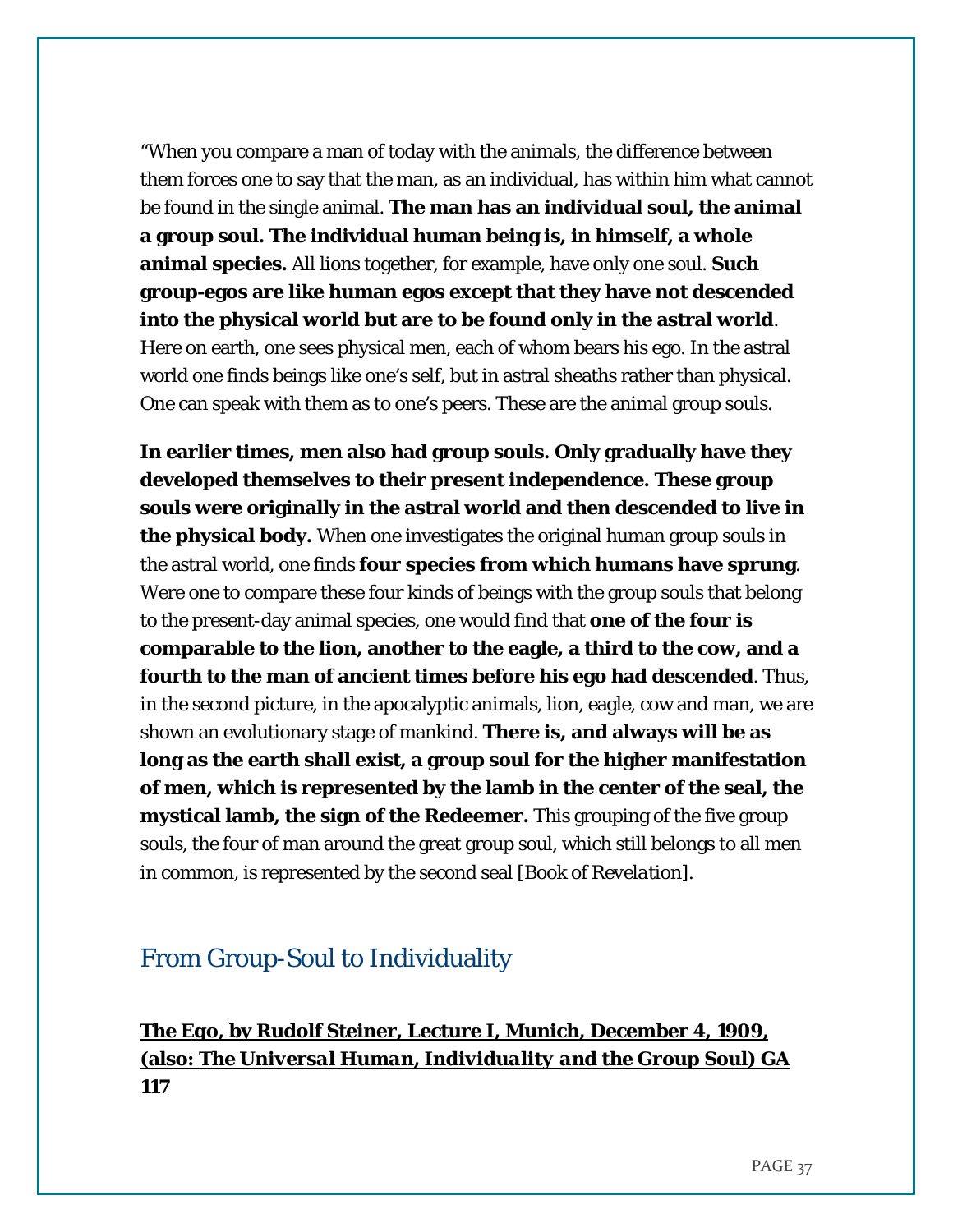"We could also look back in another way into past epochs of human evolution. Then we would see that **the farther we go back to the ancient clairvoyance**, at the same time, the more we have united with the human soul, what one can call the character of **group-soulness**. The consciousness of the group-soulness existed in the ancient Hebrew people in an eminent degree.

There was a real connection between every [Hebrew] initiate and the racial father Abraham. That was a kind of group-soulness. **One felt what expressed itself in Abraham as the group-soul of the people. One felt group-souls similarly in the rest of humanity. Mankind in general goes back to group-souls. The farther we go back in human evolution, the less do we find expressed the single individuality.** That which we still find today in the animal kingdom: that a whole group belongs together - that was **existing among mankind, and appears ever clearer and clearer, the farther we go back to ancient times. Groups of human beings then belonged together, and the group-soul was essentially stronger than what constituted the individual soul in the single human being.** 

**Today in our time, the group-soulness of people is still not yet overcome**. Whoever keeps it in mind will very quickly see that certain human beings not only appear alike in their physiognomy, but that also the **soulqualities are similar in groups of human beings**. The boundaries drawn between the single nations fall away more and more; but other groupings are still perceptible. Certain basic characteristics stand so connected in some people, that he who will only look, can still today perceive the last relics of the group-soulness of man.

Now we, in our present age, are living in the most eminent sense, in a transition. All group-soulness has gradually to be stripped off. Just as the gaps between single nations gradually disappear **as the single parts of different nations understand each other better, so also will other group-soul qualities be shed, and the individual nature of each single person come to the foreground more and more.** 

That idea whereby the group-soulness chiefly expresses itself loses meaning ever more and more in the evolution of mankind, i.e., the idea of race. If we go back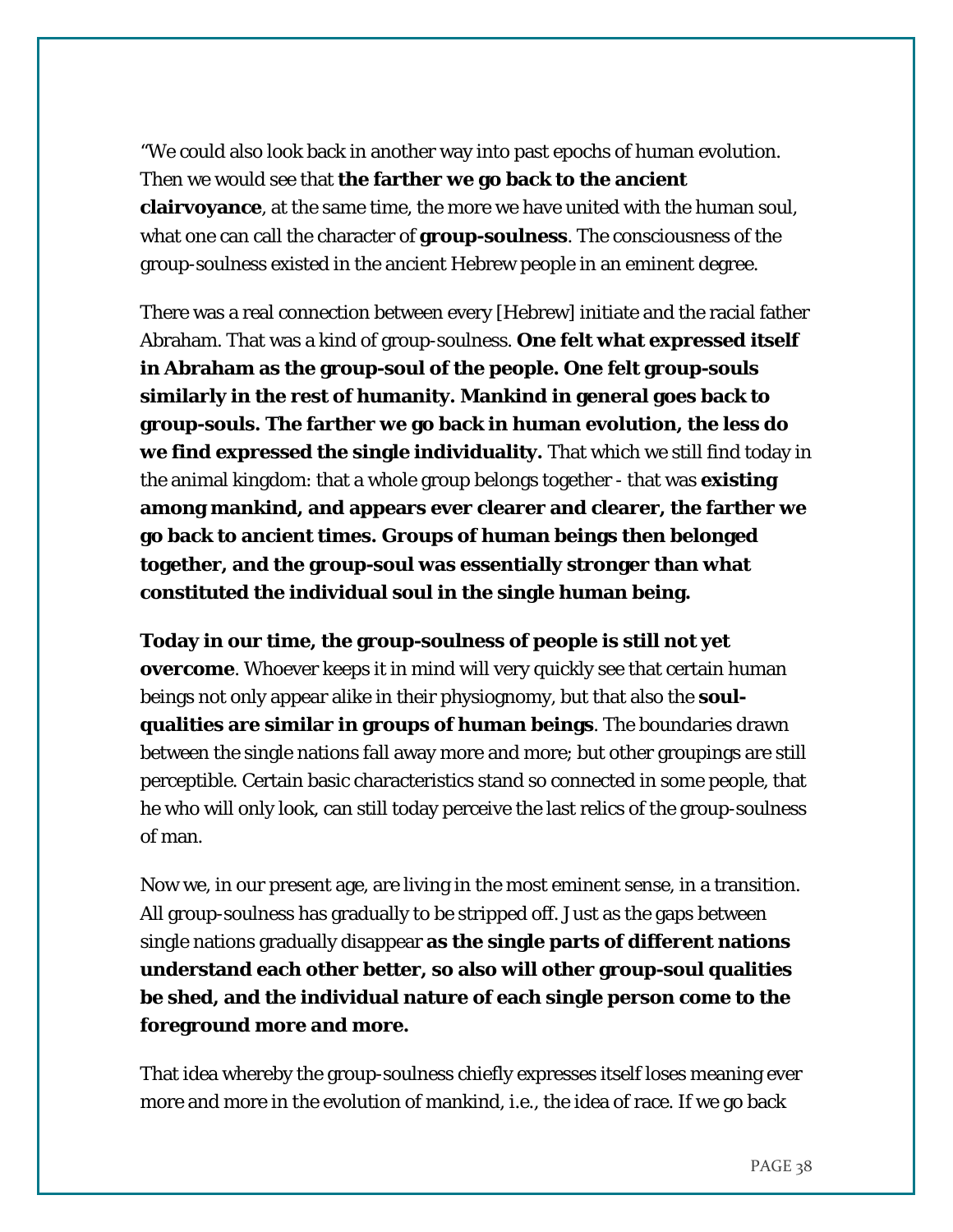beyond the great Atlantean catastrophe, we see how the human races are prepared. In the old Atlantean age human beings were grouped according to external characteristics in their bodily structure, far more strongly than today. What we call races today are only the relics of those important distinctions between human beings as were customary in old Atlantis. **The idea of race is only really applicable to old Atlantis. Since we deal with a real evolution of mankind, we have never employed the idea of race in the most eminent sense for the post-Atlantean age.** We speak of an old-Indian period of civilization, of an old-Persian period of civilization, etc. If relics of the old Atlantean distinctions, of their group-soulness, are still existing in our time, so that one can still say the racial division continues to work on - that which is preparing for the sixth period of time consists just in the character of race being stripped off. That is the essential. Therefore it is necessary that that movement which is called **the anthroposophical movement, which should prepare the sixth period of time, adopts in its basic character this stripping off of the character of race - that especially it seeks to unite people out of all "races," out of all nations, and in this way bridges over these differences, these distinctions, these gaps, which are existing between various groups of human beings.** For the old racial standpoint had in a certain connection a physical character, whereas what will fulfil itself in the future will have a much more spiritual character. Therefore, it is so urgently necessary to understand that our anthroposophical movement is a spiritual one, which looks to the spirit, and overcomes just that which arises from physical distinctions.

It is, of course, thoroughly comprehensible that any movement has, as it were, its childish illnesses, and that in the beginning of the theosophical movement, matters were so represented as if the earth fell into seven periods of time - they were called Root-races - and each of these Root-races into seven sub-races. **But one must get beyond the illnesses of childhood and be clear that the idea of race ceases to have any meaning, especially in our age.** 

It is now the task of the anthroposophical way of thinking - and the method of thought is more important than the theories - that **we learn to speak a language**, which is really not merely understood by the human soul so long as it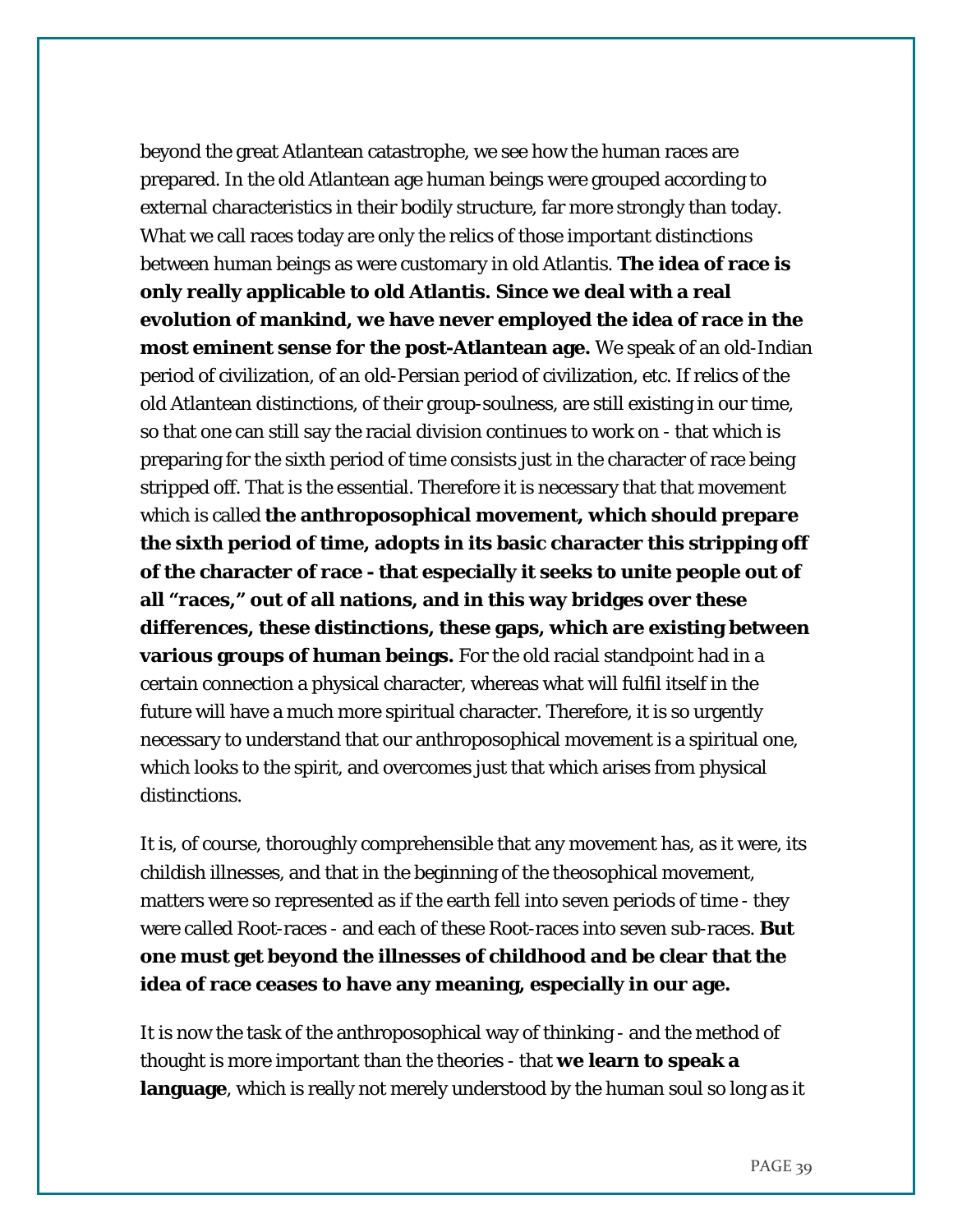is in a physical body, but understood also when this soul is no longer bound to the instrument of the physical brain; for instance, either by a soul still in the body, but able to perceive spiritually, or by a soul gone through the gate of death. If we bring forward those ideas which explain the world, which explain the human being, then that is a speech which cannot merely be understood here in the physical world, but also by those who are no longer incarnated in physical bodies but live between death and a new birth. Yes, what is spoken on our anthroposophical basis, is heard and understood by the so-called dead. There they are fully one with us on a basis **where the same speech is spoken**. There we speak to all human beings. **And because we penetrate to the soul of man, we liberate man from all group-soulness, i.e., man becomes in this way more and more capable of really grasping himself in his ego, his "I."** And that is the characteristic, that those who come to anthroposophy today, who really take up anthroposophy, appear in comparison with others who remain far from it, as if through anthroposophical thoughts, **their ego would crystallize as a spiritual being, which is then carried through the gate of death. With the others, in that place where the I-being is, which remains there - which is now there in the body, and which remains after death - there is a hollow space, a nothingness.** The central point of man's being is grasped through what we take up as anthroposophical thoughts. **That crystallizes a spiritual substance in man; he takes that with him after death, and with that he perceives in the spiritual world. He sees and hears with it in the spiritual world, with it he penetrates that darkness which otherwise exists for man in the spiritual world.** And thereby it is brought about that when through these anthroposophical thoughts and way of thinking man develops this "I" in him today, which now stands in connection with all the world wisdom we can acquire - if he develops it - he carries it over also into his next incarnation. Then he is born with this now developed "I," and he remembers himself in this developed "I." **That is the deeper task of the anthroposophical movement today, to send over to their next incarnation a number of human beings with an ego in which they remember themselves as an individual ego.** They will be the human beings who form the kernel of the next period of civilization. These people who have been well prepared through the anthroposophical spiritual movement, to remember their individual "I," will be spread over the whole earth. For the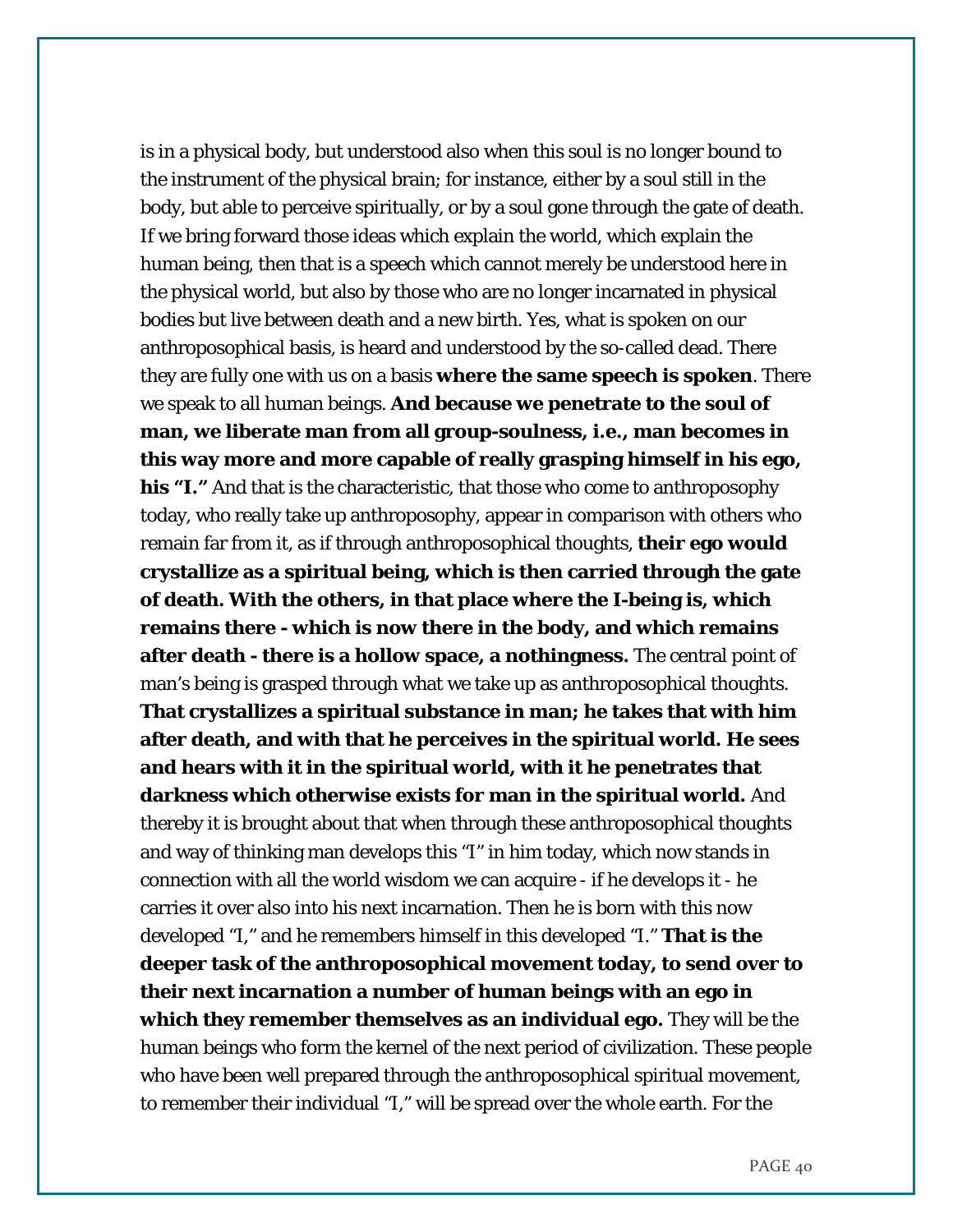essential in the next period of culture will be that these people will not be limited by single localities but spread over the entire earth. These individual people will be scattered over the whole earth, **and within the whole earth sphere will be the kernel of humanity, who will be essential for the sixth period of civilization. And so it will be the case among these people, that they will know themselves as those who in their previous incarnation strove together for the individual "I."** 

More and more human beings will have this memory of their former incarnation in spite of their not having developed the "I." **But they will not remember an individual "I," because they have not developed it, but they will remember the group-ego, in which they have remained. Thus people will exist, who in this incarnation have cared for the development of their individual "I" - they will remember themselves as independent individualities, they will look back and say: You were this or the other. Those who have not developed the individuality will be unable to remember this individuality.** 

**If one has not cultivated the "I", it is not there as an inner human being; one looks back, and remembers as a group-ego, what one had in common.** So that these people will say: Yes, I was there, but I have not freed myself. These people will then experience that as their FALL, **as a new Fall of mankind, as a falling back into conscious connection with the groupsoul**. That will be something terrible for the sixth period of time; to be unable to look back to oneself as an individuality, to be hemmed in by not being able to transcend the group-soulness. If one will express it strongly, one could say: **The whole earth with all it produces will belong to those who now cultivate their individuality; those, however, who do not develop their individual "I," will be obliged to join on to a certain group, from which they will be directed as to how they should think, feel, will, and act. That will be felt as a fall, a falling back**, in the future humanity.

**Now the time is come where man begins to develop the human faculty of remembering backwards.** It is only a question of our developing it aright, i.e., that we train in us an individual "I;" for only what we have created in our own soul can we remember. If we have not created it, then there only remains to us a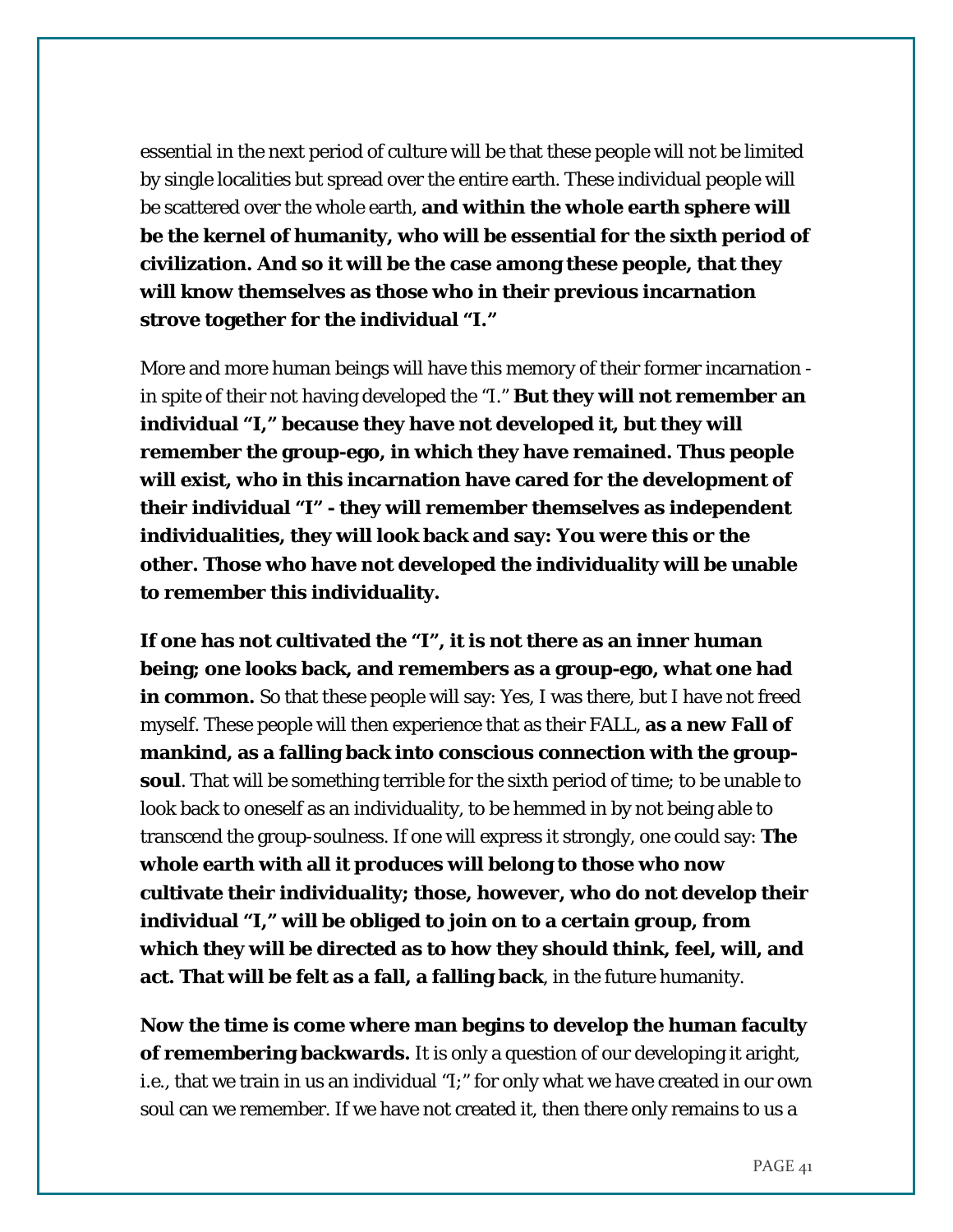fettering memory of a group-ego, and **we feel it as a kind of falling down into a group of higher animality**. Even if the human group-souls are finer and higher than the animal, yet they are but group-souls. Humanity of an early age did not feel that as a fall, because they were intended to develop from groupsoulness to the individual soul. If they are now held back, they fall consciously into it, **and that will be the oppressive feeling in the future of those who do not take this step aright**, either now or in a later incarnation. They will experience the fall into group-soulness.

The real task of anthroposophy, is to give the right impulse. We must thus grasp it within human life. If we keep in mind that the sixth period of time is that of the first, complete conquest of the racial idea. **It is a question of seeing that the word "race" is a term only having validity for a certain time. This idea no longer has any meaning for the sixth period. Races have only in themselves the elements which have remained from the Atlantean age.** 

In the future, that which speaks to the depths of man's soul will express itself more and more in the external nature of man; and that which man on the one side as a quite individual being has acquired, and yet, again experiences unindividually, will express itself by working out even to the human countenance; so that the individuality of man - not the group-soulness - will be inscribed for him on his countenance. That will constitute human manifoldness. Everything will be acquired individually, in spite of its being there through the overcoming of individuality. And we will not meet groups among those who are seized of the ego, but the individual will express itself externally. That will form the distinction between human beings. There will be such as have acquired their egoity; they will indeed be there over the whole earth with the most manifold countenances, but one will recognize through their variety how the individual ego expresses itself even into the gesture. **Whereas among those who have not developed the individuality, the group-soulness will come to expression by their countenance receiving the imprint of the group-soulness**, i.e., they will fall into categories similar to each other. That will be the external physiognomy of our earth: a possibility will be prepared for the individuality to carry in itself an external sign, and for the group-soulness to carry in itself its external sign.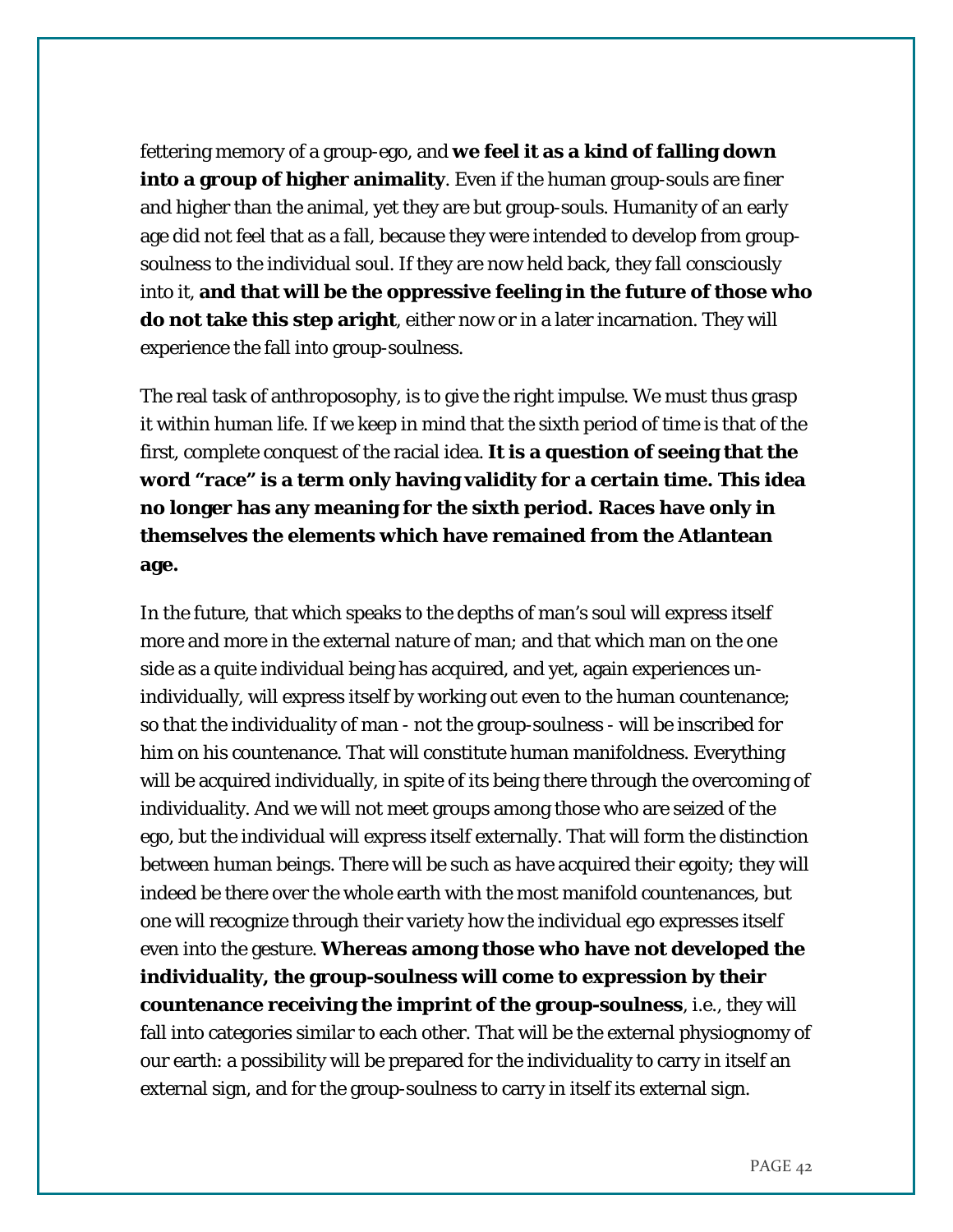This is the meaning of earthly evolution, that man acquires more and more the power of expressing externally his inner being. **There exists an ancient script in which the greatest ideal for the evolution of the "I," the Christ Jesus, is characterized by the saying: When the two become one, when the external becomes like the inner, then man has attained the Christ nature in himself.** 

### The Three Egos of the Human Being

### *Esoteric Development II, The Psychological Foundations of Anthroposophy and its Standpoint in Relation to the Theory of Knowledge***, by Rudolf Steiner, Bologna, April 8, 1911 GA 35**

"The living and moving within the content of the soul, thus rendered possible, can be called a real beholding of oneself. **The inner being of man thus learns to know itself not merely through reflecting about itself as the bearer of the sense impressions and the elaborator of these sense impressions through thinking; on the contrary, it learns to know itself as it is, without relationship to a content coming from the senses; it experiences itself in itself, as super-sensible reality**. This experience is not like that of the ego when in ordinary self-observation, attention is withdrawn from the things cognized in the environment and is directed back to the cognizing self. In this case, the content of consciousness shrinks more and more down to the point of the "ego." Such is not the case in the real beholding of the self by the spiritual researcher. In this, the soul content becomes continuously richer in the course of the exercises. **It consists in one's living within law-conforming interrelationships**; and the self does not feel, as in the case of the laws of nature, which are abstracted from the phenomena of the external world, that it is outside the web of laws; but, on the contrary, it is aware of itself as within this web; **it experiences itself as one with these laws.** 

To an inner life thus attained, there is now the possibility of a super-sensible knowledge characterized by a higher degree of certitude than that of mere **imaginative cognition**. At this point in the soul's development, the following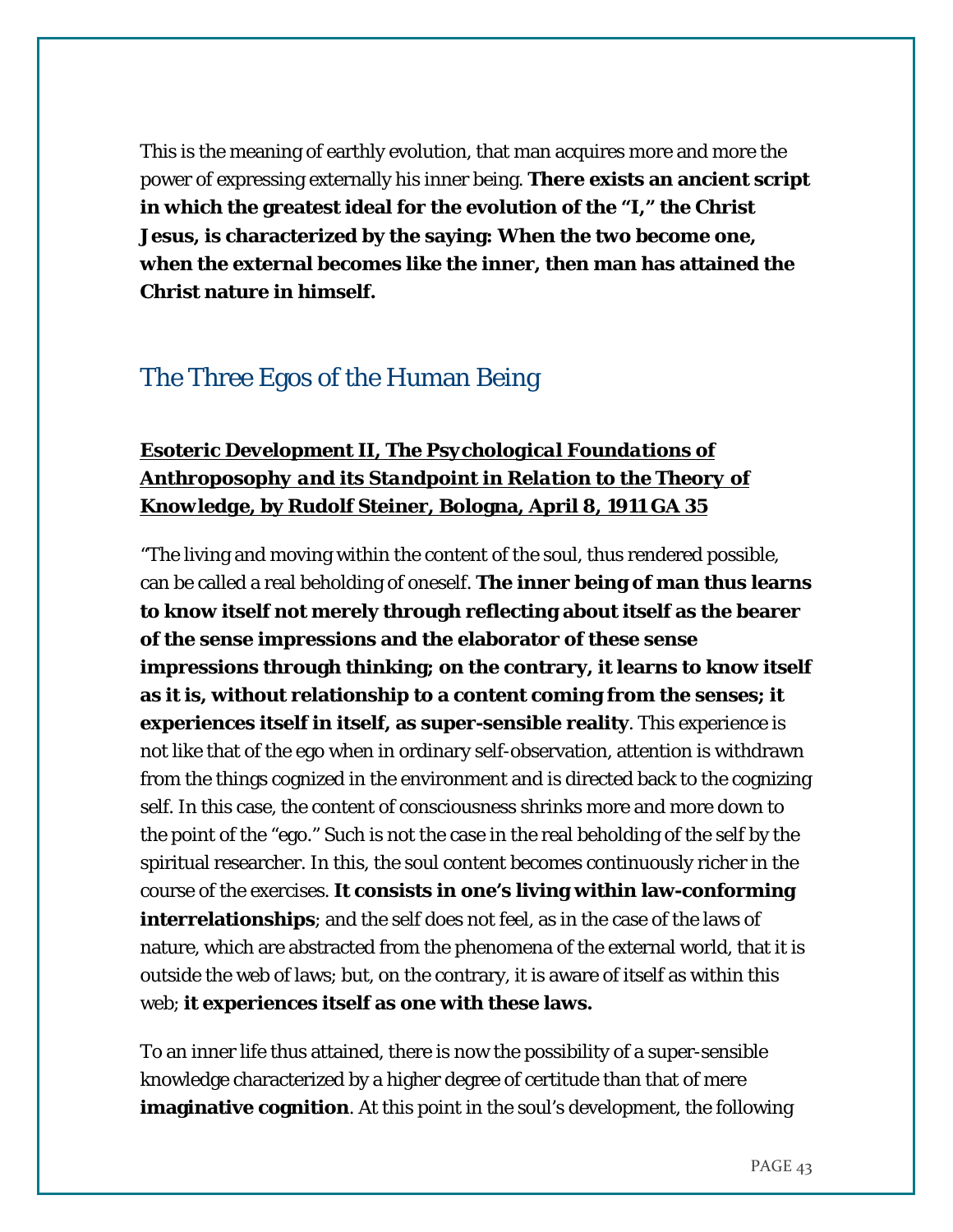manifestation occurs. The inner experience gradually becomes filled with a content which enters the mind from without in a manner similar to that in which the content of sense perception enters through the senses from the outer world. **Only, the filling of the mind with the super-sensible content consists in an actual living within this content.** If one wishes to employ a comparison with a fact taken from ordinary life, it may be said that the entering of the ego into union with a spiritual content is now experienced as one experiences the entering of the ego into union with a mental picture retained in memory. Yet there is the distinction that the content of that with which one enters into union cannot be compared in any respect with something previously experienced and that it cannot be related to something past but only to something present. Knowledge of this character may well be called knowledge "through **inspiration**."

Through **intuitive knowledge**, the whole relationship in which the human being as "soul" finds himself with respect to his bodily organization is altered for the direct observation of the inner being of the soul. **Before the faculty of spiritual vision, the etheric body appears, in a sense, as a supersensible organism differentiated within itself. And one recognizes its differentiated members as adapted in a definite way to the members of the physical bodily organization. The etheric body is experienced as the primary entity and the physical body as its copy, as something secondary.** The horizon of consciousness appears to be determined through the law-conforming activity of the etheric body. The coordination of the phenomena within this horizon results from **the activity of the differentiated members of the etheric body striving towards a unity.** The etheric body rests upon an all-embracing cosmic web of laws; basic in the **unification** of its action is the tendency to relate itself to something as a center. **And the image of this uniting tendency is the physical body. Thus the latter proves to be an expression of the World-Ego, as the etheric body is an expression of the macrocosmic web of laws.** 

But this signifies nothing else than that **the ego, with its mathematical representation, is not outside the transcendental mathematical law-**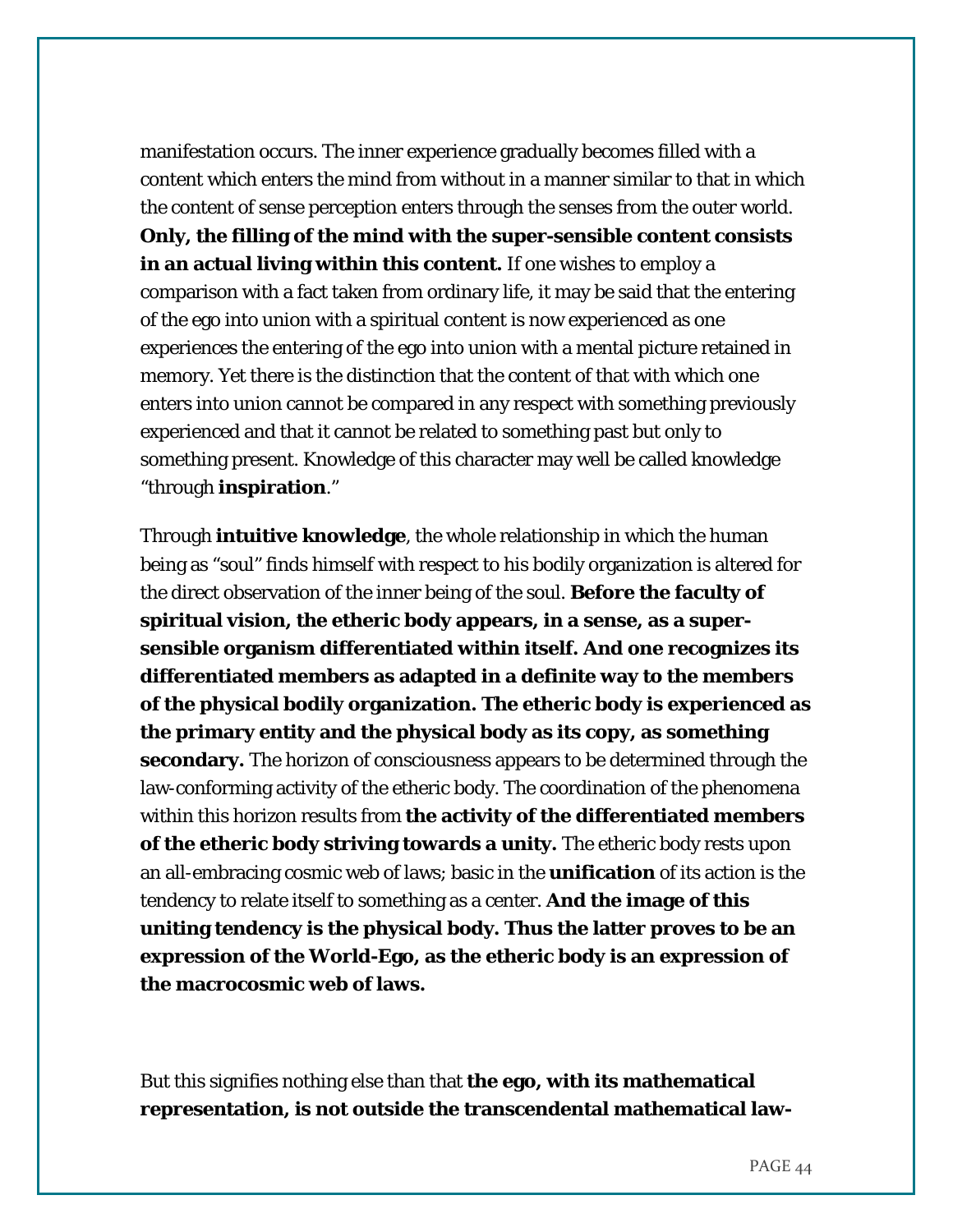**conformity of things but inside this.** Therefore, one will arrive at a better conception of the ego from the viewpoint of the theory of knowledge, not by conceiving the ego as inside the bodily organization and receiving impressions "from without," but by conceiving **the ego as being itself within the lawconformity of things, and viewing the bodily organization as only a sort of mirror which reflects back to the ego through the organic bodily activity the living and moving of the ego outside the body in the transcendental.** If, as regards mathematical thinking, one has familiarized oneself with the thought that **the ego is not in the body but outside it, and that the bodily activity represents only the living mirror, from which the life of the ego in the transcendental is reflected, one can then find this thought epistemologically comprehensible concerning everything which appears within the horizon of consciousness.** 

One could then no longer say that the ego would have to leap beyond itself if it desired to enter the transcendental; but one would have to see that **the ordinary empirical content of consciousness is related to that which is truly experienced in the inner life of man's core of being as the mirrored image is related to the real being of the person who is viewing himself in the mirror. The being of the person who is reflected is outside the mirror.** 

**This core of being, however, is not to be located in the interior of the physical organization, but in the transcendental. Spiritual research would then be conceived as the way by which one attains knowledge of the real nature of that which is reflected.** Obviously, the common basis of the laws of the physical organism and those of the super-sensible would lie behind the antithesis, **being and mirror**. This, however, is certainly no disadvantage for the practice of the scientific method of approach from both directions. With the maintenance of the antithesis described, **this method would**, so to speak, **flow in two currents, each reciprocally illuminating and clarifying the other**. For it must be maintained that, in the physical organization, we are not dealing with a reflecting apparatus, in the absolute sense, independent of the super-sensible. **The reflecting apparatus must, after all, be considered as the product of the super-sensible being who**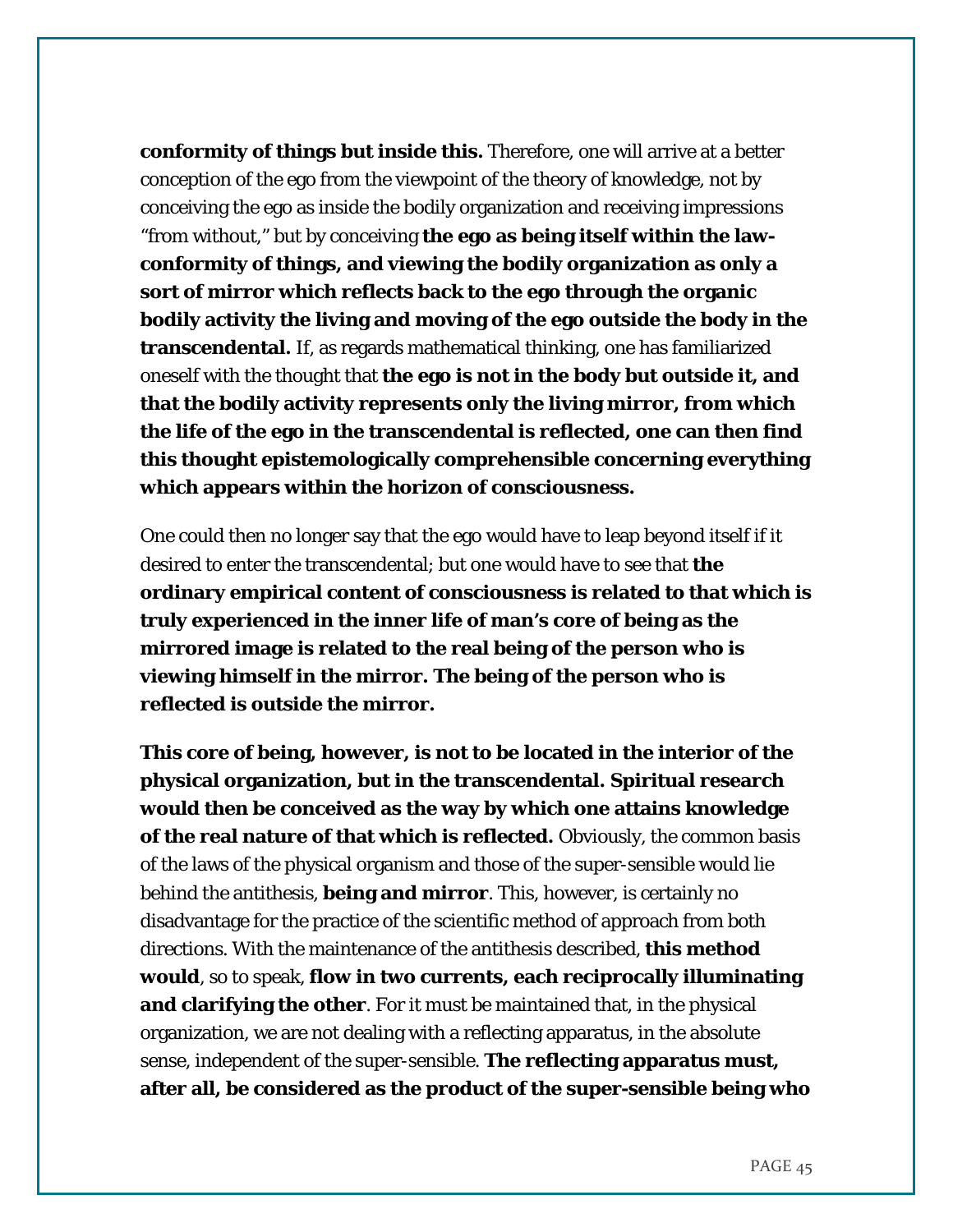**is mirrored in it. The relative reciprocal independence of the one and the other method of approach mentioned above must be supplemented by a third method coming to meet them, which enters into the depths of the problem and which is capable of beholding the synthesis of the sensible and the super-sensible. The confluence of the two currents may be conceived as given through a possible further development of the life of the mind up to the intuitive cognition already described. Only within this cognition is that confluence superseded.** 

For these lead to the conclusion that it is a theoretically understandable possibility that the core of man's being may have an existence free of the physical organization, and that the opinion of the ordinary consciousness - that the ego is to be considered a being absolutely within the body - is to be adjudged an inevitable illusion of the immediate life of the mind. **The ego - with the whole of man's core of being - can be viewed as an entity which experiences its relationship to the objective world within that world itself, and receives its experiences as reflections in the form of impressions from the bodily organization.** 

**The condition of mind of the spiritual researcher can be understood as one in which the illusion of the ordinary consciousness is overcome, and which gains a starting point in the life of soul from which it actually experiences the human core of being in free release from the bodily organization.** All else which is then achieved through exercises is only a deeper delving into the transcendental, in which the ego of ordinary consciousness really exists although it is not aware of itself as within the transcendental."

### Prokofieff on the Three Human Egos

*Rudolf Steiner's Path of Initiation and the Mystery of the Ego***, by Sergei O. Prokofieff, A lecture in Bologna, March, 2011, Temple Lodge Press**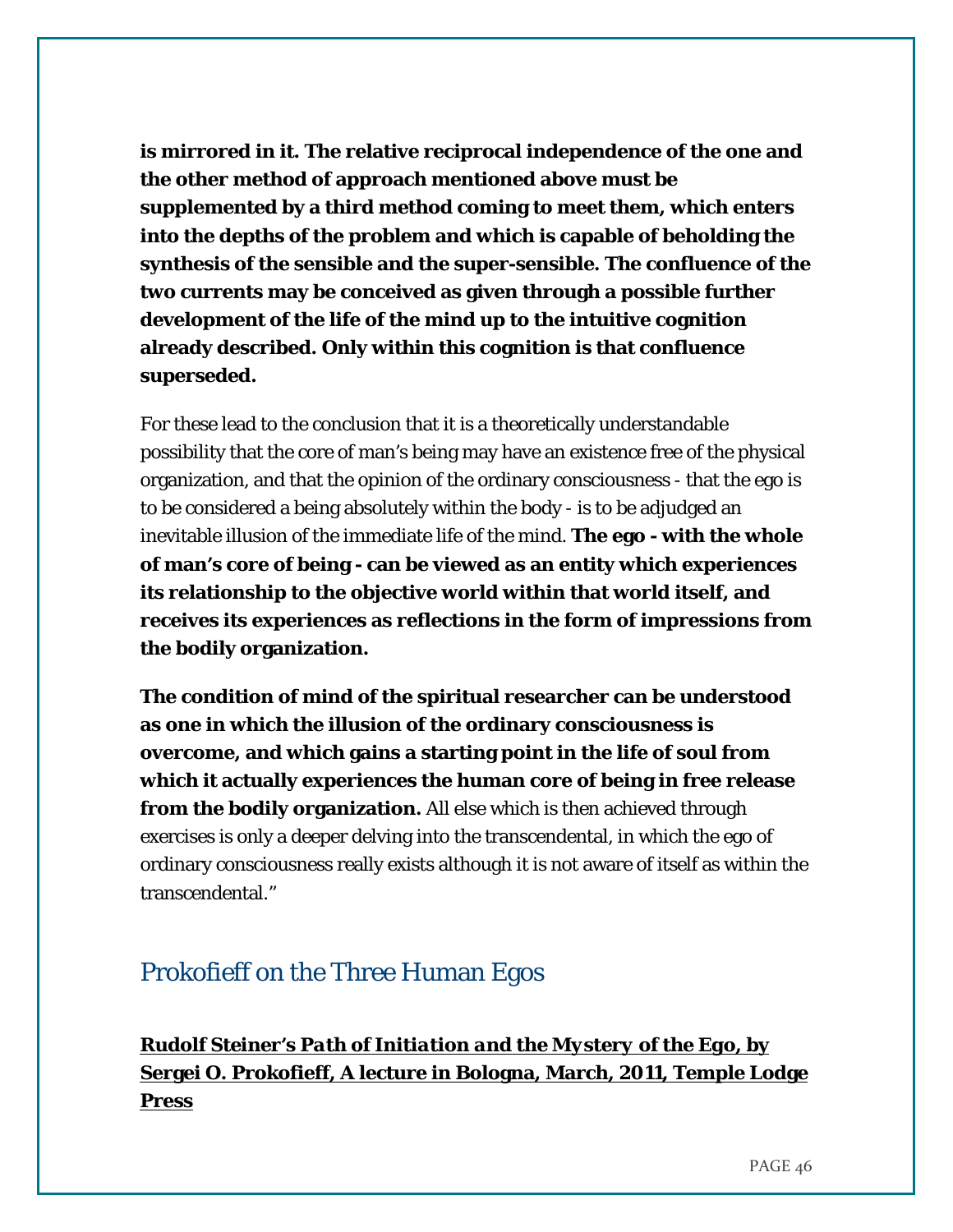"The real being of man lives outside of the body. **Ego consciousness otherwise experienced as the everyday ego is only a mirror image of the higher ego in the body. We must seek the path to the transcendental human ego by dropping the prior developed symbolic pictures and voluntarily extinguish them and concentrate on the pure power within us that creates the pictures within us.** We must direct our attention to the inner activity itself and not the pictures. This is how we create a free space inside our soul into which the spirit world can flow. One can then perceive one's essential nature and find one's own consciousness outside of the body. This is designated as the "higher human ego."

Beyond the **everyday ego** and the **higher human ego** there is **another ego that can only be found by eliminating from his consciousness all the inner experiences of his own self that he has achieved with so much effort. This third ego leads to intuition. This ego is called the "World Ego" or the third or true ego.** In accordance with the concept of three egos, this means that a person must initially come to a conscious connection with the second, higher ego. It is the intermediate station on the path leading from the earthly ego via the higher ego to the true ego. **The third ego embodies the mystery of the human ego in connection with the whole world, with the cosmos.**

**The path leads from earthly ego to the higher ego and then to the true ego as the road to supersensible knowledge** – imagination (angelic realm), inspiration, (archangelic realm), and intuition (archai realm). The more the soul develops supersensible cognitive powers, the nearer it comes to the Christ Being. **The Christ being is related to the human ego; for in the spiritual world, Christ represents the principle of the ego as its highest example and also its eternal archetype.** Here they converge: **the human soul developing upward from below and Christ, who mercifully inclines towards it from the heights.** With man, we are only concerned with the microcosmic human ego. **With Christ we have to do with the World Ego, the comprehensive divine ego.** 

**The true ego is inseparably connected with the Christ Being, the understanding of it leads at the same time to the new Christ**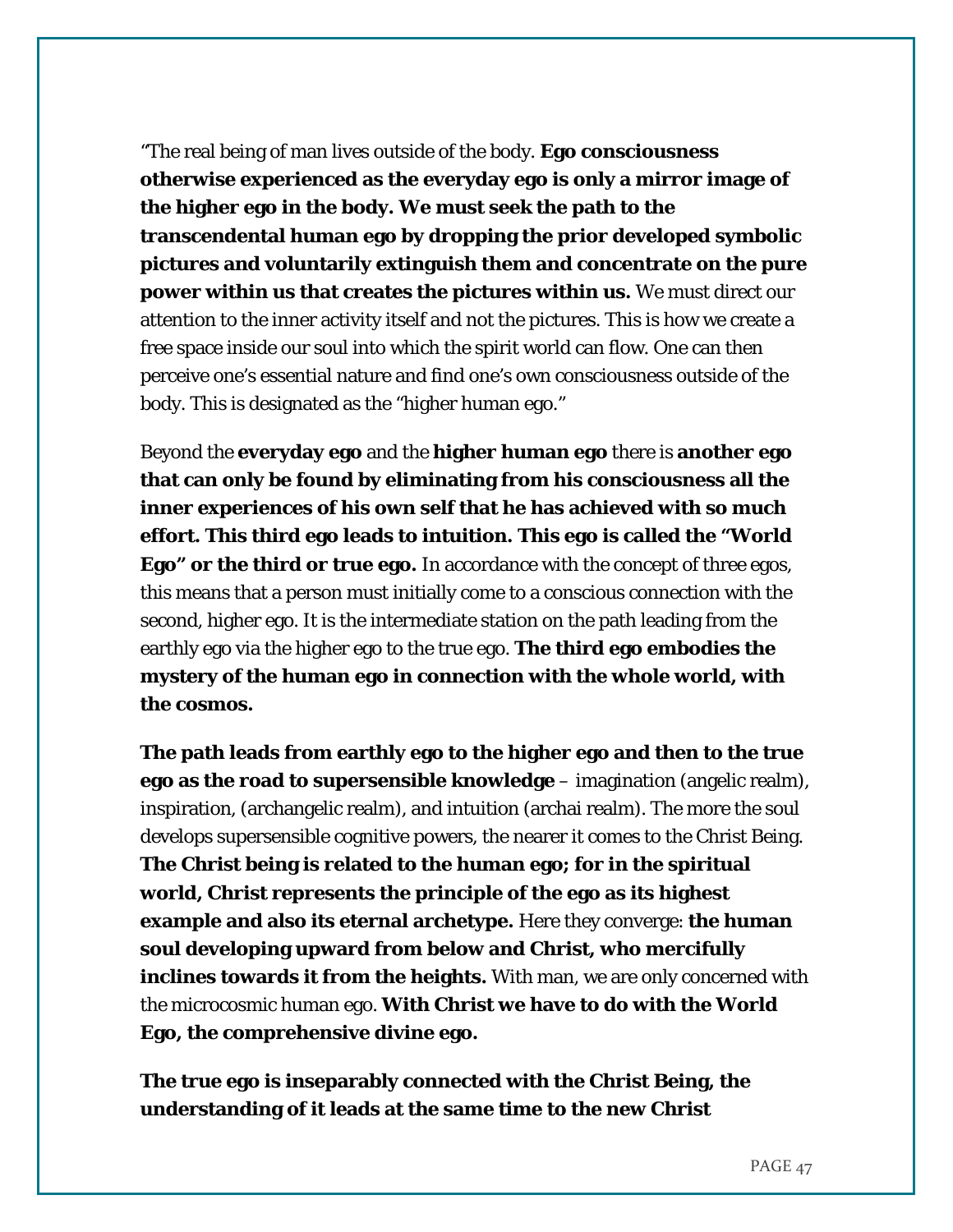**Consciousness within man.** Christ is the only one in the spiritual world who possesses the consciousness that pervades everything in heaven and on Earth. A complete union with Christ is only possible at the level of Intuition (Spirit Man) but begins with the level of Inspiration (Life-Spirit). **This happens with the help of the physical body, which in this process assumes the role of a mirror in which the reflection of the ego appears, thus enabling a person to become conscious. The true (higher) ego however remains in the spiritual world and can only be found there.** 

**The earthly ego examines the physical world of the senses while the higher ego examines the supersensible world. These two currents must be supplemented by a "third" method coming to meet them which is capable of beholding the synthesis of the sensible and the supersensible.** The confluence of the two currents may be conceived as given through a possible further development of the life of the mind up to the intuitive cognition. **Only within this third current that polarity is superseded. It is at the stage of Intuition where the true human ego, which is so deeply connected with the Christ Being, can be grasped. There it is possible to unite both polarities in a synthesis, which at the same time is that of heaven and Earth and also represents the conscious path leading from Earth to heaven and back again."** 

## Unification Leading to the Holy Spirit and Group-Soul

### *The Festivals and their Meaning, Ascension and Pentecost, The Festival of United Soul-Endeavour***, by Rudolf Steiner, Lecture V, Cologne, June 7th, 1908**

"Now the kind of ego man has to-day is only to be found in man, in the human being living on the earth; every man has his ego enclosed within himself. It is different with the animals: they have a group-ego, a group-soul; that is to say, a group of animals with the same form have a common group-ego. We must not imagine the animal-ego to be like the human being of course, though if we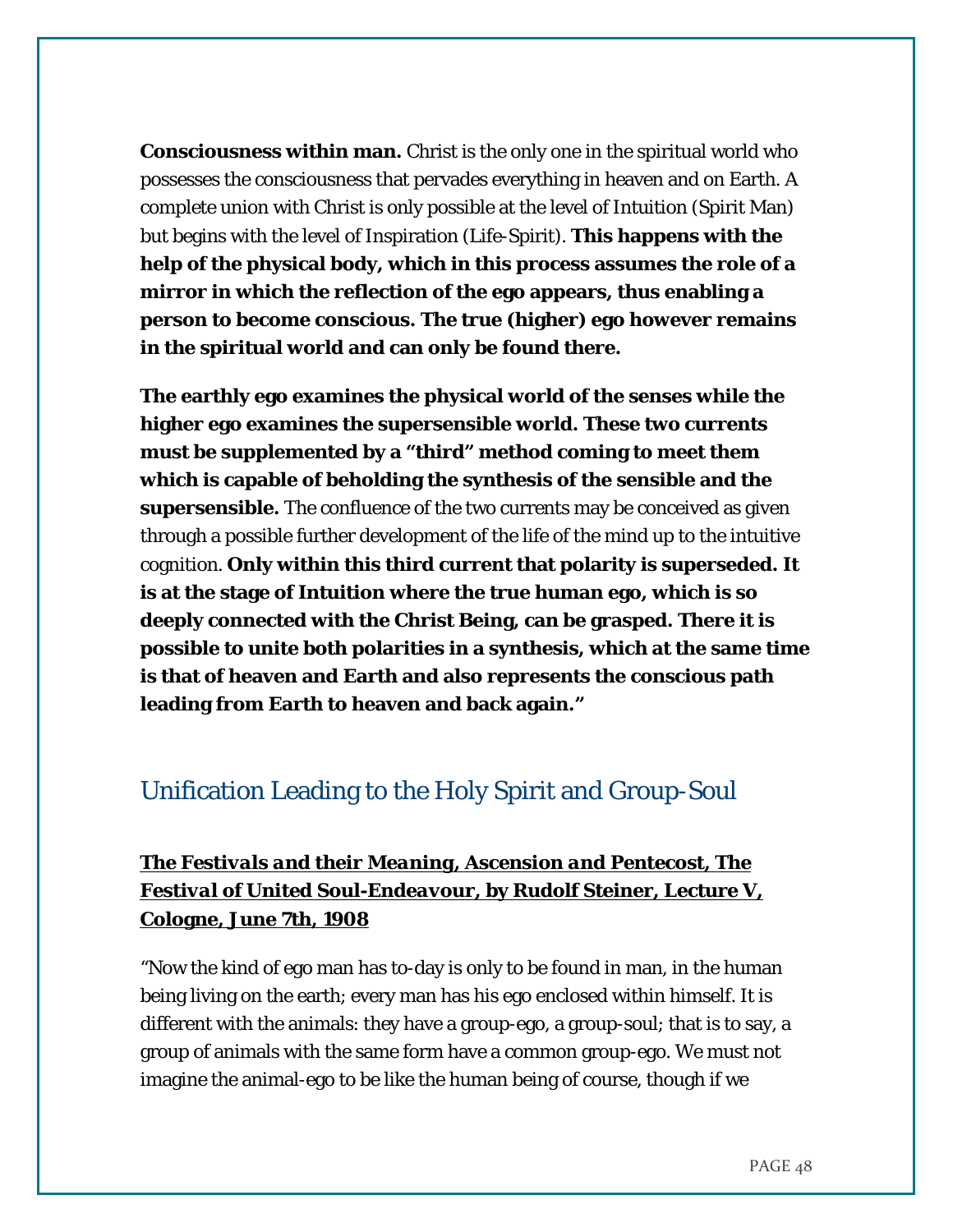consider man as he is as a spiritual being, we can then certainly compare the animal group-ego with him.

**In many animal species the group-ego is a wise being.** Anywhere you like in the animal kingdom you can find the wisdom of the group-egos. Only gradually will it become known how the one or the other achievement of the human spirit is connected with what the group-souls have introduced into the world.

When the clairvoyant looks at an animal, he sees a glimmer of light along the whole length of its spine. The physical spine of the animal is enveloped in a glimmering light, in innumerable streams of force which everywhere travel across the earth, as it were, like the trade winds. They work on the animal in that they stream along the spine. **The group-ego of the animal travels in a continual circular movement around the earth at all heights and in all directions.** These group-egos are wise, but one thing they have not yet got: they have no knowledge of love. Only in man is wisdom found in his individuality together with love. In the group-ego of the animals no love is present; love is found only in the single animal. What underlies the whole animal-group as wise arrangements is quite devoid of love. **In the physical world below the animal has love; above, on the astral plane, it has wisdom.** When we realize this a vast number of things will become clear to us.

**Only gradually has man arrived at his present stage of development; in earlier times he also had a group-soul, out of which the individual soul has gradually emerged.** Let us follow the evolution of man back into ancient Atlantis. Mankind once lived in Atlantis, a continent now lying beneath the Atlantic Ocean. At that time the vast Siberian plains were covered with immense seas; the Mediterranean was differently distributed, and in Europe itself there were extensive seas. The farther we go back in the old Atlantean period, the more the conditions of life alter, the more the sleeping and the waking state of man changes. **Since that time consciousness during the sleeping condition has darkened, as it were, so that to-day man has, so to say, no consciousness at all in this condition.** In the earliest Atlantean times the difference between sleeping and waking was not yet so great. In his waking state at that time man still saw things with an aura around them; he did not attain to any greater clarity than this in his perception of the physical world. Everything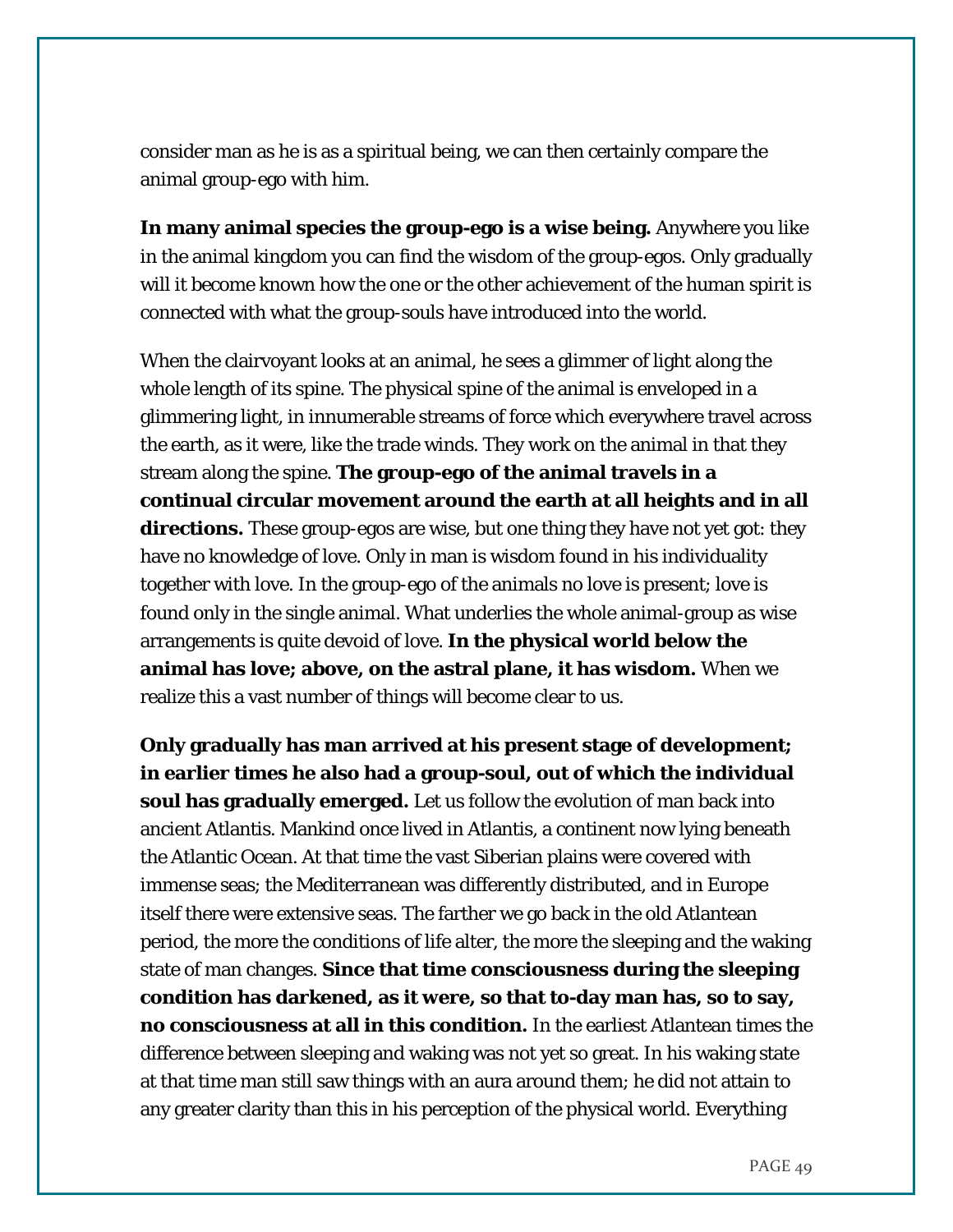physical was still filled out, so to say, with something unclear, as if with mist. **As he progressed, the human being came to see the world in its clear-cut contours, but in return he lost his clairvoyance.**

When in those earlier times man descended into his physical body, he got the feeling: "Thou art a single being." When he returned into the spiritual world in the evening, however, the feeling came over him: "Thou art in reality not a single being." It was out of this condition of things that there arose such practices as the blood-feud, the vendetta. **The whole people formed a body which belonged to the group-soul of the folk.** 

Now we must put ourselves the question: Can we compare the anthropoid apes with man himself? **The vital difference is that the ape preserves the group-soul condition throughout, whereas man develops the individual soul.** But the ape group-soul is in a quite special position to other group-souls. We must think of a group-soul as living in the astral world and spreading itself out in the physical world, so that, for instance, the group-soul of the lion sends a part of its substance into each single lion. Let us suppose that one of these lions dies; the external physical part drops away from the group-soul, just as when we lose a nail. The group-soul sends out a new ray of being, as it were, into a new individual. **The group-soul remains above and stretches out its tentacles in a continual process of renewal. The animal groupsoul knows neither birth or death; the single individual falls away and a new one appears, just as the nails on our fingers come and go**. It is not at all so, however, with the apes. When an ape dies the essential part does return to the group-soul, but a part does not; a part is severed from the groupsoul. The ape detaches substance too strongly from the group-soul. There are species where the single animal tears something away from the group-soul which cannot return to it. With all the apes, fragments are detached in each case from the group-soul. It is the same with certain kinds of amphibians and birds; in the kangaroo, for example, something is kept back from the group-soul. **Now everything in the warm-blooded animals that remains behind in this way becomes an elemental being of the kind we call a salamander.**

**Now it could happen that man himself might entirely detach himself from the group-soul in becoming an individual and find no means of**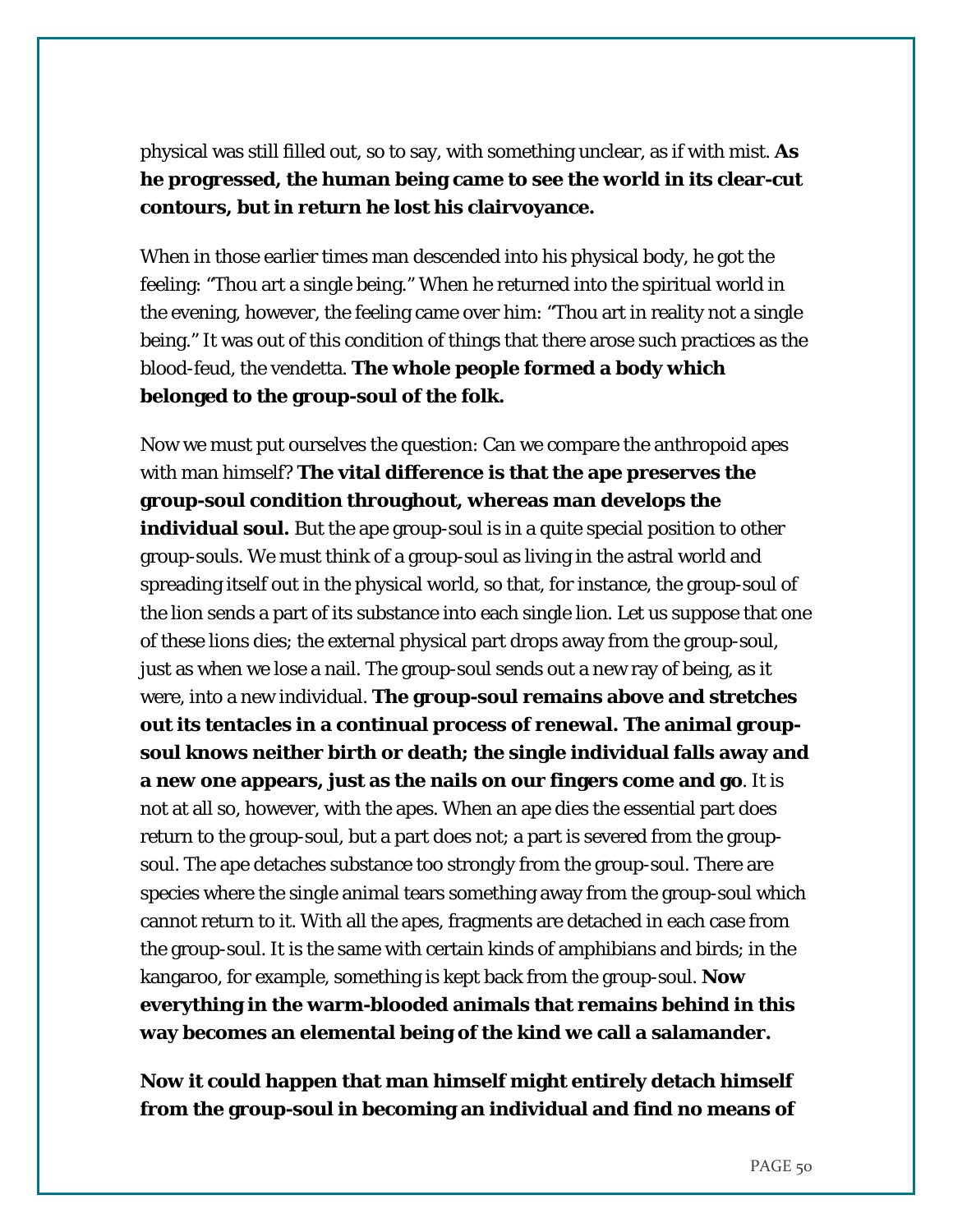**developing further as an individual soul.** If he does not accept spiritual knowledge in the right way, he can run the risk of complete severance.

What is it that protects man from an isolation which is, without the direction and purpose which, earlier on, the group-soul had given him? We must clearly recognize that man individualizes himself more and more, and today, he has to find a connection once again with other men out of his free will. **All that connects men, through folk, race and family, will be ever more completely severed; everything in man tends more and more to result in individual manhood.** 

Already nowadays men are no longer held together by spiritual ties. Each one has his own opinion, his own religion; indeed, many see it as an ideal state of affairs that each should have his own opinion. But that is all wrong. If men make their opinions more inward, then they come to a common opinion. It is a matter of inner experience, for example, that 3 times 3 makes 9, or that the three angles of a triangle make up 180 degrees. That is inner knowledge and matters of inner knowledge need not be argued about. **Of such a kind also are all spiritual truths. What is taught by Spiritual Science is discovered by man through his inner powers; along the inward path man will be led to absolute agreement and unity. The ideal lies in the greatest possible inwardness of knowledge; that leads to peace and to unity.** 

**In the past, mankind became free of the group-soul. Through spiritual-scientific knowledge mankind is now for the first time in the position to discover, with the utmost certainty of purpose, what will unite mankind again. When men unite together in a higher wisdom, then out of higher worlds there descends a group-soul once more.** What is willed by the Leaders of the spiritual-scientific Movement is that in it we should have a society in which hearts stream towards wisdom as the plants stream towards the sunlight. **In that together we turn our hearts towards a higher wisdom, we give a dwelling-place to the group-soul; we form the dwelling-place, the environment, in which the group-soul can incarnate. Mankind will enrich earthly life by developing what enables spiritual beings to come down out of higher worlds.**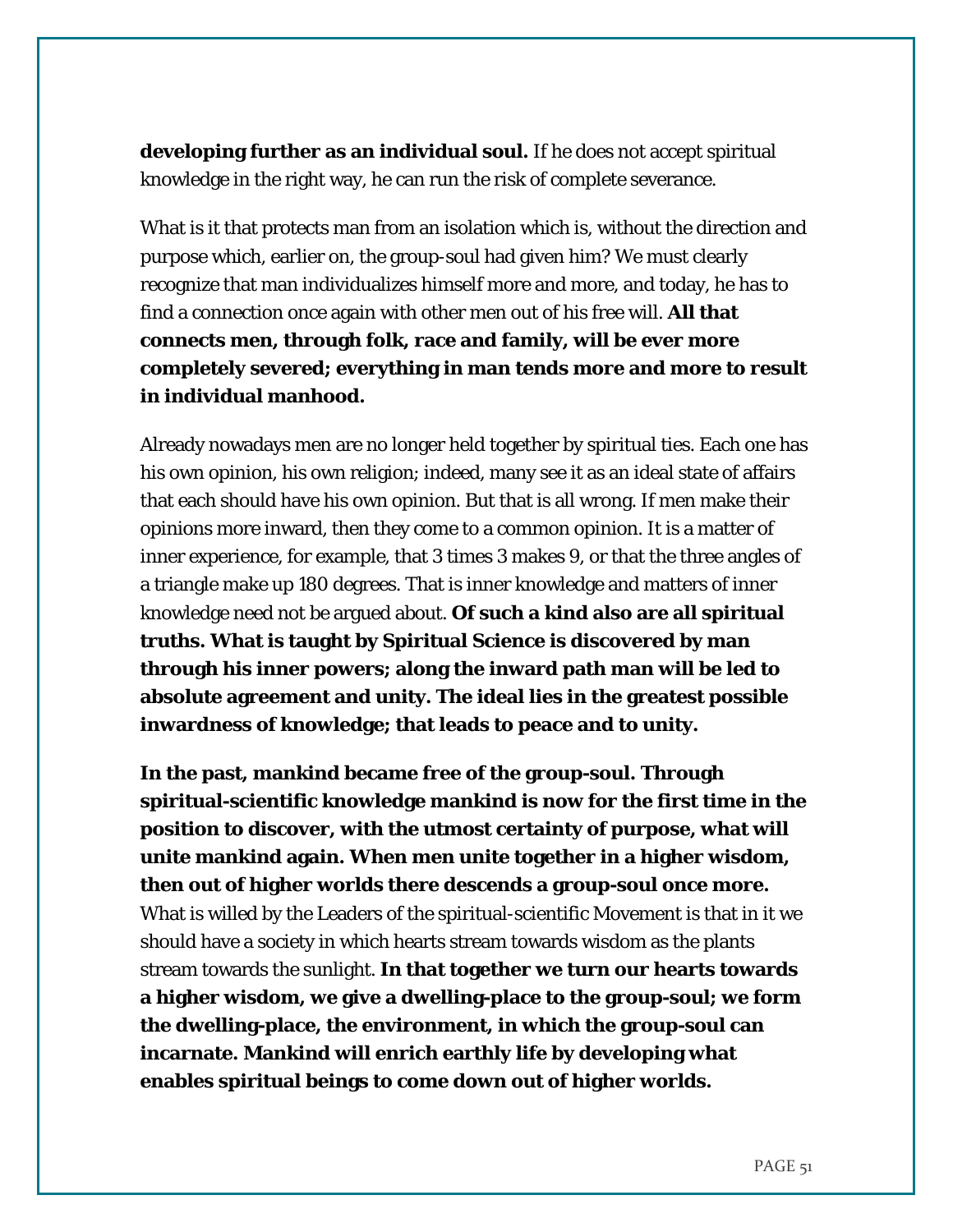This spirit-enlivened ideal was once placed before humanity in a most powerful way. **It was when a number of men, all aglow with a common feeling of fervent love and devotion, were met together for a common deed: Then the sign was given, the sign that could show man with overwhelming power how in unity of soul he could provide a place for the incarnation of the common spirit.** In this company of souls, the same thing was living: in the flowing together, in the harmony of feeling they provided what was needed for the incarnation of a common spirit. **That is expressed when it is said that the Holy Spirit, the group-soul, sank down as it were into incarnation. It is a symbol of what mankind should strive towards, how it should seek to become the dwelling-place for the Being who descends out of higher worlds.** 

**The Easter event gave man the power to develop these experiences; the Whitsun event is the fruit of this power's unfolding. Through the flowing of souls together towards the common wisdom there will always result that which gives a living connection with the forces and beings of higher worlds**, and with something which, as yet, has little significance for humanity, namely the Whitsun festival. **When men come to know what the down-coming of the Holy Spirit in the future can mean for mankind, the Whitsun festival will once more become alive for them.** Then it will be not only a memory of the event in Jerusalem; but there will arise for mankind the everlasting Whitsun festival, **the festival of united soulendeavor**.

It will depend on men themselves what value and what result such ideals can have for mankind. **When in this right way they strive towards wisdom, then will higher spirits unite themselves with men**."

## Speech and the Group-Soul

*Wisdom of Man, of the Soul, and of the Spirit, The Group-Soul and the Role of the Ego***, by Rudolf Steiner, Berlin, October 27, 1909, GA 115**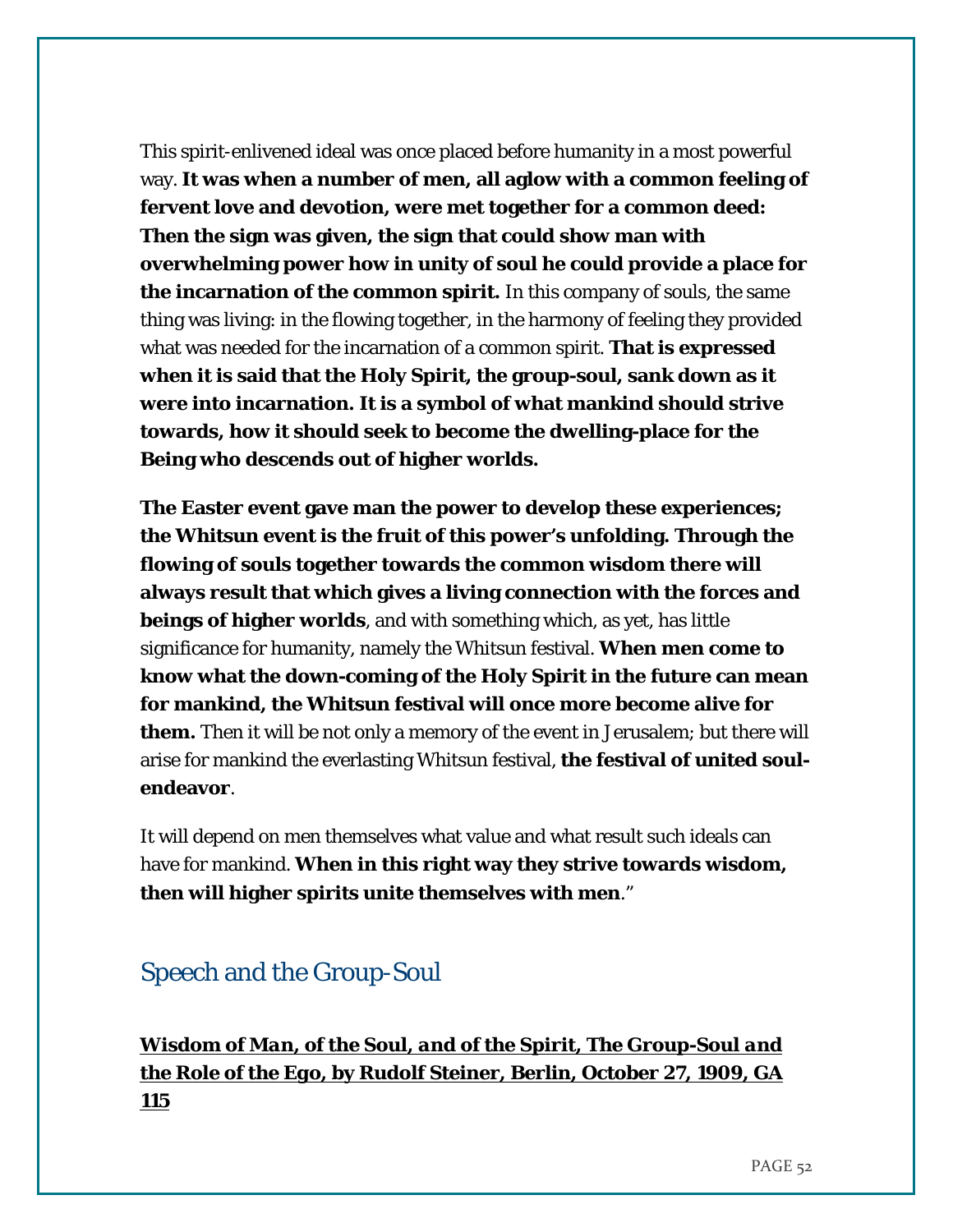"The next question is how it came about that at one time in the course of his development man achieved the ability to perceive sounds and, as a result, **to acquire speech**? How was he endowed with speech? If he was to learn to speak, not just to hear, it was necessary not only that an outer perception should penetrate, but that **a certain current within him should flow in the same direction as that taken by the currents of the sentient soul when they press forward from the rear**. It had to be something acting in the same direction. That was the way in which speech had to originate, and this faculty had to appear before the sense of visualization, before man was able to sense the conception contained in the words themselves. Men had first to learn to utter sounds and to live in the consciousness of them before they could combine conceptions with them. What at first permeated the sounds they uttered was sentience.

This development had to take place at a time when the transposition of the circulatory system had already occurred, for animals cannot speak. **The ego had to be acting downward from above with the blood system in a vertical position. As yet however, man had no sense of visualization, consequently no visualizations. It follows that he could not have acquired speech through the agency of his own ego, but rather, he received it from another ego that we can compare with the group-ego of animals. In this sense speech is a gift of the gods. It was infused into the ego before the latter itself was capable of developing it. The human ego did not yet possess the organs needed to give the impulse for bringing about speech, but the group-ego worked from above into the physical, etheric and astral bodies, and as it encountered an opposing current, a sort of whorl came into being at the point of contact.** A straight line drawn through the center of the larynx would indicate the direction of the current employed by the speech-giving spirits, and the larynx itself represents the physical substance, the dam, that resulted from the encounter of the two currents. That accounts for the peculiar shape of the human larynx.

**It was under the influence, then, of a group-soul that man had to develop speech.** In what manner do group-souls operate on earth? In animals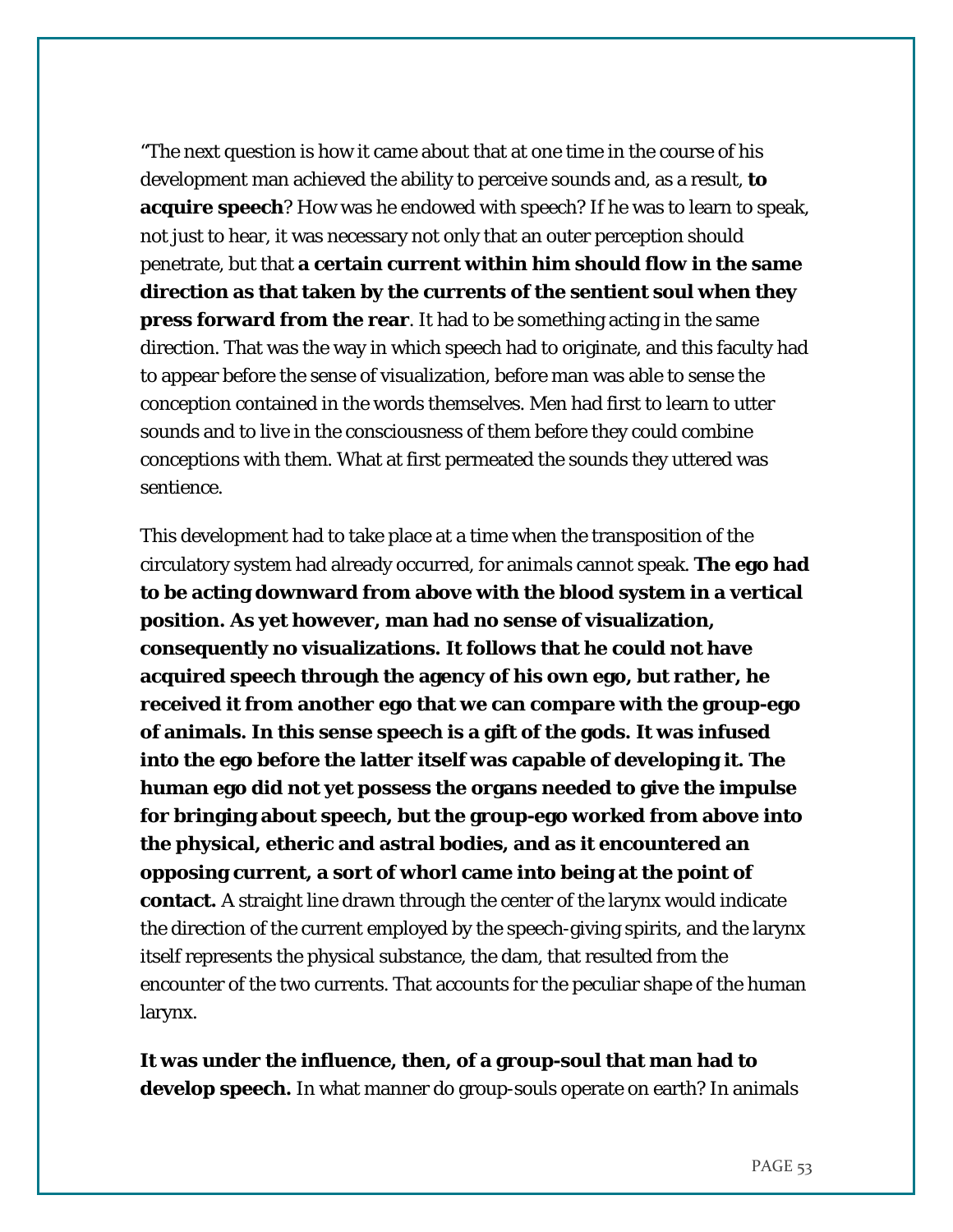the current of the group-soul passes through the spinal cord horizontally, and these force currents are in continual motion. The force currents running downward from above move constantly around the earth, as they did around the old Moon. They don't remain in one spot but move around the earth retaining their vertical direction of influence. **If men were to learn to speak under the influence of a group soul, they could not remain in one place, they had to migrate. They had to move toward the group soul.** Never could they have learned to speak if they had remained in one spot.

# From Race and Tribe to Individuality

### *The Influence of Spiritual Beings Upon Man***, by Rudolf Steiner, Lecture I, Berlin, January 1, 1908, GA 102**

"We stand today at a transitional point; **race will gradually disappear entirely and something else will take its place.** Those who will again grasp spiritual truth as it has been described will be led together of their own free will. Those will be the connections of a later age.

The human beings of earlier times were born into connections, born into the tribe, the race. **Later we shall live in the connections and associations which men create for themselves, uniting in groups with those of similar ideas while retaining their complete freedom and individuality.** 

To realize this is necessary for a right understanding of something like the Anthroposophical Society. The Anthroposophical Society is intended to be a first example of such a voluntary association, although we may be well aware that it has not yet reached very far. The attempt had to be made to create a group in which men find themselves together without the differentiation of the ancient group soul's nature and there will be many such associations in the future. **Then we shall no longer have to speak of racial connections but of intellectual-ethical-moral aspects with regard to the associations that are formed. The individuals voluntarily allow their feelings to stream**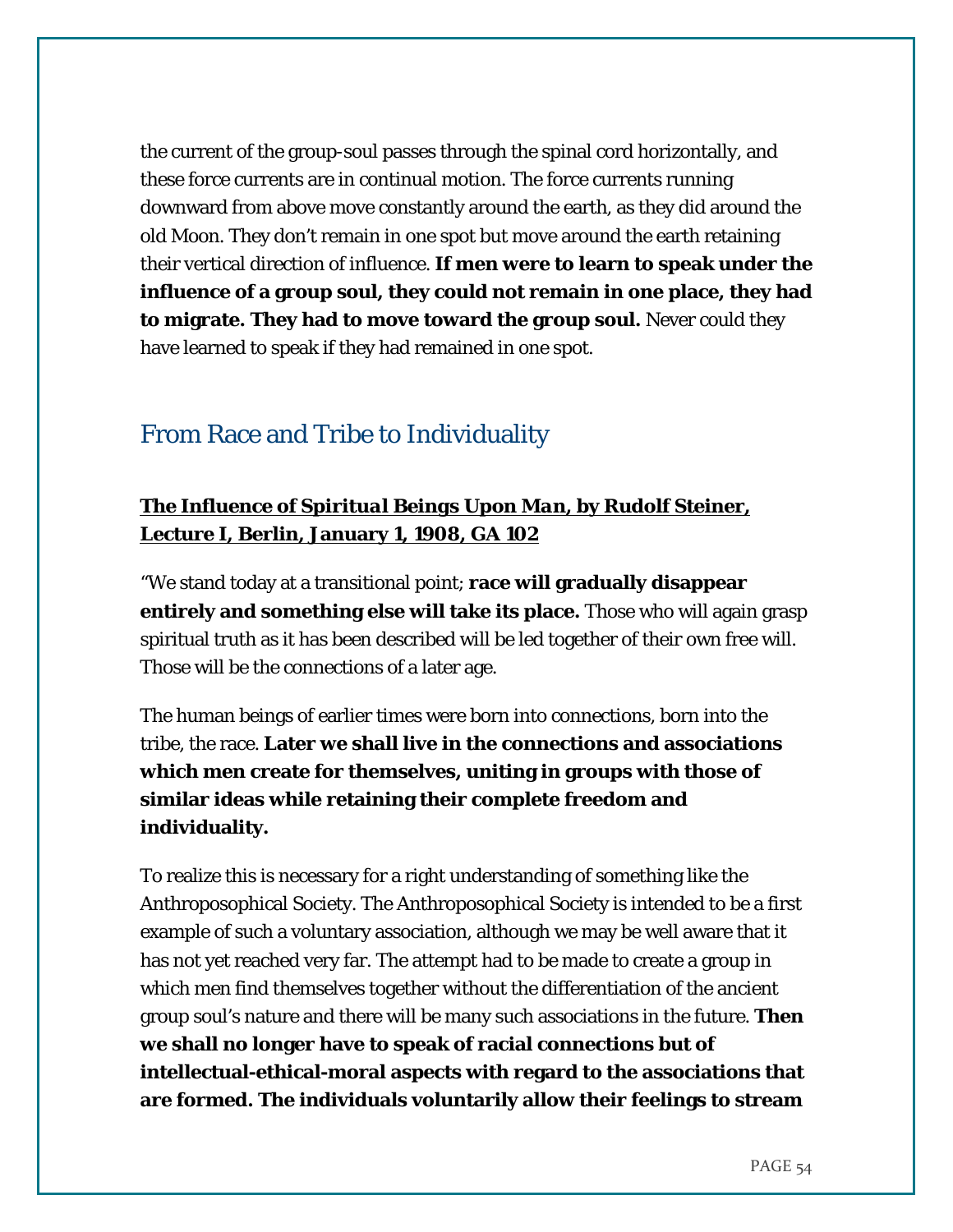**together and this again causes the forming of something which goes beyond the merely emancipated man.** An emancipated human being possesses his individual soul which is never lost when it has once been attained. But when men find themselves together in voluntary associations, they group themselves round centers. **The feelings streaming in this way to a center once more give beings the opportunity of working as a kind of groupsoul, though in quite a different sense from the early group-souls. All the earlier group-souls were beings who made man unfree. These new beings, however, are compatible with man's complete freedom and individuality.** Indeed, in a certain respect we may say that they support their existence on human harmony; it will lie in the souls of men themselves whether or not they give as many as possible of such higher souls the opportunity of descending to man. The more that men are divided, the fewer lofty souls will descend into the human sphere. **The more that associations are formed where feelings of fellowship are developed with complete freedom, the more lofty beings will descend and the more rapidly the earthly planet will be spiritualized.** 

So, we see that **if man is to acquire any idea of future evolution, he must have a thorough understanding of the character of the group-soul element.** For otherwise, if his individual soul keeps itself aloof too long on the earth, and does not find the link of companionship, it could come about that it lets the chance of union go by. **It would then itself become a sort of elemental being, and the elemental beings originating from man would be of quite an evil nature.** Whereas those which have arisen from the earlier kingdoms are very useful for our orderly course of nature, the human elemental beings will by no means possess this quality.

We have seen that such severed beings arise in certain border regions, and they arise also on the boundary made by the transition from the group-soul nature to the independent group associations where the connections are of an aesthetic, moral, intellectual character. Wherever such connections arise, group-beings are there."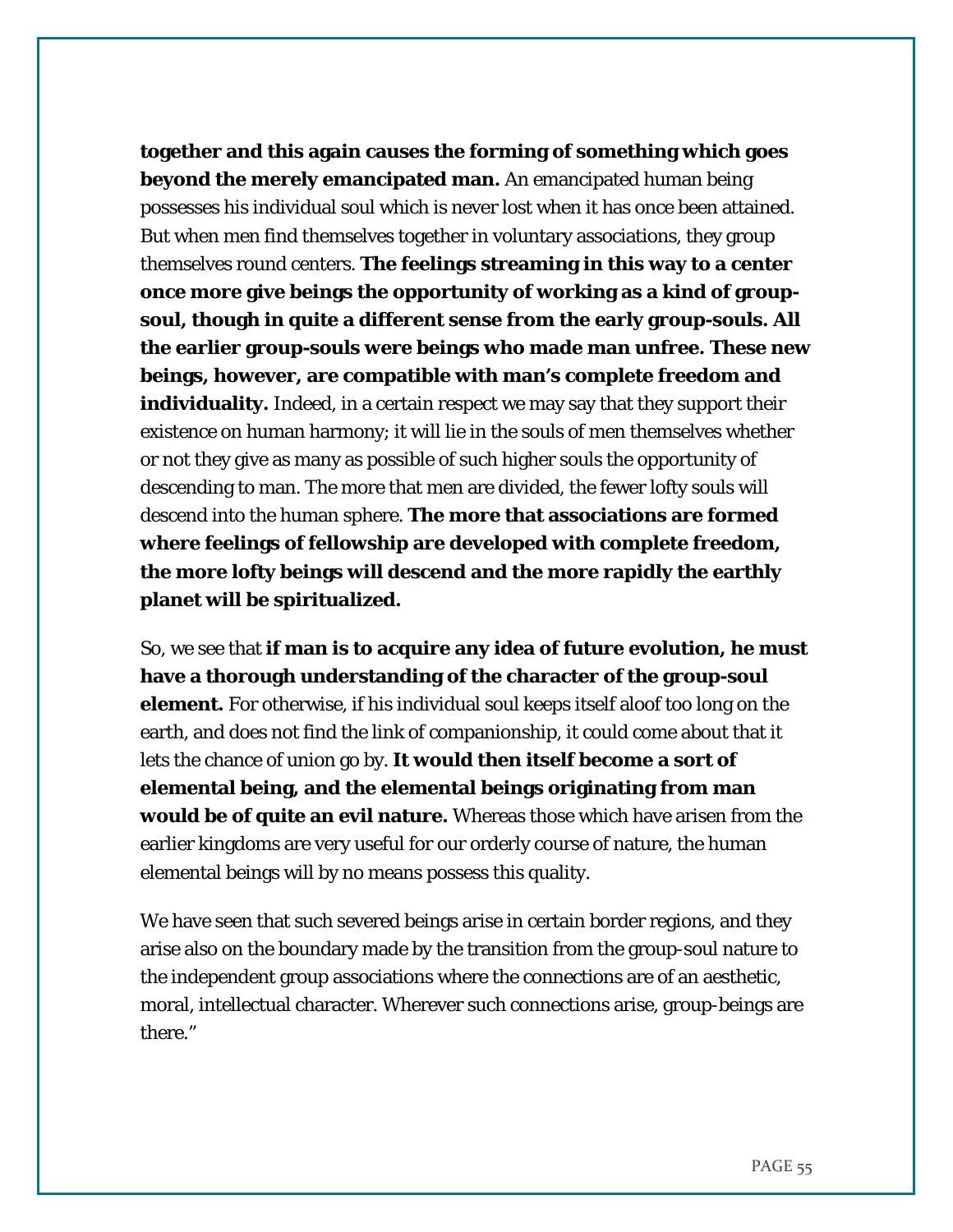# Group-Souls and Elemental Beings

#### *The Influence of Spiritual Beings Upon Man***, by Rudolf Steiner, Lecture IX, Berlin, June 1, 1908, GA 102**

"**We have seen how such elemental beings come into existence as a sort of irregularly severed parts of group-souls**. We have said that these group-souls play the same role in the astral world as our human soul in the physical world. **The human ego is really a group-ego which has descended from the astral plane to the physical plane, and thus becomes an individual ego.** The animal egos are still normally on the astral plane, and what is here on the physical plane as the separate animal possesses only physical body, etheric body, and astral body. The ego is in the astral world, similarly formed animals being members of their own group-ego. We can realize from this fact how birth and death in human life have not the same significance in the life of the animal. For when an individual animal dies, the group-soul or group-ego remains alive. **The group-soul of the animals knows changes, metamorphoses; knows, so to speak, the severing of the members which then extend into the physical world, the loss of these members and their renewal.** 

When an animal dies, what falls away must be entirely exhausted in the surrounding world, while the soul and spirit nature of the animal must stream back into the group-soul, to be ex-tended afresh and grow to a new individual entity. **There are in fact certain animal forms which cannot send everything back into the group-soul; and these parts which remain over, which are cut loose, torn loose from the group-soul, then lead an isolated life as elemental beings.** Our evolution has gone through the most varied stages and at each stage such elemental beings have been separated off, so you can well imagine that we have a fairly large number of such elementals around us in what we call the supersensible world.

**It will become increasingly indispensable to grasp the nature of the group-souls, and such knowledge will play a great role even in the purely external evolution of humanity. If we go back thousands and**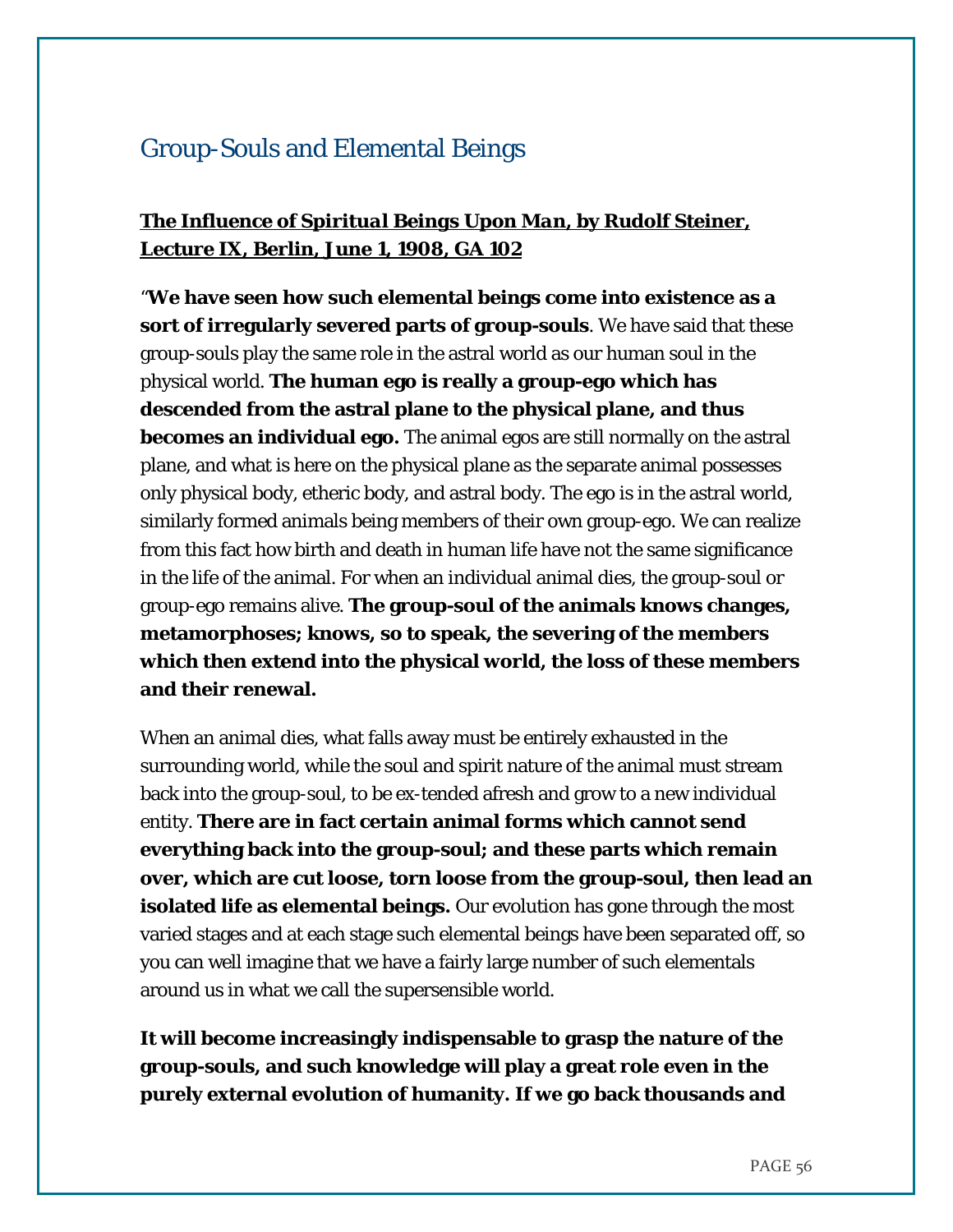**thousands of years we find man himself as a being still belonging to a group-soul.** Human evolution on our Earth is from the group-soul nature to the individual soul. Man advances through the gradual descent of his ego-endowed soul into physical conditions, there having the opportunity of becoming individual. We can observe different stages in the evolution of mankind and see how the group-soul gradually becomes individual.

So, we see a second stage of the evolution of mankind: the group-soul age which finds its external expression in the blood relationship of the generations. A people which has particularly developed this lays very special value on continually emphasizing: **As folk we have a folk group-soul in common. That was particularly the case for the people of the Old Testament, and the conservatives among them strongly opposed therefore the emphasis of the "I am" of the individual ego.** 

**The human being has grown out of the group-soul condition and emancipates himself from it increasingly. If we look at groups instead of the souls, we have family connections, connections of tribe and nation, and finally connected races. The race corresponds to a groupsoul. All these group connections of early humanity are what man outgrows and the more we advance the more the race conception loses its meaning.** 

**We stand today at a transitional point; race will gradually disappear entirely and something else will take its place.** Those who will again grasp spiritual truth as it has been described will be led together of their own free will. Those will be the connections of a later age. The human beings of earlier times were born into connections, born into the tribe, the race**. Later we shall live in the connections and associations which men create for themselves, uniting in groups with those of similar ideas while retaining their complete freedom and individuality.** To realize this is necessary for a right understanding of something like the Anthroposophical Society. **The Anthroposophical Society is intended to be a first example of such a voluntary association, although we may be well aware that it has not yet reached very far.** The attempt had to be made to create a group in which men find themselves together without the differentiation of the ancient group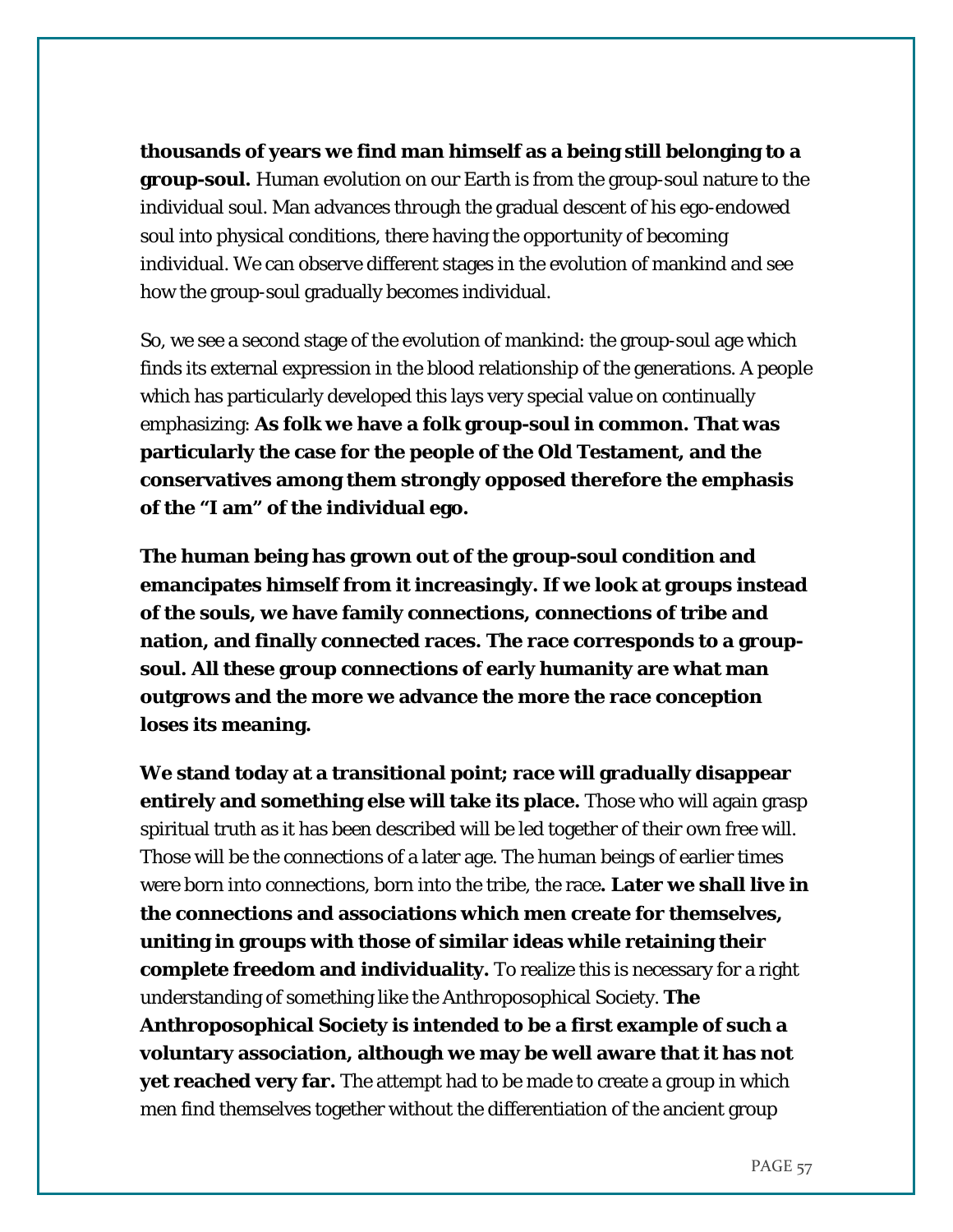soul's nature and there will be many such associations in the future. **Then we shall no longer have to speak of racial connections but of intellectualethical-moral aspects with regard to the associations that are formed. The individuals voluntarily allow their feelings to stream together and this again causes the forming of something which goes beyond the merely emancipated man.** An emancipated human being possesses his individual soul which is never lost when it has once been attained. But when men find themselves together in voluntary associations they group themselves round centers. The feelings streaming in this way to a center once more give beings the opportunity of working as a kind of group soul, though in quite a different sense from the early group souls. **All the earlier group-souls were beings who made man unfree. These new beings, however, are compatible with man's complete freedom and individuality. Indeed, in a certain respect we may say that they support their existence on human harmony; it will lie in the souls of men themselves whether or not they give as many as possible of such higher souls the opportunity of descending to man. The more that men are divided, the fewer lofty souls will descend into the human sphere. The more that associations are formed where feelings of fellowship are developed with complete freedom, the more lofty beings will descend and the more rapidly the earthly planet will be spiritualized.** 

So we see that if man is to acquire any idea of future evolution, he must have a thorough understanding of the character of the group-soul element. **For otherwise, if his individual soul keeps itself aloof too long on the earth, and does not find the link of companionship, it could come about that it lets the chance of union go by. It would then itself become a sort of elemental being, and the elemental beings originating from man would be of quite an evil nature.** Whereas those which have arisen from the earlier kingdoms are very useful for our orderly course of nature, the human elemental beings will by no means possess this quality.

**We have seen that such severed beings arise in certain border regions, and they arise also on the boundary made by the transition**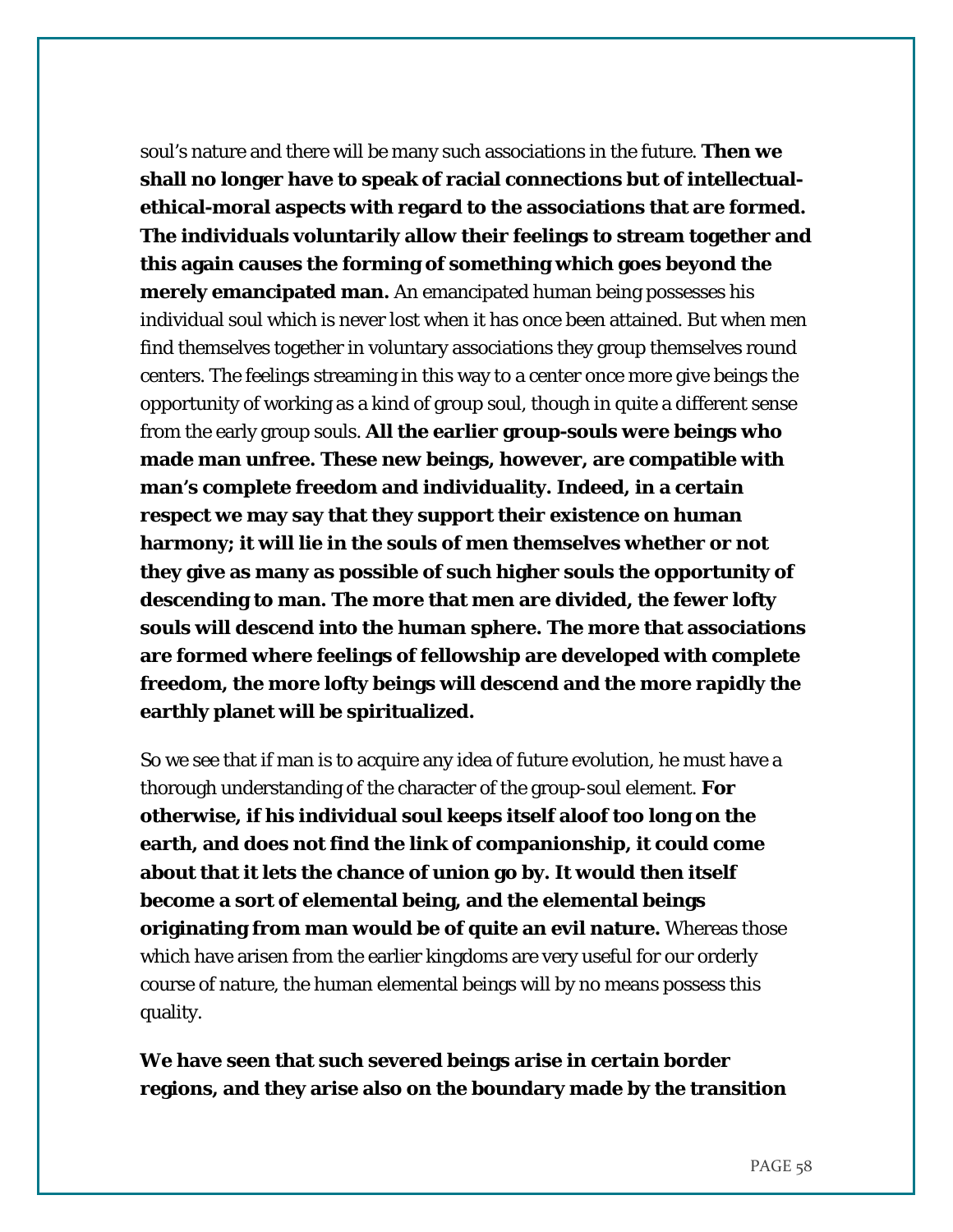**from the group-soul nature to the independent group associations where the connections are of an aesthetic, moral, intellectual character. Wherever such connections arise, group beings are there."** 

### Community and Clan Spirit

#### *The Influence of Spiritual Beings Upon Man***, by Rudolf Steiner, Lecture XII,** *The Christ Impulse as Conqueror of Matter* **Berlin, 1908, GA 102**

"We have seen how, in the Egyptian myths and mysteries, all the mighty pictures of the Sphinx, of Isis, of Osiris, were memories of ancient human conditions. All this was like a reflection of ancient events on earth. Man looked back into his primeval past and saw his origin. The initiate could experience again the spiritual existence of his forebears. **We have seen how man grew out of an original group-soul condition. We could point out how these group-souls were preserved in the forms of the four apocalyptic beasts. Man grew out of this condition in such a way that he gradually refined his body and achieved the development of individuality.** We can follow this historically. Let us read the *Germania* of Tacitus. In the times described there, in the conditions of the Germanic regions in the first century after Christ as there portrayed, we see how the consciousness of the individual is still **bound up with the community, how the clan spirit rules**, how the Cherusker, for example, still feels himself as a member of his clan. This consciousness is still so strong that the individual seeks vengeance for another of the same group. It finds expression in the custom of the blood-feud. **Thus, a sort of group-soul condition prevailed. This condition was preserved into late post-Atlantean times, but only as an echo. In the last period of Atlantis, the group-consciousness generally died out.** It is only stragglers whom we have just described. In reality, the men of that time no longer knew anything of the group-soul. In the Atlantean time, however, man did know of it. Then he did not yet say "I" of himself. This group-soul feeling changed into something else in the following generations."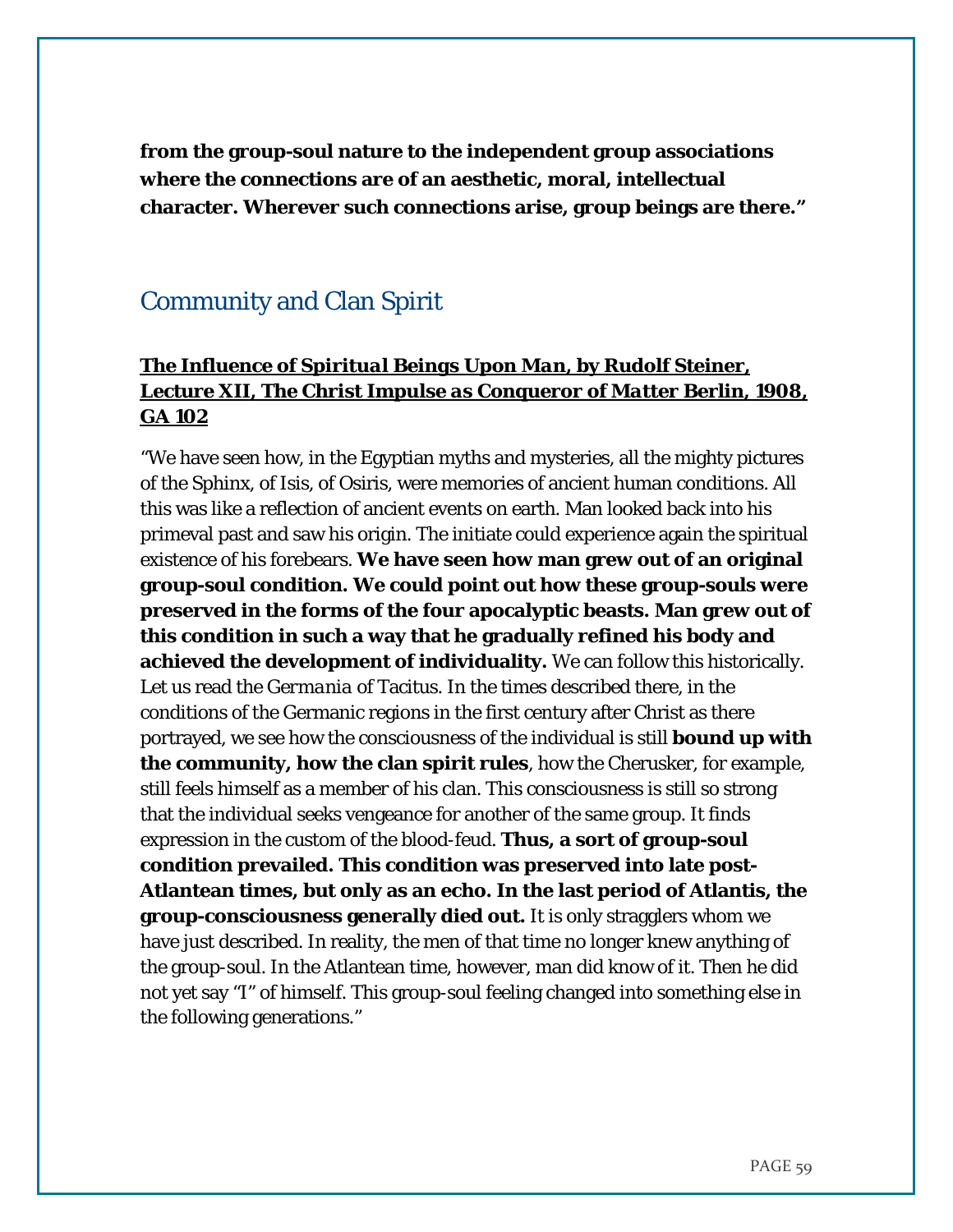### Passing through Four Animal Group-Souls

#### *The Apocalypse of St. John***, by Rudolf Steiner, Lecture X, Nuremberg, June 27, 1908, GA 104**

"Four of the conditions, out of the total number**, man went through during the Atlantean epoch in such a way that he felt himself as a group-soul, as we have described, as eagle, lion, bull, and man.** He gradually developed these four group-souls during these four root-races of the Atlantean epoch. Now, because races always continue, just as for instance, the Indian has continued, although later ones have developed (they pass into one another), for this reason the four heads indicating the group-souls also remained at the beginning of the fifth age of Atlantean civilization and we have this four-headed beast. **Now when man began to harden himself from the etheric into the physical, he developed four different parts of the body in accordance with his fourfold group-soul. And through the former group-soul consciousness changing into the individualconsciousness, man had within him a conjunction of the earlier fourfoldness at the beginning of the fifth age of Atlantis.** He bears within him the four heads which are summed up in his head which gradually arises. It is composed of the four group-heads as it developed in the course of the fifth period. Man has four parts of the physical body corresponding to the four heads. These are the four horns. So that you may imagine that because man was etheric, he had four heads, four animal heads, only the last is already human-animal, for that is what is meant. He was four-headed, and each force-system corresponding to one of these head formed physical organs. We saw in our last lecture that there was a force-system which formed **the heart, namely, that which is connected with the lion head**. **The various organs of man are like condensations of the corresponding parts of the etheric body**. This is the view of the writer of the Apocalypse. He says: That which is physical is a densification of the etheric. Just as you would think: "This skin thickens and forms a callosity," so the Apocalyptist thinks: "man exists etherically and this condenses and becomes physical." And because man is fourfold, consisting of four group-souls, four condensations are formed. These constitute his physical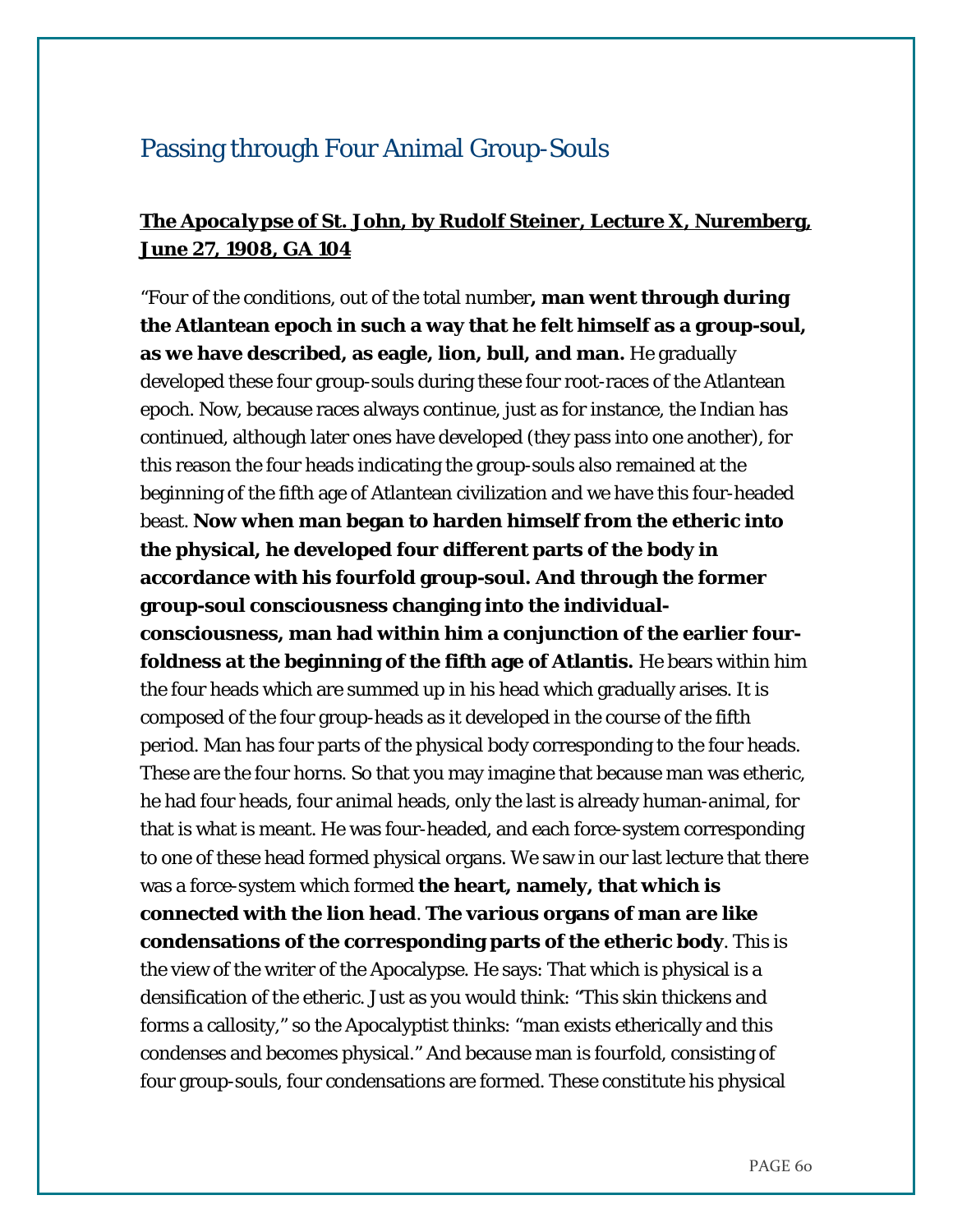body. This is the reason why one described as "horn" that which in the physical body corresponds to the etheric body. Horn is a callous thickening**. Man is described, as far as he had developed in the fourth age of the Atlantean epoch, as an animal with four heads and four horns.** He then evolves further towards an individual human being. This begins in the neighborhood of the present Ireland. Man passes through the last three ages in such a way that he possesses the germ of the ego-being. He no longer develops an animal body outwardly, but has risen to the human stage. He matures his human nature more and more until he absorbs the Christ-principle. If we regard presentday man, we see that he was not always as he appears to-day. **In order for him to become what he now is, he had to pass through four animal groupsouls, he had to be incarnated in bodies corresponding to the present lion form, the bull form, the eagle form, and the human form. He then pressed forward and became more and more human, and the form of the earlier group-soul disappeared**. It is no longer there, man has assumed human shape.

### Group-Soul Derivatives of Male and Female

### *Egyptian Myths and Mysteries***, by Rudolf Steiner, Lecture VIII,** *The Four Human Types***, September 10, 1908, Leipzig GA 106**

"Through this, four human types developed. **A number of men appeared who had worked out the physical body especially. Then there were men who had received their stamp from the etheric body, others whose astral nature predominated, and also ego-men, strongly marked ego-men.** Each man showed what predominated in him. In the ancient times when these four forms originated, one could meet grotesque shapes, and the clairvoyant discovers what is present in the different types. There are representations, although these are not well known, in which the memory of this has been preserved. For example, those men in whom the physical nature became especially strong and worked on the upper parts, bore the mark of this in their upper part. Something was formed that was entirely suited to the baser form, and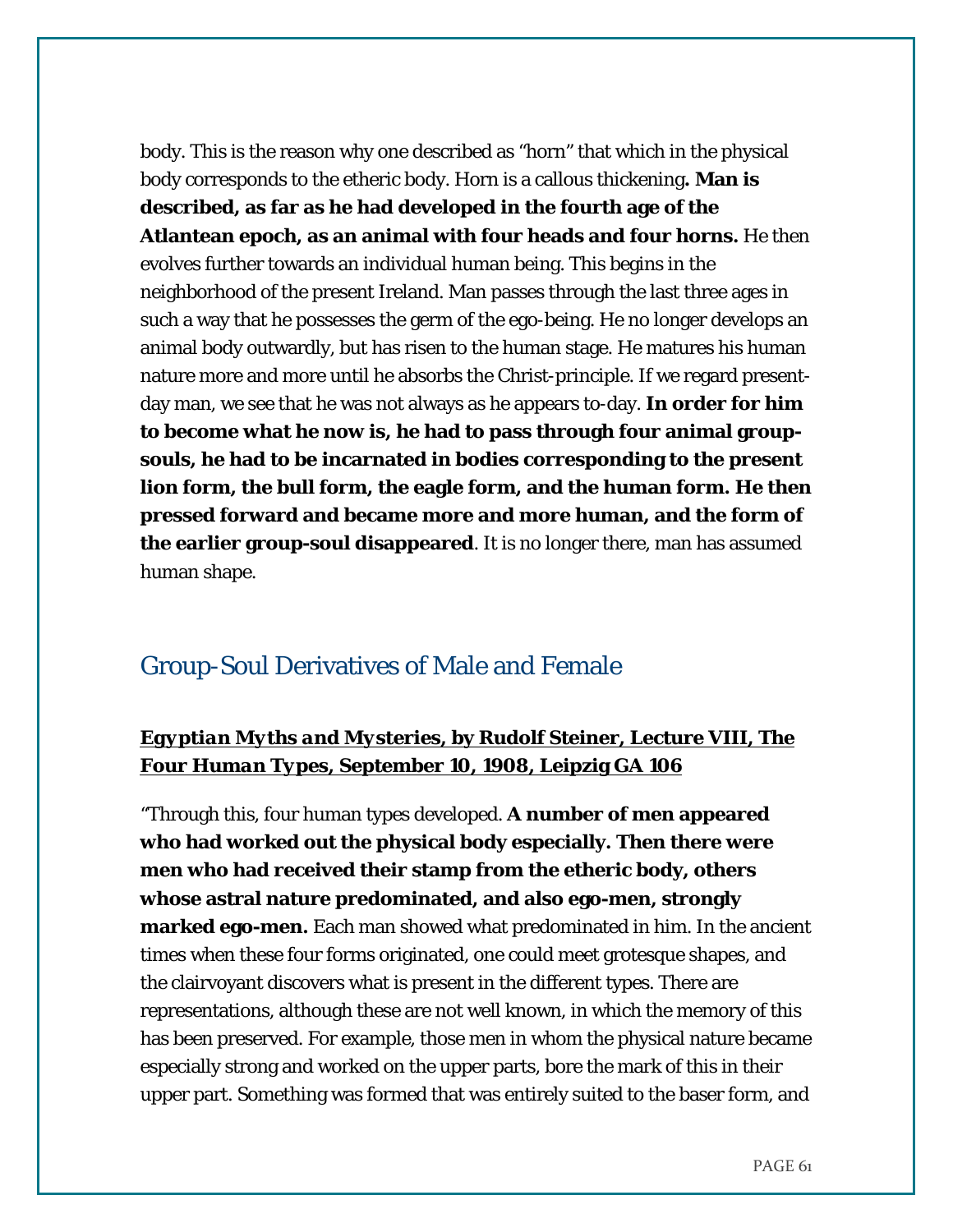through what was thus active there appeared the shape that we see retained in the apocalyptic picture of the Bull, although not the bull of today, which is a decadent form. **What was governed principally by the physical body at a certain time, remained stuck at the stage of the bull**. This is represented by the bull and all that belongs to this genus, such as cows, oxen and so on. The human group in whom the etheric rather than the physical body was strongly marked, in whom the heart region was especially powerful, is also preserved in the animal kingdom. This stage, beyond which man has progressed, is preserved in the lion. **The lion preserves the type that was worked out in the group of men in whom the etheric body was intensely active. The human stage in which the astral body overpowered the physical and etheric is preserved for us, although degenerated, in the mobile bird-kingdom, and is portrayed in the** *Apocalypse* **in the picture of the Eagle.** The predominating astrality is here repelled; it raised itself from the earth as the race of birds. Where the ego grew strong, a being evolved that should actually be called **a union of the three other natures, for the ego harmonizes all three members**. In this group the clairvoyant actually has before him what has been preserved in the Sphinx, for the Sphinx has the lion-body, the eagle-wings, something of the bull form - and in the oldest portrayals there was even a reptilian tail, pointing to the ancient reptile form - and then at the front there is the human face, which harmonizes the other parts.

These are the four types. **But in the Atlantean time the man-form predominated, as the human shape gradually constructed itself out of the eagle, lion, and bull natures.** These transmuted themselves into the full human form, and this gradually transmuted itself into the shape that was present in the middle of Atlantis. Something else occurred through all these events. Four different elements, four forms, merged harmoniously in man. One is present in the physical body, in the bull nature; these are the predominating forces that evolved up to the evolutionary period of the Balance. Then we have the lion nature in the etheric body; in the astral body, in the predominating forces of the astral, the eagle or vulture nature; finally, the predominating forces of the ego, the true human nature. In single beings, one or another of these members had the upper hand. Through this the four types arose. But one could meet still other combinations. For example, the physical, astral, and ego might be equal, while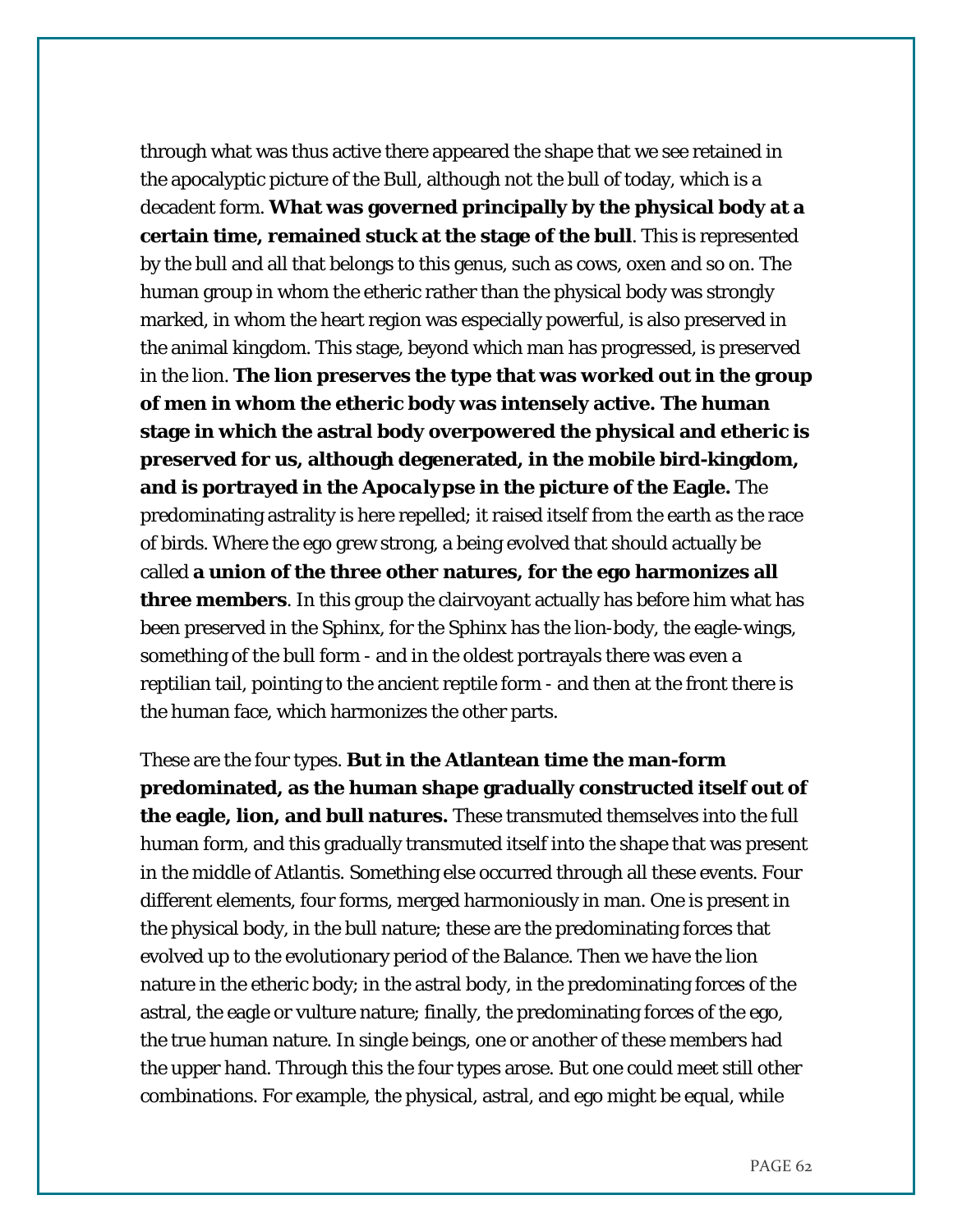the etheric predominated; that is a particular type of mankind. Then there were beings in whom the etheric, astral, and ego had the upper hand, while the physical was less developed, so that we have men in whom the higher members prevail over the physical body. **Those human beings in whom the physical, astral, and ego predominated, are the physical ancestors of the males of today, while those in whom the etheric, astral, and ego predominated, are the physical ancestors of the females of today.** The other types disappeared more and more; only these two remained and evolved into the male and female forms."

#### *Theosophy of the Rosicrucian***, by Rudolf Steiner, Lecture XII,**  *Evolution of Mankind on the Earth II***, June 1907, Munich, GA 99**

"**Thus, we have reached the period in which we have seen the earlier dual-sexed organism, representing a kind of group-soul, divide into a male and a female, so that the similar is reproduced through the female, what is varied and dissimilar through the male. We see in our humanity the feminine to be the principle which still preserves the old conditions of folk and race, and the masculine that which continually breaks through these conditions, splits them up and so individualizes mankind. There is actually active in the human being an ancient feminine principle as group-soul and a new masculine principle as individualizing element. It will come about that all connections of race and family stock will cease to exist, men will become more and more different from one another, interconnection will no longer depend on the common blood, but on what binds soul to soul.** That is the course of human evolution.

In the first Atlantean races there still existed a strong bond of union and the first sub-races grouped themselves according to their coloring. This group-soul element we have still in the races of different color. **These differences will increasingly disappear as the individualizing element gains the upper hand. A time will come when there will no longer be races of different color; the difference between the races will have disappeared, but on the other hand there will be the greatest differences between individuals.** The further we go back into ancient times the more we meet with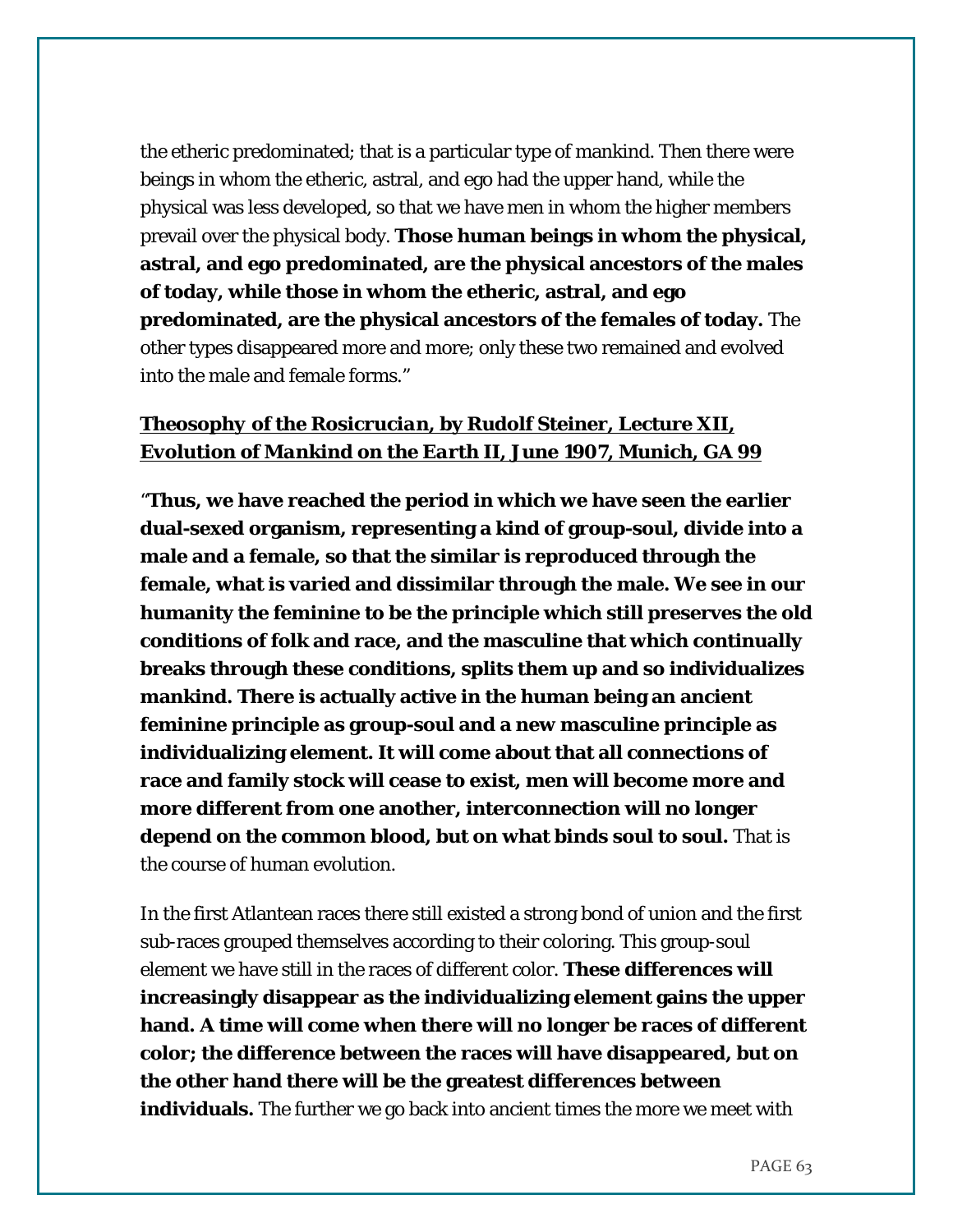the encroachment of the racial element; the true individualizing principle begins as a whole only in later Atlantean times."

### The Apocalyptic Beasts: Bull, Eagle, Lion, Man

#### *The Four Human Group-Souls - Lion, Bull, Eagle, Man***, by Rudolf Steiner, Berlin, October 29, 1908, GA 107**

"Thus, a group of people existed at that time, who were united because **their egos formed a unity** - and indeed, there were actually four such group-egos. You must imagine these human beings in accordance with the laws of the spiritual world. The group-souls of the four groups passed into each other. They were not inwardly united but passed into each other. **One calls these four group-souls by the names of the apocalyptic beasts: Bull, Eagle, Lion, Man**. The Man, however, was at another stage of evolution than the man of today.

Let us place ourselves as vividly as possible in the early ages of Lemurian life. The souls which today are incarnated in human bodies had not yet descended as far as the physical bodies. They had not yet the tendency to unite themselves with physical matter. Even the bodies which later were to become human bodies were very, very animal-like. The most grotesque physical beings were on earth, which would even seem grotesque compared with what we should call today the most grotesque creatures. Everything was still in a soft, slippery form - seething, watery, or fiery - human beings, as well as the environment. Among these grotesque forms were already, of course, the ancestors of the human physical bodies**, but these were not yet taken possession of by the egos. The four group-souls, whom we have already characterized as four group-souls before the entry of the spirit into the physical organization, actually represented four egos who waited to incarnate** - such egos as were adapted to quite special forms, which were down there below. One category was adapted to enter the organizations already existing physically, in quite definite shapes, another category to enter another. The forms which were below must correspond in their formation, in a certain way, to the kinds of egos which waited.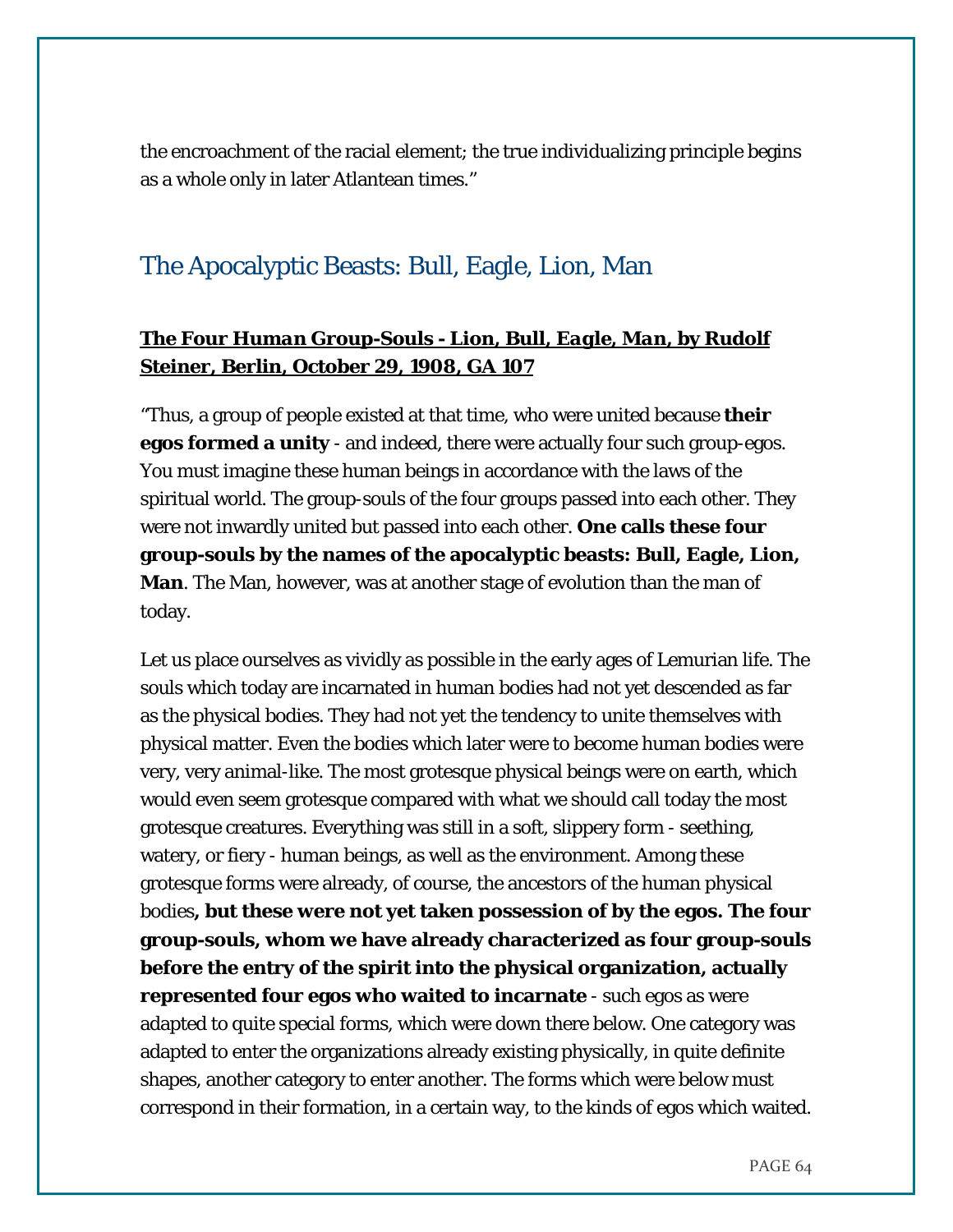There were forms existing which were especially adapted to receive the Lion egos, others the Bull egos, etc. That was in a very early age of earth evolution. Now consider that the group-soul we have called the Bull-soul enters quite definite forms which are there below. These have a quite definite appearance. Similarly, the Lion-soul was drawn to other special forms.

Thus, what is physical on earth shows us a fourfold picture. The one group especially develops the organs whose functions coincide more with those of the heart. They were organized one-sidedly in the heart nature; an especially aggressive, courageous, attacking element was in them. They were courageous, self-assertive, sought to overcome the others - were, as it were, already conquerors, born as conquering natures even in their form. They were those in whom the heart, the seat of the ego, had been made strong. In others, the organs of digestion, of nourishment, of procreation, were especially developed. In the third group, it was especially the organs of movement. In the fourth group, these tendencies were equally shared - both the courageous, aggressive, and the tranquil - which comes through the development of the digestive organs. Both were developed. **The group in which the aggressive quality belonging to the organization of the heart was specially developed, formed the human beings whose group-soul belonged to the Lion. The second group was that of the Bull. The third group, with the mobile element that does not wish to know much of the earth, belongs to the groupsoul of the Eagle. They are the ones who can raise themselves above what is earthly. And those in whom these things were held in equilibrium belonged to the group-soul "Man."** Thus we have, in due form, the projection of the four group-souls into the physical. At that time, a quite peculiar sight would have offered itself to the observer. One would have found one kind of race, of which someone with a prophetic gift could have said: Those are physical beings who remind one somewhat of the lion, who reproduce the character of the lion, even though they looked different from the lion of today. **They were lion-hearted people, aggressive human germs. Then again there was a group of bull like people, everything adapted to the physical plane. You can easily complete for yourselves the third and fourth races. The third race was already strongly visionary. While the first were combative, while the second cultivated everything**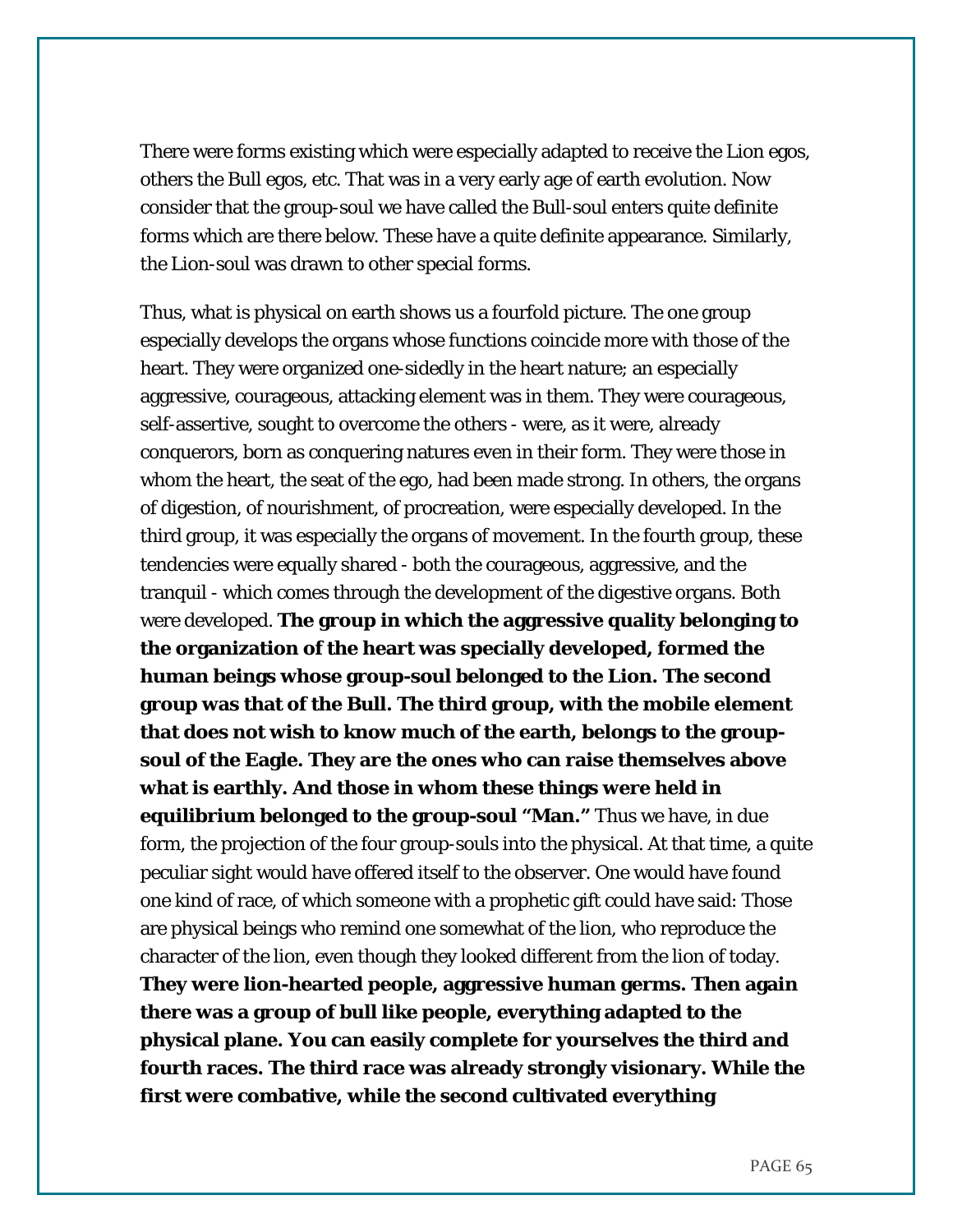**connected with the physical plane and working it over, you would have found the third class of people, who were very visionary. As a rule, they had something which, in relation to the other bodies, was misshaped. They would have reminded you of people who have much psychism and believe in visions, and because they do not bother much about the physical, have something dried up, something stunted compared with the abundant force of the other two groups. They would have reminded you of the bird nature. "I will hold back my Spirit," that was the tendency of the eagle men. The others had something which, as it were, was mixed out of all the parts.** Something else must be added to this.

One who could have seen more deeply into these things, could have made the experience that these lion natures (who reminded one of what we see today in quite another way in the lion body) developed a special attractive force for the male forms of the etheric bodies. These felt themselves especially drawn to the lion men, so that these were beings who had outwardly a lion body - inwardly, however, a male etheric body. **There was a powerful etheric being with a male character, and a small part of this etheric being densified itself to the physical lion body. The bull race, however, had a special attractive force for the female etheric body.**

#### **The physical body of the woman has proceeded from the lion nature, whereas the physical Bull-body is the ancestor of the male body.**

We must say that woman, so long as we look away from what in general transcends this differentiation, has, through her evolution, something Lion-like in her nature. The male physical body has that which in the true sense we can call the Bull-nature. **You thus see how these group-souls have worked together. They so work that the lion and Bull group-souls cooperate in their work. These divine beings cooperate and, in the man of today, the labors of the different Divine group-souls are concealed."**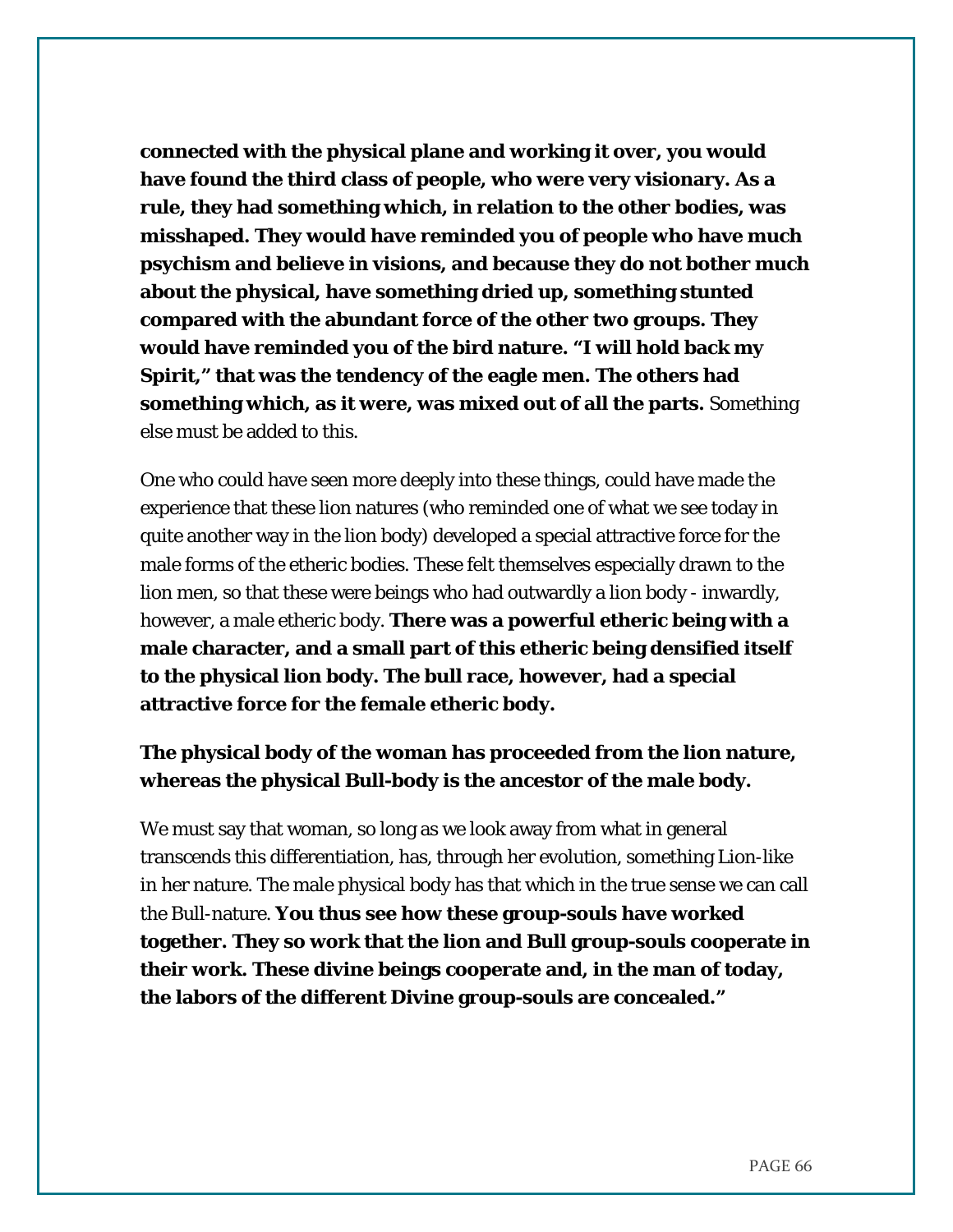# Appendix

#### **Ezekiel 1**

1 Now it came to pass in the thirtieth year, in the fourth month, in the fifth day of the month, as I was among the captives by the river of Chebar, that the heavens were opened, and I saw visions of God.

2 In the fifth day of the month, which was the fifth year of king Jehoiachin's captivity,

3 The word of the Lord came expressly unto Ezekiel the priest, the son of Buzi, in the land of the Chaldeans by the river Chebar; and the hand of the Lord was there upon him.

4 And I looked, and, behold, **a whirlwind came out of the north, a great cloud, and a fire enfolding itself, and a brightness was about it**, and out of the midst thereof as the color of amber, out of the midst of the fire.

5 **Also out of the midst thereof came the likeness of four living creatures. And this was their appearance; they had the likeness of a man.** 

6 And every one had four faces, and every one had four wings.

7 And their feet were straight feet; and the sole of their feet was like the sole of a calf's foot: and they sparkled like the color of burnished brass.

### 8 **And they had the hands of a man under their wings on their four sides; and they four had their faces and their wings.**

9 Their wings were joined one to another; they turned not when they went; they went every one straight forward.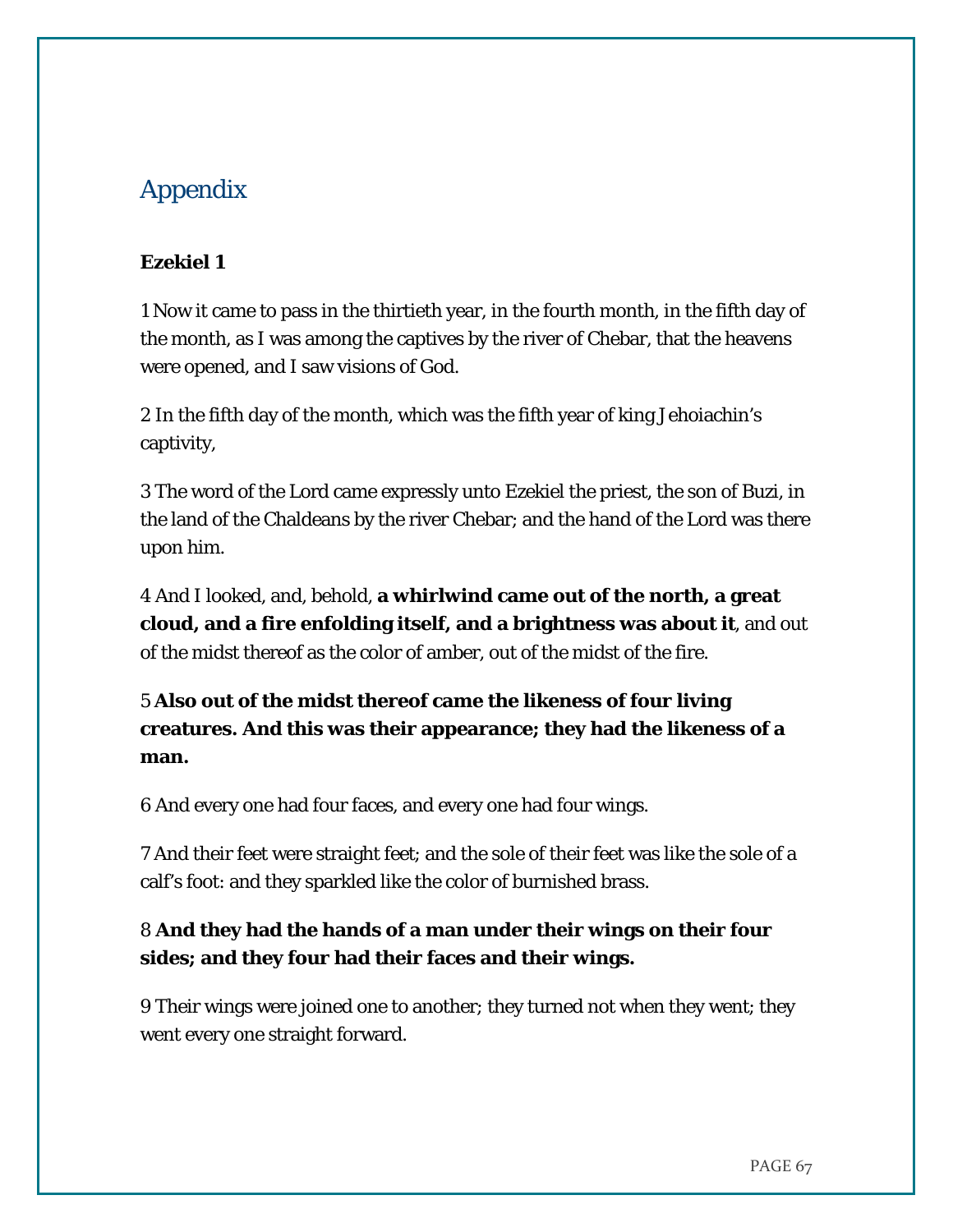10 **As for the likeness of their faces, they four had the face of a man, and the face of a lion, on the right side: and they four had the face of an ox on the left side; they four also had the face of an eagle.** 

11 Thus were their faces: and their wings were stretched upward; two wings of every one were joined one to another, and two covered their bodies.

12 And they went every one straight forward: whither the spirit was to go, they went; and they turned not when they went.

13 As for the likeness of the living creatures, their appearance was like burning coals of fire, and like the appearance of lamps: it went up and down among the living creatures; and the fire was bright, and out of the fire went forth lightning.

14 And the living creatures ran and returned as the appearance of a flash of lightning.

15 Now as I beheld the living creatures, behold one wheel upon the earth by the living creatures, with his four faces.

16 The appearance of the wheels and their work was like unto the color of a beryl: and they four had one likeness: and their appearance and their work was as it were a wheel in the middle of a wheel.

17 When they went, they went upon their four sides: and they turned not when they went.

18 As for their rings, they were so high that they were dreadful; and their rings were full of eyes round about them four.

19 And when the living creatures went, the wheels went by them: and when the living creatures were lifted up from the earth, the wheels were lifted up.

20 **Whithersoever the spirit was to go, they went, thither was their spirit to go; and the wheels were lifted up over against them: for the spirit of the living creature was in the wheels.**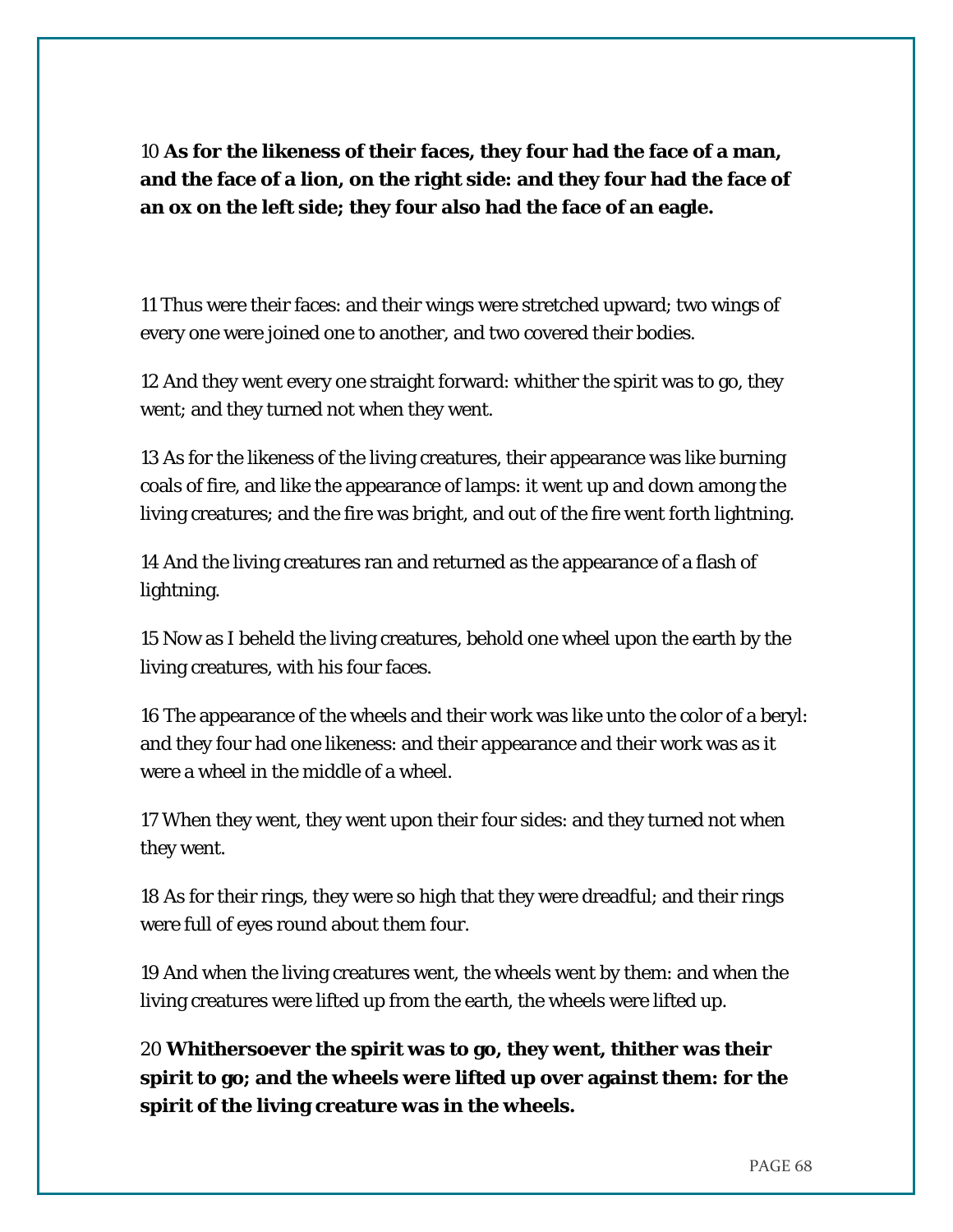21 When those went, these went; and when those stood, these stood; and when those were lifted up from the earth, the wheels were lifted up over against them: for the spirit of the living creature was in the wheels.

22 And the likeness of the firmament upon the heads of the living creature was as the color of the terrible crystal, stretched forth over their heads above.

23 And under the firmament were their wings straight, the one toward the other: every one had two, which covered on this side, and every one had two, which covered on that side, their bodies.

### 24 **And when they went, I heard the noise of their wings, like the noise of great waters, as the voice of the Almighty, the voice of speech, as the noise of an host: when they stood, they let down their wings.**

25 And there was a voice from the firmament that was over their heads, when they stood, and had let down their wings.

26 **And above the firmament that was over their heads was the likeness of a throne, as the appearance of a sapphire stone: and upon the likeness of the throne was the likeness as the appearance of a man above upon it.** 

27 And I saw as the color of amber, as the appearance of fire round about within it, from the appearance of his loins even upward, and from the appearance of his loins even downward, I saw as it were the appearance of fire, and it had brightness round about.

28 **As the appearance of the bow that is in the cloud in the day of rain, so was the appearance of the brightness round about.** This was the appearance of the likeness of the glory of the Lord. And when I saw it, I fell upon my face, and I heard a voice of one that spake.